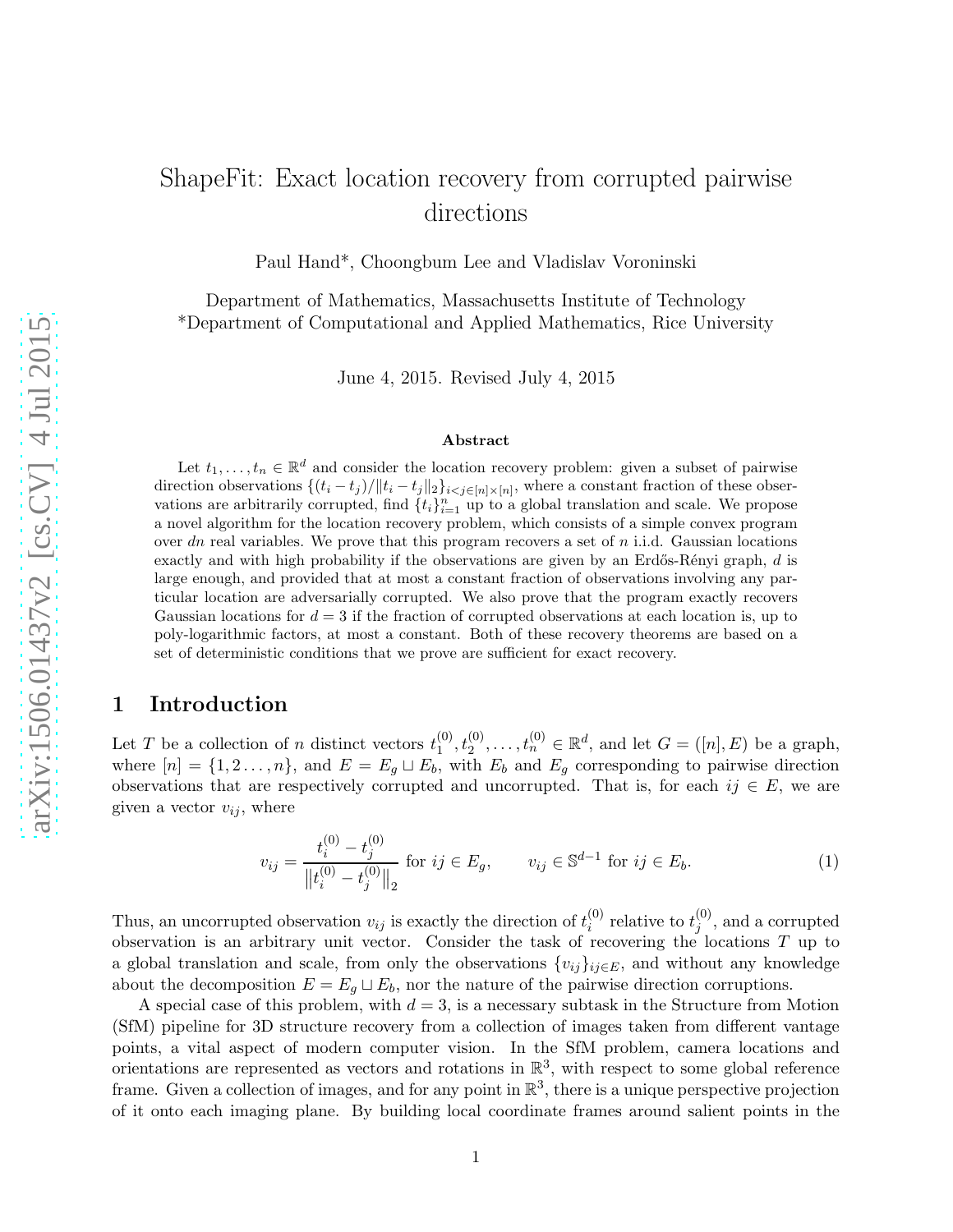given images, based entirely on photometric information, and comparing them across images, one obtains an estimate of a set of point correspondences. That is, one obtains a set of equivalence classes, where each class corresponds to a physical point in 3D space. Given sufficiently many such sets of point correspondences, epipolar geometry and physical constraints yield estimates of the relative directions and orientations between pairs of cameras. Noise in these estimates is inherent to any real-world application, and worse yet, due to intrinsic challenges arising from the image formation process and properties of man-made scenes (illumination changes, specularities, occlusions, shadows, duplicate structures etc), severe outliers in estimated point correspondences and hence relative camera poses are unavoidable.

Once camera locations and orientations are estimated, 3D structure can then be recovered by a process called bundle adjustment [\[24\]](#page-33-0), which is a simultaneous nonlinear refinement of 3D structure, camera locations, and camera orientations. Bundle-adjustment is a local method, which generally works well when started close to an optimum. Thus, it is critical to obtain accurate camera location and rotation estimates for initialization. SfM therefore consists of three steps: 1) estimating relative camera pose from point correspondences, 2) recovering camera locations and orientations in a global coordinate framework, and 3) bundle adjustment. While the first and third steps have well-founded theories and algorithms, methods for the second step are mostly heuristically motivated.

Several efficient and stable algorithms exist for estimating global camera orientations [\[9,](#page-32-0) [6,](#page-32-1) [2,](#page-31-0) [18,](#page-32-2) [7,](#page-32-3) [22,](#page-33-1) [11,](#page-32-4) [4,](#page-31-1) [8,](#page-32-5) [4,](#page-31-1) [10,](#page-32-6) [17,](#page-32-7) [20\]](#page-33-2). Hence, it is standard to recover locations separately based on estimates of the orientations.

There have been many different approaches to location recovery from relative directions, such as least squares [\[9,](#page-32-0) [2,](#page-31-0) [3,](#page-31-2) [17\]](#page-32-7), second-order cone programs and  $l_{\infty}$  methods [\[13,](#page-32-8) [17,](#page-32-7) [18,](#page-32-2) [14,](#page-32-9) [21\]](#page-33-3), spectral methods [\[3\]](#page-31-2), similarity transformations for pair alignment [\[22\]](#page-33-1), Lie-algebraic averaging [\[10\]](#page-32-6), markov random fields [\[5\]](#page-32-10), and several others [\[22,](#page-33-1) [25,](#page-33-4) [20,](#page-33-2) [12\]](#page-32-11). Unfortunately, most location recovery algorithms either lack robustness to correspondence errors (which are unavoidable in large unordered datasets), at times produce illegitimate collapsed solutions, or suffer from convergence to local minima, in sum causing large errors in or a complete degradation of, the recovered locations.

There are some recent notable exceptions to the above limitations. An algorithm called 1dSfM [\[28\]](#page-33-5) focuses on removing outliers by examining inconsistencies along one-dimensional projections, before attempting to recover camera locations. However, one drawback of this method is that it does not reason about self-consistent outliers, which occur due to repetitive structures, commonly found in man-made scenes. Also, Ozyeşil and Singer propose a convex program over  $dn + |E|$ variables for location recovery and empirically demonstrate its robustness to outliers [\[19\]](#page-32-12). While both of these methods exhibit favorable empirical performance, they lack theoretical guarantees of robustness to outliers.

In this paper, we propose a novel convex program for location recovery from pairwise direction observations, and prove that this method recovers locations exactly, in the face of adversarial corruptions, and under rather broad technical assumptions. To the best of our knowledge, this is the first theoretical result guaranteeing location recovery in the challenging case of corrupted pairwise direction observations. We also demonstrate that this method performs well empirically, recovering locations exactly under severe corruptions of relative directions, and is stable to the simultaneous presence of noise on all the observations, as well as a fraction of arbitrary corruptions.

## 1.1 Problem formulation

The location recovery problem is to recover a set of points in  $\mathbb{R}^d$  from observations of pairwise directions between those points. Since relative direction observations are invariant under a global translation and scaling, one can at best hope to recover the locations  $T^{(0)} = \{t_1^{(0)}\}$  $\{0, \ldots, t_n^{(0)}\}$  up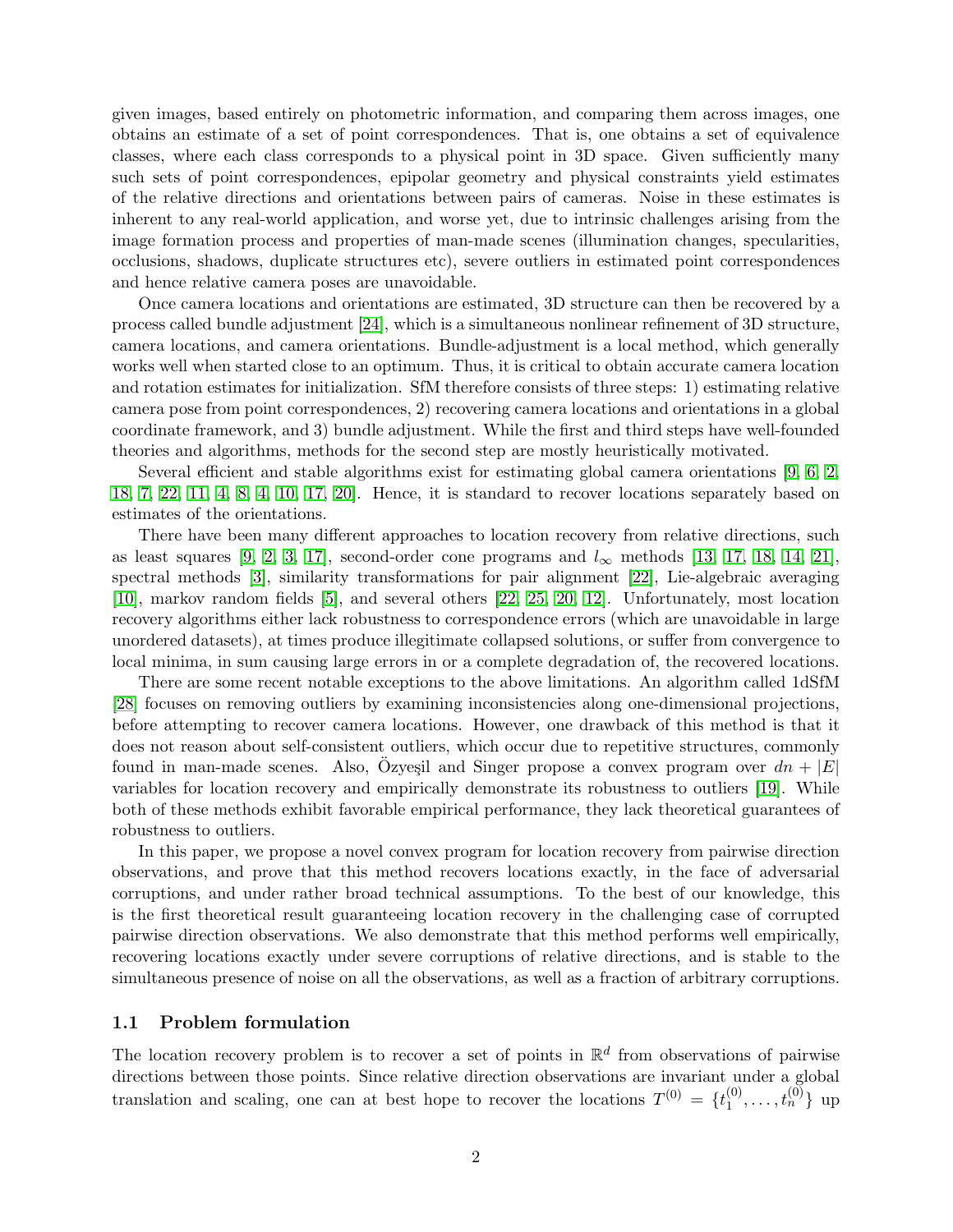to such a transformation. That is, successful recovery from  $\{v_{ij}\}_{(i,j)\in E}$  is finding a set of vectors  $\{\alpha(t_i^{(0)}+w)\}_{i\in[n]}$  for some  $w\in\mathbb{R}^d$  and  $\alpha>0$ . We will say that two sets of n vectors  $T=\{t_1,\ldots,t_n\}$ and  $T^{(0)}$  are equal up to global translation and scale if there exists a vector w and a scalar  $\alpha > 0$ such that  $t_i = \alpha(t_i^{(0)} + w)$  for all  $i \in [n]$ . In this case, we will say that T and  $T^{(0)}$  have the same 'shape,' and we will denote this property as  $T \sim T^{(0)}$ . The location recovery problem is then stated as:

Given: 
$$
G([n], E), \quad \{v_{ij}\}_{ij \in E} \text{ satisfying (1)}
$$
  
Find:  $T = \{t_1, \ldots, t_n\} \in \mathbb{R}^{d \times n}$ , such that  $T \sim T^{(0)}$  (2)

For this problem to be information theoretically well-posed under arbitrary corruptions, the maximum number of corrupted observations affecting any particular location must be at most  $\frac{n}{2}$ . Otherwise, suppose that for some location  $t_i^{(0)}$  $i^{(0)}$ , half of its associated observations  $v_{ij}$  are consistent with  $t_i^{(0)}$  $i^{(0)}$  and the other half are corrupted so as to be consistent with some arbitrary alternative location w. Distinguishing between  $t_i^{(0)}$  $i^{(0)}$  and w is then impossible in general. Formally, let  $\deg_b(i)$ be the degree of location i in the graph  $([n], E_b)$ . Then well-posedness under adversarial corruption requires that  $\max_i \deg_b(i) \leq \gamma n$  for some  $\gamma < 1/2$ .

Beyond the above necessary degree condition on  $E<sub>g</sub>$  for well-posedness of recovery, we do not assume anything else about the nature of corruptions. That is, we work with adversarially chosen corrupted edges  $E_b$  and arbitrary corruptions of observations associated to those edges. To solve the location recovery problem in this challenging setting, we introduce a simple convex program called ShapeFit:

<span id="page-2-0"></span>
$$
\min_{\{t_i\} \in \mathbb{R}^d, i \in [n]} \sum_{ij \in E} ||P_{v_{ij}^{\perp}}(t_i - t_j)||_2 \quad \text{subject to} \quad \sum_{ij \in E} \langle t_i - t_j, v_{ij} \rangle = 1, \sum_{i=1}^n t_i = 0 \tag{3}
$$

where  $P_{v_{ij}^{\perp}}$  is the projector onto the orthogonal complement of the span of  $v_{ij}$ .

This convex program is a second order cone problem with dn variables and two constraints. Hence, the search space has dimension  $dn - 2$ , which is minimal due to the dn degrees of freedom in the locations  $\{t_i\}$  and the two inherent degeneracies of translation and scale.

#### 1.2 Main results

In this paper, we consider the model where pairwise direction observations about  $n$  i.i.d. Gaussian locations are given according to an Erdős-Rényi random graph. We start by showing that in a high-dimensional setting, ShapeFit *exactly* recovers the locations with high probability, provided that there are fewer than an exponential number of locations, and provided that at most a fixed fraction of observations are *adversarially* corrupted.

**Theorem 1.** Let  $G([n], E)$  be drawn from  $G(n, p)$  for some  $p = \Omega(n^{-1/4})$ . Take  $t_1^{(0)}$  $t_1^{(0)}, \ldots t_n^{(0)} \sim$  $\mathcal{N}(0, I_{d \times d})$  *to be i.i.d., independent from* G. There exists an absolute constant  $c > 0$  and  $a \gamma = \Omega(p^4)$ not depending on *n*, such that if  $\max(\frac{2^6}{6^6})$  $\frac{2^6}{c^6}, \frac{4^3}{c^3}$  $\frac{4^3}{c^3} \log^3 n) \leq n \leq e^{\frac{1}{6}cd}$  and  $d = \Omega(1)$ , then there exists an *event with probability at least*  $1 - e^{-n^{1/6}} - 13e^{-\frac{1}{2}cd}$ , *on which the following holds:* 

For arbitrary subgraphs  $E_b$  satisfying  $\max_i \deg_b(i) \leq \gamma n$  and arbitrary pairwise direction corruptions  $v_{ij} \in \mathbb{S}^{d-1}$  for  $ij \in E_b$ , the convex program [\(3\)](#page-2-0) has a unique minimizer equal to  $\left\{ \alpha \left(t_i^{(0)} - \bar{t}^{(0)}\right) \right\}_{i \in [n]}$ *for some positive*  $\alpha$  *and for*  $\bar{t}^{(0)} = \frac{1}{n}$  $\frac{1}{n}\sum_{i\in[n]}t_i^{(0)}$ i *.*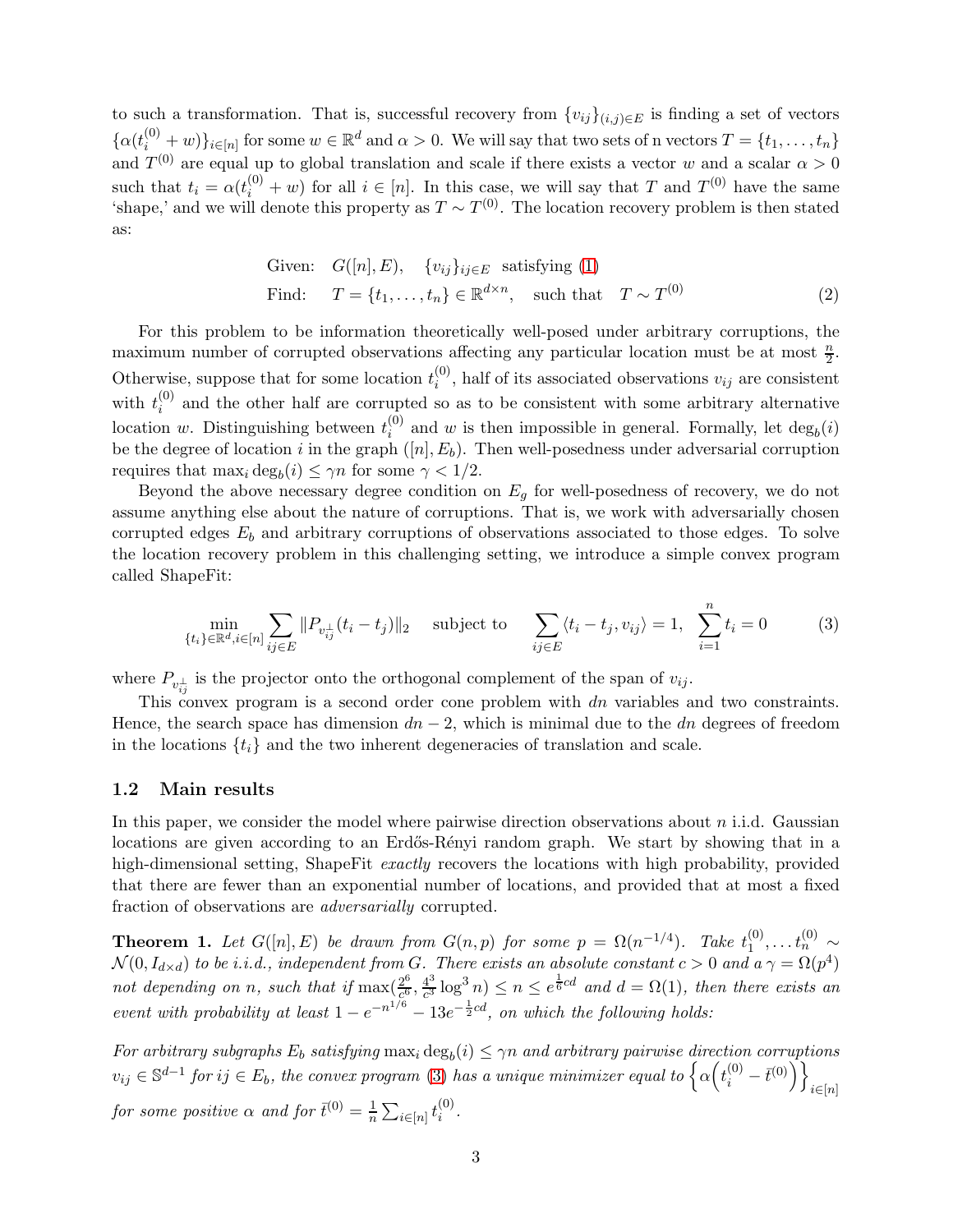This probabilistic recovery theorem is based on a set of deterministic conditions that we prove are sufficient to guarantee exact recovery. These conditions are satisfied with high probability in the model described above. See Section [2.1](#page-5-0) for the deterministic conditions.

This recovery theorem is high-dimensional in the sense that the probability estimate and the exponential upper bound on n are only meaningful for  $d = \Omega(1)$ . Concentration of measure in high dimensions and the upper bound on  $n$  ensure control over the angles and distances between random points. As a result, lower dimensional spaces are a more challenging regime for recovery.

Our other main result is in the physically relevant setting of three-dimensional Euclidean space, where for instance the locations correspond to camera locations. In this setting, we prove that exact recovery holds for any sufficiently large number of locations, provided that a poly-logarithmically small fraction of observations are adversarially corrupted.

**Theorem 2.** *There exists*  $n_0 \in \mathbb{N}$  *and*  $c \in \mathbb{R}$  *such that the following holds for all*  $n \geq n_0$ *. Let*  $G([n], E)$  *be drawn from*  $G(n, p)$  *for some*  $p = \Omega(n^{-1/5} \log^{3/5} n)$ *. Take*  $t_1^{(0)}$  $t_1^{(0)}, \ldots t_n^{(0)} \in \mathbb{R}^3$ , where  $t_i^{(0)} \sim \mathcal{N}(0, I_{3\times3})$  are i.i.d., independent from G. There exists  $\gamma = \Omega(p^5/\log^3 n)$  and an event of  $\text{probability at least } 1 - \frac{1}{n^4}$  *on which the following holds:* 

*For arbitrary subgraphs*  $E_b$  *satisfying*  $\max_i \deg_b(i) \leq \gamma n$  *and arbitrary pairwise direction corruptions*  $v_{ij} \in \mathbb{S}^2$  for  $ij \in E_b$ , the convex program [\(3\)](#page-2-0) has a unique minimizer equal to  $\left\{ \alpha \left(t_i^{(0)} - \bar{t}^{(0)}\right) \right\}_{i \in [n]}$ *for some positive*  $\alpha$  *and for*  $\bar{t}^{(0)} = \frac{1}{n}$  $\frac{1}{n}\sum_{i\in[n]}t_i^{(0)}$ i *.*

Numerical simulations empirically verify the main message of these recovery theorems: ShapeFit recovers a set of locations exactly from corrupted direction observations, provided that up to a constant fraction of the observations at each location are corrupted. We present numerical studies in the setting of locations in  $\mathbb{R}^3$ , with an underlying random Erdős-Rényi graph of observations. Further numerical simulations show that recovery is stable to the additional presence of noise on the uncorrupted measurements. That is, locations are recovered approximately under such conditions, with a favorable dependence of the estimation error on the measurement noise.

## 1.3 Intuition.

ShapeFit is a convex program that seeks a set of points whose pairwise directions agree with as many of the corresponding observations as possible. The objective,  $\sum_{ij\in E} ||P_{v_{ij}^{\perp}}(t_i - t_j)||_2$ , incentivizes the correct shape, while permitting translation and a possibly-negative global scale. Each term  $||P_{v_{ij}^{\perp}}(t_i - t_j)||_2$  is a length-scaled notion for how rotated  $t_i - t_j$  is relative to  $\pm v_{ij}$ . The objective is in this sense a measure of how much total rotation is needed to deform all  $\{t_i - t_j\}_{ij \in E}$  into the observed directions of  $\{\pm v_{ij}\}$ . Successful recovery would mean that  $\{\|P_{v_{ij}^\perp}(t_i-t_j)\|_2\}_{ij\in E}$  is sparse. Motivated by the sparsity promoting properties of  $\ell_1$ -minimization, the objective in ShapeFit is precisely the  $\ell_1$  norm over the edges  $E(G)$  of these  $\ell_2$  lengths.

The first constraint in ShapeFit,  $\sum_{ij \in E} \langle t_i - t_j, v_{ij} \rangle = 1$ , requires that the recovered locations correlate with the provided observations by a strictly positive amount. It prevents the trivial solution and resolves the global scale ambiguity. As opposed to the objective, this constraint forbids negative scalings of  $\{t_i^{(0)}\}$  $\{e^{(0)}\}_{i\in[n]}$ . The second constraint,  $\sum_{i=1}^{n} t_i = 0$ , resolves the global translation ambiguity.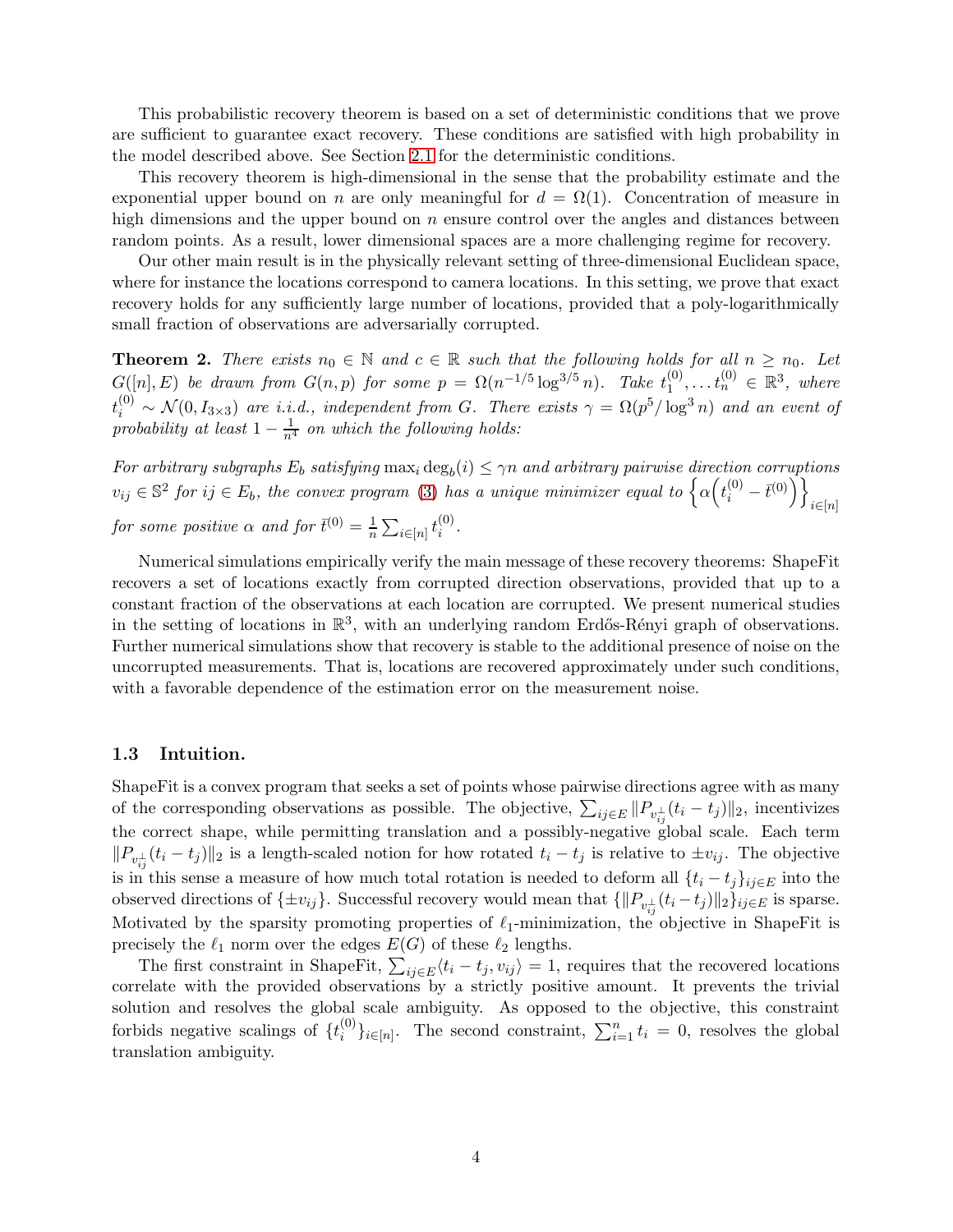## 1.4 Organization of the paper

Section [1.5](#page-4-0) presents the notation used throughout the rest of the paper. Section [2](#page-4-1) presents the proof of Theorem [1.](#page-18-0) Section [3](#page-19-0) presents the proof of Theorem [2.](#page-29-0) Section [4](#page-29-1) presents results from numerical simulations.

### <span id="page-4-0"></span>1.5 Notation

Let  $[n] = \{1, \ldots, n\}$ . Let  $e_i$  be the *i*th standard basis element. Let  $K_n$  be the complete graph on n vertices. Let  $E(K_n)$  be the set of edges in  $K_n$ . Let  $\|\cdot\|_2$  be the standard  $\ell_2$  norm on a vector. For any nonzero vector v, let  $\hat{v} = v/||v||_2$ . For a subspace W, let P<sub>W</sub> be the orthogonal projector onto W. For a vector v, let  $P_{v^{\perp}}$  be the orthogonal projector onto the orthogonal complement of the span of  $\{v\}$ .

Let T denote the set  $T = \{t_i\}_{i \in [n]}$ , for  $t_i \in \mathbb{R}^d$ . Define  $t_{ij} = t_i - t_j$  for all distinct  $i, j \in [n]$ . We define  $\mu_{\infty} = \max_{i \neq j} ||t_{ij}^{(0)}||_2$ , and we define  $\mu = \frac{1}{|E(i)|}$  $\frac{1}{|E(G)|} \sum_{ij \in E(G)} ||t_{ij}^{(0)}||_2$ . Define  $\bar{t} = \frac{1}{n}$  $\frac{1}{n} \sum_{i \in [n]} t_i$ . Define  $t_{ij}^{(0)}$ ,  $T^{(0)}$ , and  $\overline{t}^{(0)}$  similarly. For a scalar c, let  $cT = \{ct_i\}_{i \in [n]}$ . For a given  $G = G([n], E)$ and  $\{v_{ij}\}_{ij\in E}$ , where  $v_{ij} \in \mathbb{R}^d$  have unit norm, let  $R(T) = \sum_{ij\in E} ||P_{v_{ij}^{\perp}}(t_i - t_j)||_2$ . Let  $L(T) =$  $\sum_{ij\in E}\langle t_i-t_j,v_{ij}\rangle$ . Let  $\ell_{ij}=\langle t_i-t_j,v_{ij}\rangle$ , and similarly for  $\ell_{ij}^{(0)}$ . In this notation, ShapeFit is

$$
\min_{T} R(T) \quad \text{subject to} \quad L(T) = 1, \quad \bar{t} = 0
$$

For vectors  $v_1, \ldots, v_k$ , let  $S(v_1, \ldots, v_k) = \text{span}(v_1, \ldots, v_k)$  be the vector space spanned by these vectors. Given  $t_{ij}$  and  $t_{ij}^{(0)}$ , define  $\delta_{ij}$ ,  $\eta_{ij}$ , and  $s_{ij}$  such that

$$
t_{ij} = (1 + \delta_{ij})t_{ij}^{(0)} + \eta_{ij}s_{ij}
$$

where  $s_{ij}$  is a unit vector orthogonal to  $t_{ij}^{(0)}$  and  $\eta_{ij} = ||P_{t_{ij}^{(0)} \perp} t_{ij}||_2$ . Note that  $\eta_{ij} \geq 0$ .

# <span id="page-4-1"></span>2 Proof of high dimensional recovery

The proof of Theorem [1](#page-18-0) can be separated into two parts: a recovery guarantee under a set of deterministic conditions, and a proof that the random model meets these conditions with high probability. These sufficient deterministic conditions, roughly speaking, are (1) that the graph is connected and the nodes have tightly controlled degrees; (2) that the angles between pairs of locations is uniformly bounded away from 0 and  $\pi$ ; (3) that all pairwise distances are within a constant factor of each other; (4) that there are not too many corruptions affecting any single location; and (5) that the locations are 'well-distributed' relative to each other in a sense we will make precise. Theorem [3](#page-5-1) in Section [2.1](#page-5-0) states these deterministic conditions formally.

We will prove the deterministic recovery theorem directly, using several geometric properties concerning how deformations of a set of points induce rotations. Note that an infinitesimal rigid rotation of two points  $\{t_i, t_j\}$  about their midpoint to  $\{t_i + h_i, t_j + h_j\}$  is such that  $h_i - h_j$  is orthogonal to  $t_{ij} = t_i - t_j$ . We will abuse terminology and say that  $||P_{t_{ij}^{\perp}}(h_i - h_j)||$  is a measure of the rotation in a finite deformation  $\{h_i, h_j\}$ , and we say that  $\langle h_i - h_j, t_i - t_j \rangle$  is the amount of stretching in that deformation. Using this terminology, the geometric properties we establish are:

• If a deformation stretches two adjacent sides of a triangle at different rates, then that induces a rotation in some edge of the triangle (Lemma [2\)](#page-6-0).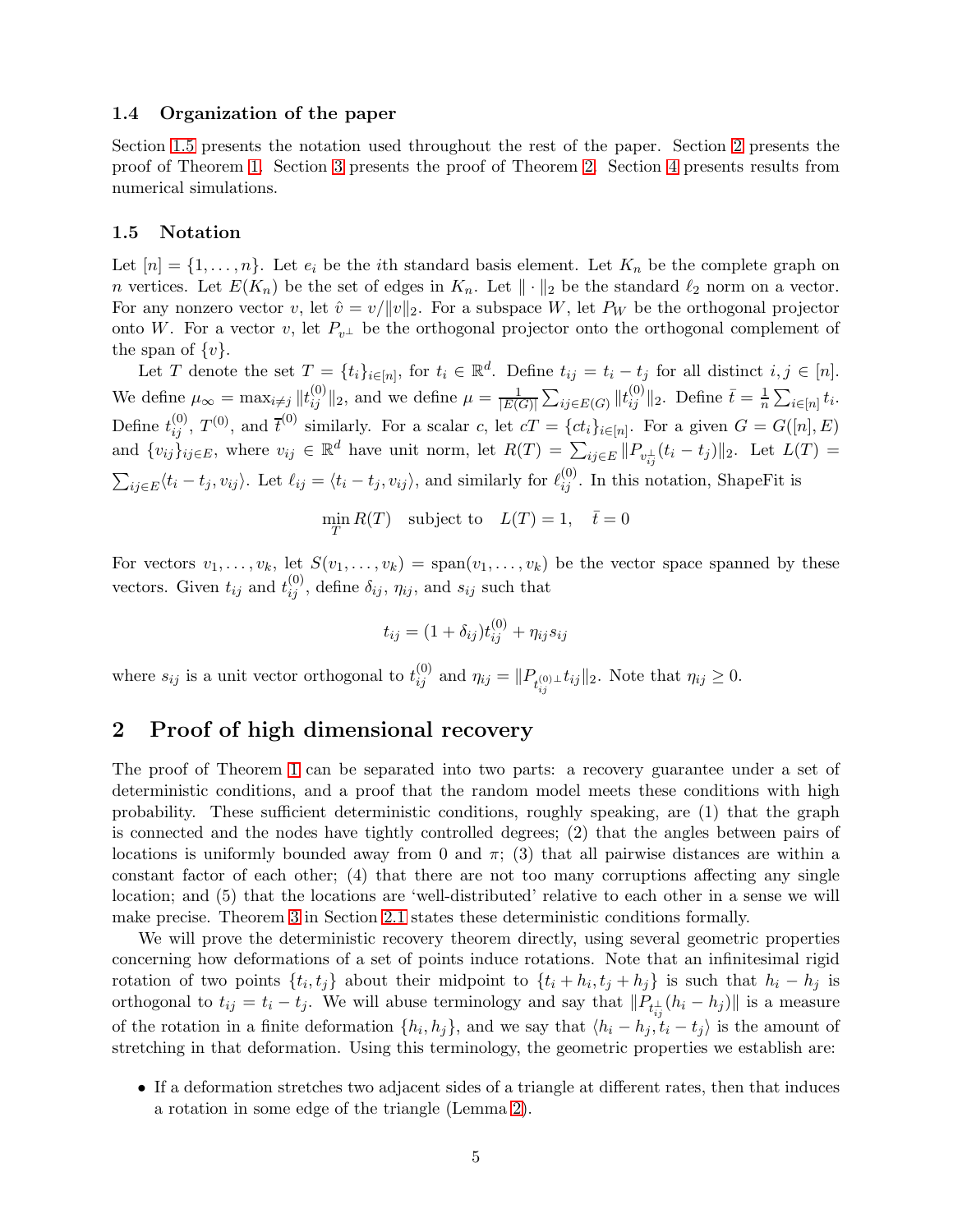- If a deformation stretches two nonadjacent sides of a tetrahedron at different rates, then that induces a rotation in some edge of the tetrahedron (Lemma [3\)](#page-7-0).
- If a deformation rotates one edge shared by many triangles, then it induces a rotation over many of those triangles, provided the opposite points of those triangles are 'well-distributed'  $(Lemma 4).$  $(Lemma 4).$  $(Lemma 4).$
- A deformation that rotates bad edges, must also rotate good edges (Lemma [5\)](#page-8-1).
- For any deformation, some fraction of the sum of all rotations must affect the good edges (Lemma [6\)](#page-9-0).

By using these geometric properties, we show that all nonzero feasible deformations induce a large amount of total rotation. Since some fraction of the total rotation must be on the good edges, the objective must increase.

In Section [2.1,](#page-5-0) we present the deterministic recovery theorem. In Section [2.2,](#page-6-1) we present and prove Lemmas [2](#page-6-0)[–3.](#page-7-0) In Section [2.3,](#page-8-2) we present and prove Lemmas [4–](#page-8-0)[6.](#page-9-0) In Section [2.4,](#page-9-1) we prove the deterministic recovery theorem. In Section [2.5,](#page-13-0) we prove that Gaussians satisfy several properties, including well-distributedness, with high probability. In Section [2.6,](#page-18-1) we prove that Erdős-Rényi graphs are connected and have controlled degrees and codegrees with high probability. Finally, in Section [2.7,](#page-18-2) we prove Theorem [1.](#page-18-0)

## <span id="page-5-0"></span>2.1 Deterministic recovery theorem in high dimensions

To state the deterministic recovery theorem, we need two definitions.

**Definition 1.** We say that a graph  $G([n], E)$  is p-typical if it satisfies the following properties:

- *1.* G *is connected,*
- 2. each vertex has degree between  $\frac{1}{2}$ np and  $2$ np, and
- 3. each pair of vertices has codegree between  $\frac{1}{2}np^2$  and  $2np^2$ , where the codegree of a pair of *vertices i, j is defined as*  $|\{k \in [n] : ik, jk \in E(G)\}|$ *.*

Note that if G is p-typical, then its number of edges is between  $\frac{1}{4}n^2p$  and  $n^2p$ .

**Definition 2.** Let  $T = \{t_i\}_{i \in [n]} \subseteq \mathbb{R}^d$  be a set of n vectors. Let G be a graph with vertex set  $[n]$ .

(*i*) For a pair of vectors  $x, y \in \mathbb{R}^d$  and a positive real number c, we say that T is c-well-distributed with respect to  $(x, y)$  *if the following holds for all*  $h \in \mathbb{R}^d$ :

$$
\sum_{t \in T} ||P_{\text{span}\{t-x,t-y\}^{\perp}}(h)||_2 \ge c|T| \cdot ||P_{(x-y)^{\perp}}(h)||_2.
$$

*(ii)* We say that T is c-well-distributed along G if for all distinct  $i, j \in [n]$ , the set  $S_{ij} = \{t_k : S_{ij} = 0\}$  $ik, jk \in E(G)$  *is c-well-distributed with respect to*  $(t_i, t_j)$ *.* 

We now state sufficient deterministic recovery conditions on the graph  $G$ , the subgraph  $E_b$ corresponding to corrupted observations, and the locations  $T^{(0)}$ .

<span id="page-5-1"></span>**Theorem 3.** Suppose  $T^{(0)}$ ,  $E_b$ , G satisfy the conditions

- *1. The underlying graph* G *is* p*-typical,*
- 2. For all distinct  $i, j, k \in [n]$ , we have  $\sqrt{1 \langle \hat{t}_{ij}^{(0)}, \hat{t}_{ik}^{(0)} \rangle^2} \geq \beta$ ,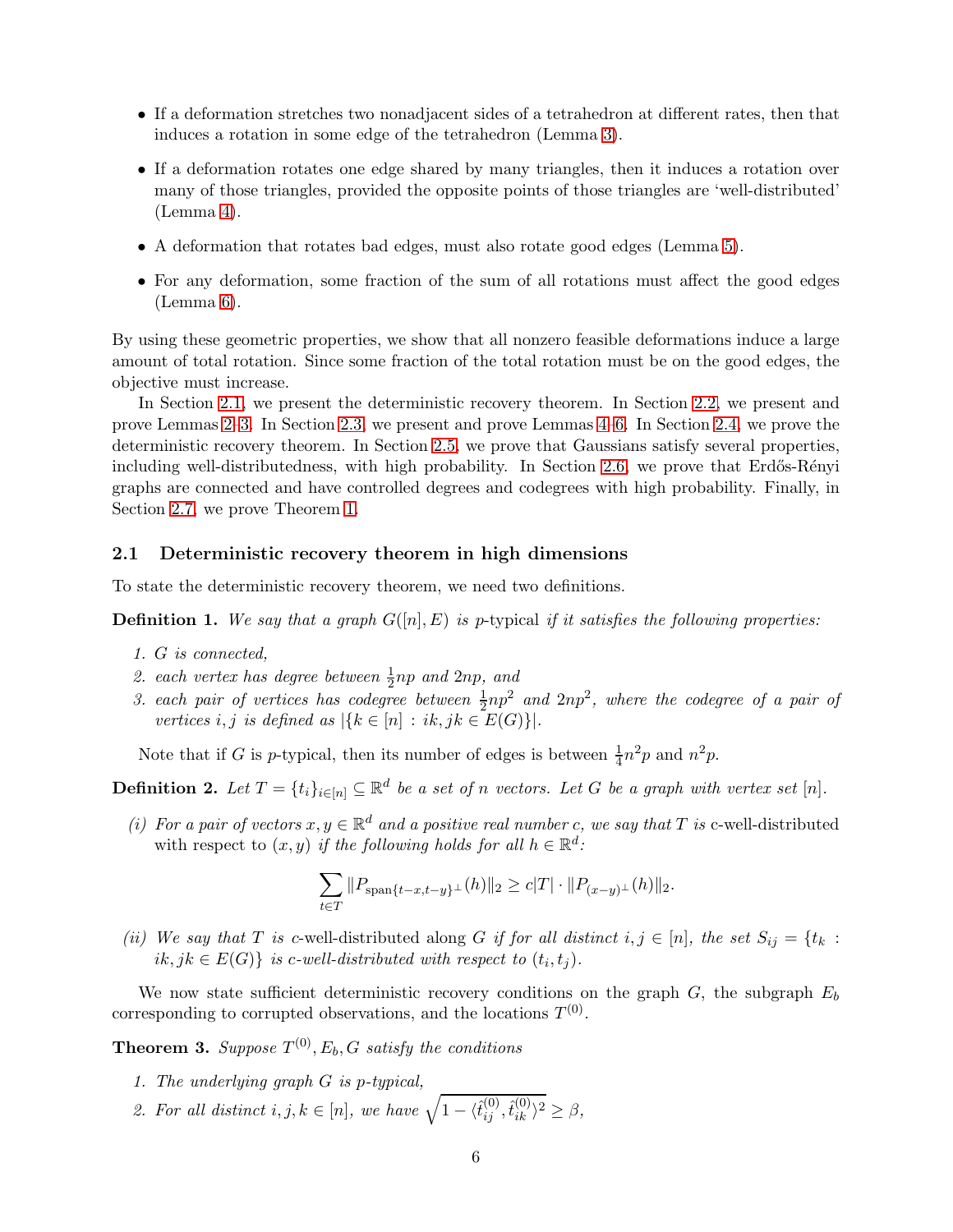- *3. For all*  $i, j, k, \ell$  *with*  $i \neq j$  *and*  $k \neq l$ *, we have*  $c_0 || t_{k\ell}^{(0)} ||_2 \leq ||t_{ij}^{(0)} ||_2$ *,*
- *4. Each vertex has at most* εn *edges in* E<sup>b</sup> *incident to it,*
- *5. The set*  $\{t_i^{(0)}\}$  $\{S_i^{(0)}\}_{i \in [n]}$  is  $c_1$ -well-distributed along  $G$ ,
- 6. All vectors  $t_i^{(0)}$ i *are distinct,*

 $for\ constants\ 0 < p, \beta, c_0, \varepsilon, c_1 \leq 1$ . If  $\varepsilon \leq \frac{\beta c_0 c_1^2 p^4}{3 \cdot 256 \cdot 64 \cdot 32}$ , then  $L(T^{(0)}) \neq 0$  and  $T^{(0)}/L(T^{(0)})$  is the *unique optimizer of ShapeFit.*

Note that Condition 3 implies that for  $\mu_{\infty} = \max_{i \neq j} ||t_{ij}^{(0)}||_2$ , we have  $c_0\mu_{\infty} \leq ||t_{ij}^{(0)}||_2 \leq \mu_{\infty}$  for all distinct  $i, j \in [n]$ . Also note that Conditions 1–6 are invariant under translation and non-zero scalings of  $T^{(0)}$ .

Before we prove the theorem, we establish that  $L(T^{(0)}) \neq 0$  when  $\varepsilon$  is small enough. This property guarantees that some scaling of  $T^{(0)}$  is feasible and occurs, roughly speaking, when  $|E_b|$  <  $|E_q|$ .

<span id="page-6-2"></span>**Lemma 1.** *If*  $\varepsilon < \frac{c_0 p}{8}$ , *then*  $L(T^{(0)}) \neq 0$ *.* 

*Proof.* Since  $v_{ij} = t_{ij}^{(0)}$  for all  $ij \in E_g$ , we have

$$
L(T) = \sum_{ij \in E(G)} \langle t_{ij}^{(0)}, v_{ij} \rangle \ge \sum_{ij \in E_g} ||t_{ij}^{(0)}||_2 - \sum_{ij \in E_b} ||t_{ij}^{(0)}||_2.
$$

By Condition 3,  $c_0\mu_{\infty}|E_g| \leq \sum_{ij \in E_g} ||t_{ij}^{(0)}||_2$  and  $\mu_{\infty}|E_b| \geq \sum_{ij \in E_b} ||t_{ij}^{(0)}||_2$ . Thus it suffices to prove that  $c_0|E_g| > |E_b|$ . As  $\varepsilon < \frac{p}{8}$ , Condition 1 and 4 gives  $|E_g| \ge \frac{1}{4}n^2p - \varepsilon n^2 \ge \frac{1}{8}$  $\frac{1}{8}n^2p$ . Since  $|E_b| \le \varepsilon n^2$ , if  $\varepsilon < \frac{c_0 p}{8}$ , then we have  $c_0 |E_g| > |E_b|$ .

The proof of Theorem [3](#page-5-1) appears in Section [2.4.](#page-9-1)

## <span id="page-6-1"></span>2.2 Unbalanced parallel motions induce rotation

<span id="page-6-0"></span>**Lemma 2.** Let  $d \geq 2$ . Let  $t_1, t_2, t_3 \in \mathbb{R}^d$  be distinct. Let  $v_1, v_2, v_3 \in \mathbb{R}^d$  and  $\alpha \in \mathbb{R}$ . Let  $\{\tilde{\delta}_{ij}\}\$  be *such that*  $\langle v_i - v_j - \alpha t_{ij}, \hat{t}_{ij} \rangle = \tilde{\delta}_{ij} ||t_{ij}||_2$  *for each distinct*  $i, j \in [3]$ *. Then* 

$$
\sum_{\substack{i,j\in [3]\\i
$$

*Proof.* Note that  $t_{ij} = -t_{ji}$  and  $\tilde{\delta}_{ij} = \tilde{\delta}_{ji}$  for each distinct  $i, j \in [3]$ . Define  $W = \text{span}(\hat{t}_{12}, \hat{t}_{23}, \hat{t}_{31})$ and define  $w_i = P_W v_i$  for each *i*. Note that

$$
\sum_{i < j} \|P_{t_{ij}^\perp}(v_i - v_j)\|_2 \ge \sum_{i < j} \|P_{t_{ij}^\perp}(w_i - w_j)\|_2.
$$

The given condition implies  $P_{t_{ij}^{\perp}}(w_i - w_j) = w_i - w_j - (\alpha + \tilde{\delta}_{ij})t_{ij}$  for each distinct  $i, j \in [3]$ . Therefore,

$$
\sum_{i < j} \|P_{t_{ij}^\perp}(w_i - w_j)\|_2 = \sum_{i < j} \left\|w_i - w_j - \left(\alpha + \tilde{\delta}_{ij}\right) t_{ij}\right\|_2
$$
\n
$$
\geq \left\|\sum_{(i,j) = (1,2), (2,3), (3,1)} w_i - w_j - \left(\alpha + \tilde{\delta}_{ij}\right) t_{ij}\right\|_2
$$
\n
$$
= \|\tilde{\delta}_{12} t_{12} + \tilde{\delta}_{23} t_{23} + \tilde{\delta}_{31} t_{31}\|_2.
$$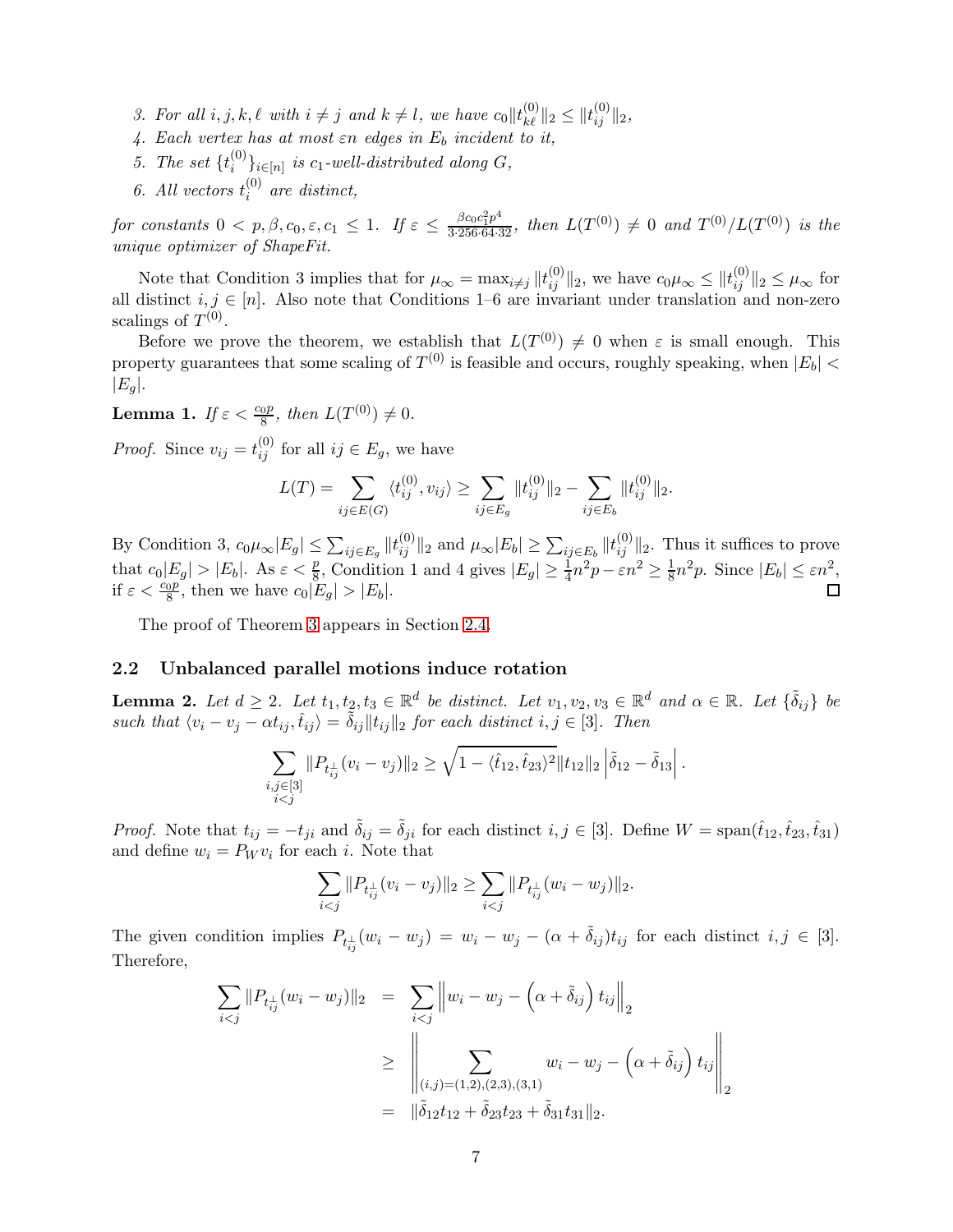Since  $\tilde{\delta}_{13}(t_{12} + t_{23} + t_{31}) = 0$ , the right-hand-side above equals  $\|(\tilde{\delta}_{12} - \tilde{\delta}_{13})t_{12} + (\tilde{\delta}_{23} - \tilde{\delta}_{13})t_{23}\|_2$ . Furthermore,

$$
\begin{aligned}\n\left\| (\tilde{\delta}_{12} - \tilde{\delta}_{13}) t_{12} + (\tilde{\delta}_{23} - \tilde{\delta}_{13}) t_{23} \right\|_2 &\geq \min_{s \in \mathbb{R}} \| (\tilde{\delta}_{12} - \tilde{\delta}_{13}) t_{12} - st_{23} \|_2 \\
&= \left\| P_{t_{23}^{\perp}} (\tilde{\delta}_{12} - \tilde{\delta}_{13}) t_{12} \right\|_2 \\
&\geq \left\| \tilde{\delta}_{12} - \tilde{\delta}_{13} \right| \| t_{12} \|_2 \sqrt{1 - \langle t_{12}, t_{23} \rangle^2}.\n\end{aligned}
$$

The previous lemma is applicable only when two disproportionally scaled edges are incident to each other. The following lemma shows how to apply the lemma above to the case when we have two vertex-disjoint edges that are disproportionally scaled.

<span id="page-7-0"></span>**Lemma 3.** Let  $d \geq 2$ . Let  $t_1, t_2, t_3, t_4 \in \mathbb{R}^d$  be distinct. Let  $v_1, v_2, v_3, v_4 \in \mathbb{R}^d$  and  $\alpha \in \mathbb{R}$ . Let  $\{\tilde{\delta}_{ij}\}$  $be \ such \ that \ \langle v_i-v_j-\alpha t_{ij},\hat{t}_{ij}\rangle = \tilde{\delta}_{ij} \|t_{ij}\|_2 \ for \ each \ distinct \ i,j \in [4]. \ \ Define \ \beta = \min \sqrt{1-\langle \hat{t}_{ij},\hat{t}_{ik}\rangle^2}$ *where the minimum is taken over all distinct*  $i, j, k \in [4]$  *except for the cases when*  $\{j, k\} = \{1, 2\}$ *. Then*

$$
\sum_{\substack{i,j\in[4]\\i
$$

*Proof.* Note that  $t_{ij} = -t_{ji}$  and  $\tilde{\delta}_{ij} = \tilde{\delta}_{ji}$  for each distinct  $i, j \in [4]$ . Since the given conditions are symmetric under re-labelling of (1 and 2), and of (3 and 4), we may re-label if necessary and assume that  $||t_{13}||_2 \ge \max\{||t_{14}||_2, ||t_{23}||_2, ||t_{24}||_2\}$ . By the triangle inequality, we have  $2||t_{13}||_2 \ge$  $||t_{13}||_2 + ||t_{23}||_2 \ge ||t_{12}||_2$ . Apply Lemma [2](#page-6-0) to the triangle  $\{1, 2, 3\}$  to obtain

<span id="page-7-1"></span>
$$
\sum_{i < j, \ i, j \in \{1, 2, 3\}} \| P_{t_{ij}^\perp} (v_i - v_j) \|_2 \geq \sqrt{1 - \langle \hat{t}_{12}, \hat{t}_{23} \rangle^2} \| t_{12} \|_2 \left| \tilde{\delta}_{12} - \tilde{\delta}_{13} \right|
$$
\n
$$
\geq \beta \| t_{12} \|_2 \left| \tilde{\delta}_{12} - \tilde{\delta}_{13} \right|, \tag{4}
$$

and similarly apply the lemma to the triangle  $\{3, 1, 4\}$  to obtain

<span id="page-7-2"></span>
$$
\sum_{i < j, \ i, j \in \{1, 3, 4\}} \| P_{t_{ij}^\perp} (v_i - v_j) \|_2 \geq \sqrt{1 - \langle \hat{t}_{13}, \hat{t}_{14} \rangle^2} \| t_{13} \|_2 \left| \tilde{\delta}_{13} - \tilde{\delta}_{34} \right|
$$
\n
$$
\geq \beta \| t_{13} \|_2 |\tilde{\delta}_{13} - \tilde{\delta}_{34}| \geq \frac{\beta}{2} \| t_{12} \|_2 |\tilde{\delta}_{13} - \tilde{\delta}_{34}|. \tag{5}
$$

By adding [\(4\)](#page-7-1) and [\(5\)](#page-7-2), we see that

$$
\sum_{i < j, \ i, j \in \{1, 2, 3\}} \| P_{t_{ij}^\perp} (v_i - v_j) \|_2 + \sum_{i < j, \ i, j \in \{1, 3, 4\}} \| P_{t_{ij}^\perp} (v_i - v_j) \|_2
$$
\n
$$
\geq \beta \| t_{12} \|_2 \left| \tilde{\delta}_{12} - \tilde{\delta}_{13} \right| + \frac{\beta}{2} \| t_{12} \|_2 \left| \tilde{\delta}_{13} - \tilde{\delta}_{34} \right| \geq \frac{\beta}{2} \| t_{12} \|_2 \left| \tilde{\delta}_{12} - \tilde{\delta}_{34} \right|.
$$

The lemma follows since the left-hand-side is bounded from above by  $2\sum_{\substack{i,j\in[4]\\i\leq j}}||P_{t_{ij}^{\perp}}(v_i-v_j)||_2$ .  $\Box$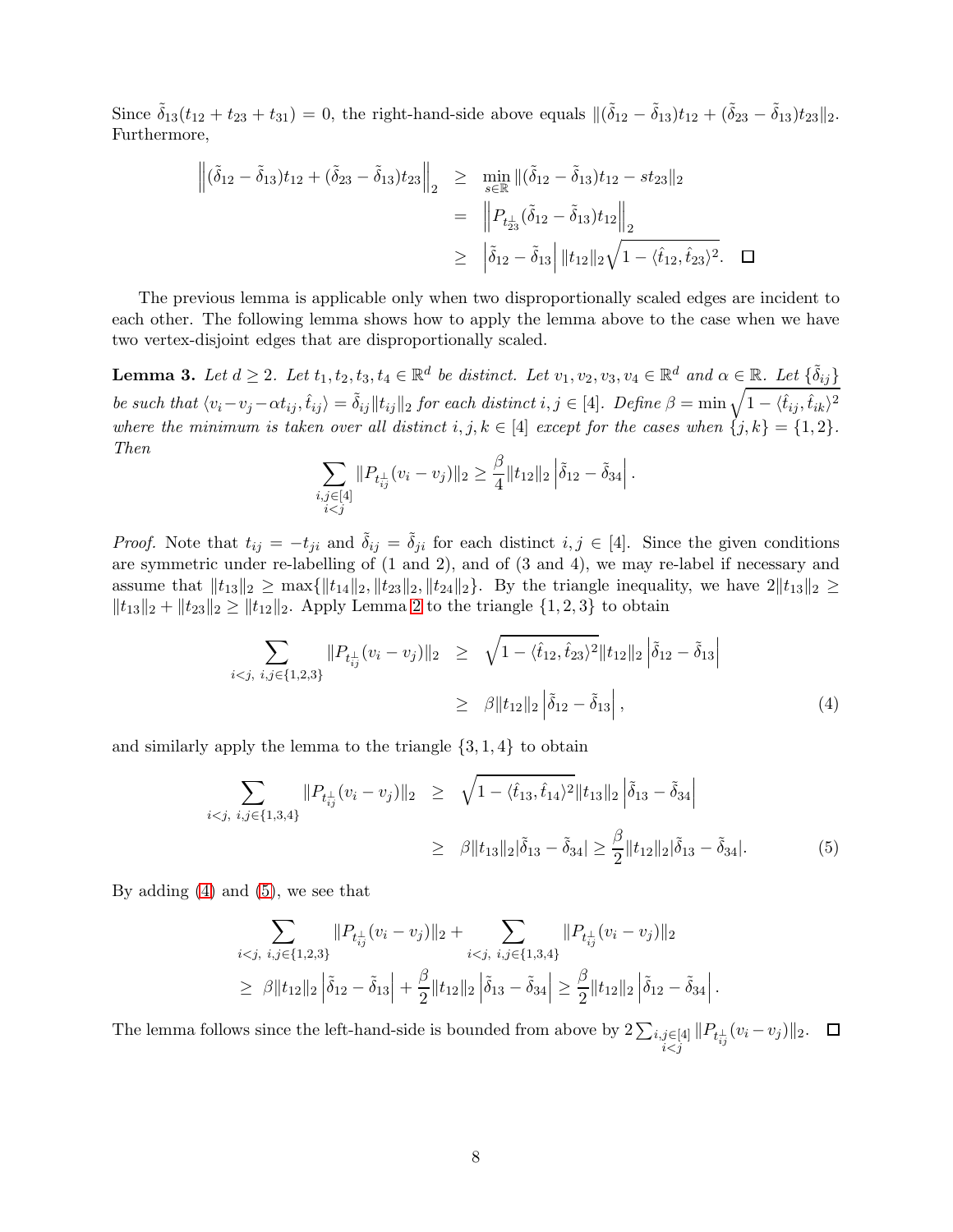## <span id="page-8-2"></span>2.3 Triangles inequality and rotation propagation

<span id="page-8-0"></span>**Lemma 4** (Triangles Inequality). Let  $d \geq 3$ ;  $x, y, t_1, t_2, \dots, t_k \in \mathbb{R}^d$ . If  $T = \{t_1, \dots, t_k\}$  is c-well*distributed with respect to*  $(x, y)$ *, then for all vectors*  $h_x, h_y, h_1, \cdots, h_k \in \mathbb{R}^d$  *and sets*  $X \subseteq [k]$ *, we have*

$$
\sum_{i\in[k]\setminus X}||P_{(x-t_i)^{\perp}}(h_x-h_i)||_2+||P_{(t_i-y)^{\perp}}(h_i-h_y)||_2 \geq (ck-|X|)\cdot ||P_{(x-y)^{\perp}}(h_x-h_y)||_2.
$$

*Proof.* For each  $i \in [k]$ , define  $W_i = \text{span}\langle x - t_i, t_i - y \rangle$ . Define P as the projection map to the space of vectors orthogonal to  $x - y$ , and define  $P_i$  for each  $i \in [k]$  as the projection map to  $W_i^{\perp}$ . Since  $(x - t_i)^{\perp} \supseteq W_i^{\perp}$  and  $(t_i - y)^{\perp} \supseteq W_i^{\perp}$ , it follows that

$$
\sum_{i \in [k] \setminus X} ||P_{(x-t_i)^{\perp}}(h_x - h_i)||_2 + ||P_{(t_i-y)^{\perp}}(h_i - h_y)||_2
$$
\n
$$
\geq \sum_{i \in [k] \setminus X} ||P_i(h_x - h_i)||_2 + ||P_i(h_i - h_y)||_2 \geq \sum_{i \in [k] \setminus X} ||P_i(h_x - h_y)||_2.
$$

Since  $t_1, \dots, t_k$  are well-distributed with respect to  $(x, y)$ , we have

$$
\sum_{i \in [k]} \|P_i(h_x - h_y)\|_2 \ge ck \cdot \|P(h_x - h_y)\|_2.
$$
\n(6)

Since  $||P_i(h_x - h_y)||_2 \leq ||P(h_x - h_y)||_2$  holds for all i, it follows that

$$
\sum_{i \in [k] \setminus X} ||P_i(h_x - h_y)||_2 \ge (ck - |X|) \cdot ||P(h_x - h_y)||_2,
$$

proving the lemma.

The proof of Theorem [3](#page-5-1) will rely on the following two lemmas, which state that rotational motions on some parts of the graph bound rotational motions on other parts. The following lemma relates the rotational motions on bad edges to the rotational motions on good edges. Recall the notation  $t_{ij} = (1 + \delta_{ij})t_{ij}^{(0)} + \eta_{ij}s_{ij}$  where  $s_{ij}$  is a unit vector orthogonal to  $t_{ij}^{(0)}$  and  $\eta_{ij} = ||P_{t_{ij}^{(0)} \perp}t_{ij}||_2$ .

<span id="page-8-1"></span>**Lemma 5.** *Fix T*. *If*  $\varepsilon_0 \leq \frac{c_1 p^2}{8}$  $\frac{(p^2)}{8}$ , then  $\sum_{ij \in E_g} \eta_{ij} \geq \frac{c_1 p^2}{8 \varepsilon_0}$  $\frac{\sum_{\iota} p^2}{8\varepsilon_0} \sum_{ij \in E_b} \eta_{ij}$ .

*Proof.* For each edge  $ij \in E(K_n)$ , by Conditions [1,](#page-19-1) [4,](#page-19-2) [5;](#page-19-3) Lemma [4](#page-8-0) and  $\varepsilon_0 \leq \frac{c_1 p^2}{8}$  $\frac{p}{8}$ , we have

$$
\sum_{\substack{k \neq i,j \\ ik,jk \in E_g}} (\eta_{ik} + \eta_{jk}) \geq \left(c_1 \cdot \frac{1}{2}np^2 - 2\varepsilon_0 n\right) \cdot \eta_{ij} \geq \frac{c_1}{4}np^2 \cdot \eta_{ij}.
$$

Therefore, if we sum the inequality above for all bad edges  $ij \in E_b$ , then

$$
\sum_{ij \in E_b} \sum_{\substack{k \neq i,j \\ ik,jk \in E_g}} (\eta_{ik} + \eta_{jk}) \ge \frac{c_1}{4} np^2 \cdot \sum_{ij \in E_b} \eta_{ij}.
$$

For fixed  $ik \in E_g$ , the left-hand-side may sum  $\eta_{ik}$  as many times as the number of bad edges incident to the edge ik. Hence by Condition 4, the left-hand-side of above is at most

$$
\sum_{ij \in E_b} \sum_{\substack{k \neq i,j \\ ik,jk \in E_g}} (\eta_{ik} + \eta_{jk}) \leq 2\varepsilon_0 n \cdot \sum_{ij \in E_g} \eta_{ij}.
$$

 $\Box$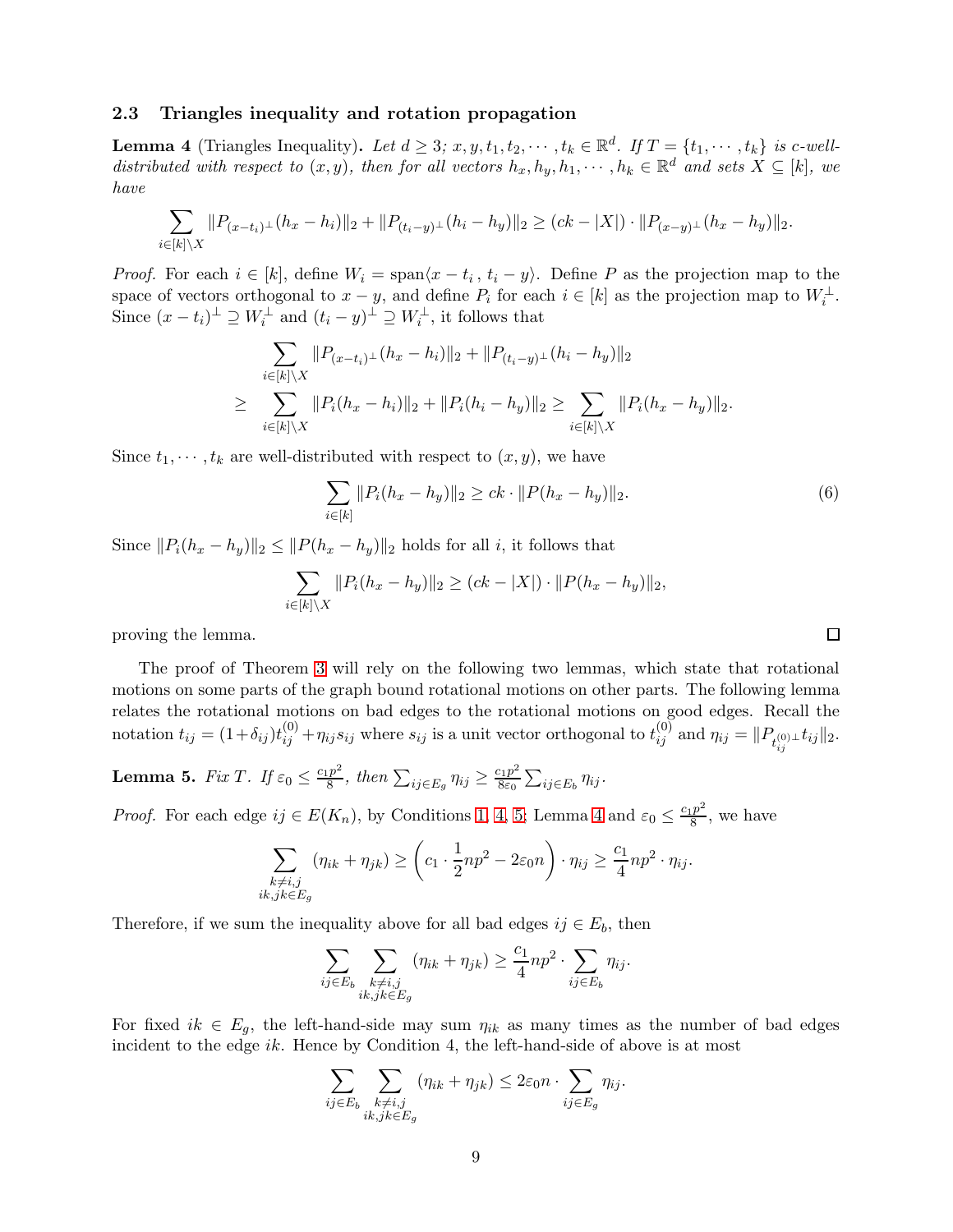Therefore by combining the two inequalities above, we obtain

$$
\sum_{ij \in E_b} \eta_{ij} \le \frac{8\varepsilon_0}{c_1 p^2} \sum_{ij \in E_g} \eta_{ij}.
$$

The following lemma relates the rotational motions over the good graph  $E_g$  to rotational motions over the complete graph  $K_n$ .

<span id="page-9-0"></span>**Lemma 6.** *Fix T*. *If*  $\varepsilon_0 \leq \frac{c_1 p^2}{8}$  $\frac{p^2}{8}$ , then  $\sum_{ij \in E_g} \eta_{ij} \geq \frac{c_1 p}{16}$  $\frac{\sum_{ij} p}{16} \sum_{ij \in E(K_n)} \eta_{ij}$ .

*Proof.* For each  $ij \in E(K_n)$ , since  $\{t_i^{(0)}\}$  $\{e^{(0)}\}_{i=1}^n$  is  $c_1$ -well-distributed along G and G is p-typical, we have as in the proof of Lemma [5,](#page-8-1)

$$
\sum_{\substack{k \neq i,j \\ ik,jk \in E_g}} (\eta_{ik} + \eta_{jk}) \geq \left(c_1 \cdot \frac{1}{2} np^2 - 2\varepsilon_0 n\right) \cdot \eta_{ij} \geq \frac{c_1}{4} np^2 \cdot \eta_{ij}.
$$

If we sum the above over all  $ij \in E(K_n)$ , we obtain

$$
\sum_{ij \in E(K_n)} \sum_{\substack{k \neq i,j \\ ik,jk \in E_g}} (\eta_{ik} + \eta_{jk}) \geq \frac{c_1}{4} np^2 \cdot \sum_{ij \in E(K_n)} \eta_{ij}.
$$

For a fixed  $ik \in E_g$ , the left-hand-side may sum  $\eta_{ik}$  as many as times as the number of edges of G incident to ik. Therefore since  $G$  is p-typical, we see that

$$
\sum_{\substack{k \neq i,j \\ ik,jk \in E_g}} (\eta_{ik} + \eta_{jk}) \le 2 \cdot 2np \sum_{ij \in E_g} \eta_{ij}.
$$

By combining the two inequalities, we obtain

$$
\frac{c_1}{4}np^2 \sum_{ij \in E(K_n)} \eta_{ij} \le 4np \sum_{ij \in E_g} \eta_{ij},
$$

and thus  $\frac{c_1 p}{16} \sum_{ij \in E(K_n)} \eta_{ij} \leq \sum_{ij \in E_g} \eta_{ij}$ .

## <span id="page-9-1"></span>2.4 Proof of Theorem [3](#page-5-1)

We now prove the deterministic recovery theorem.

*Proof of Theorem [3.](#page-5-1)* By Lemma [1](#page-6-2) and the fact that Conditions 1–6 are invariant under global translation and nonzero scaling, we can take  $\bar{t}^{(0)} = 0$  and  $L(T^{(0)}) = 1$  without loss of generality. The variable  $\mu_{\infty}$  is to be understood accordingly.

We will directly prove that  $R(T) > R(T^{(0)})$  for all  $T \neq T^{(0)}$  such that  $L(T) = 1$  and  $\bar{t} = 0$ . Consider an arbitrary feasible T and recall the notation  $t_{ij} = (1 + \delta_{ij})t_{ij}^{(0)} + \eta_{ij}s_{ij}$  where  $s_{ij}$  is a unit vector orthogonal to  $t_{ij}^{(0)}$  and  $\eta_{ij} = ||P_{t_{ij}^{(0)} \perp} t_{ij}||_2$ . A useful lower bound for the objective  $R(T)$ is given by

<span id="page-9-2"></span>
$$
R(T) = \sum_{ij} ||P_{v_{ij}^{\perp}} t_{ij}||_2 = \sum_{ij \in E_g} \eta_{ij} + \sum_{ij \in E_b} ||P_{v_{ij}^{\perp}} t_{ij}||_2
$$
  
\n
$$
\geq \sum_{ij \in E_g} \eta_{ij} + \sum_{ij \in E_b} \left( ||P_{v_{ij}^{\perp}} t_{ij}^{(0)}||_2 - |\delta_{ij}|| |t_{ij}^{(0)}||_2 - \eta_{ij} \right)
$$
  
\n
$$
\geq R(T^{(0)}) + \sum_{ij \in E_g} \eta_{ij} - \sum_{ij \in E_b} (|\delta_{ij}|| |t_{ij}^{(0)}||_2 + \eta_{ij}).
$$
 (7)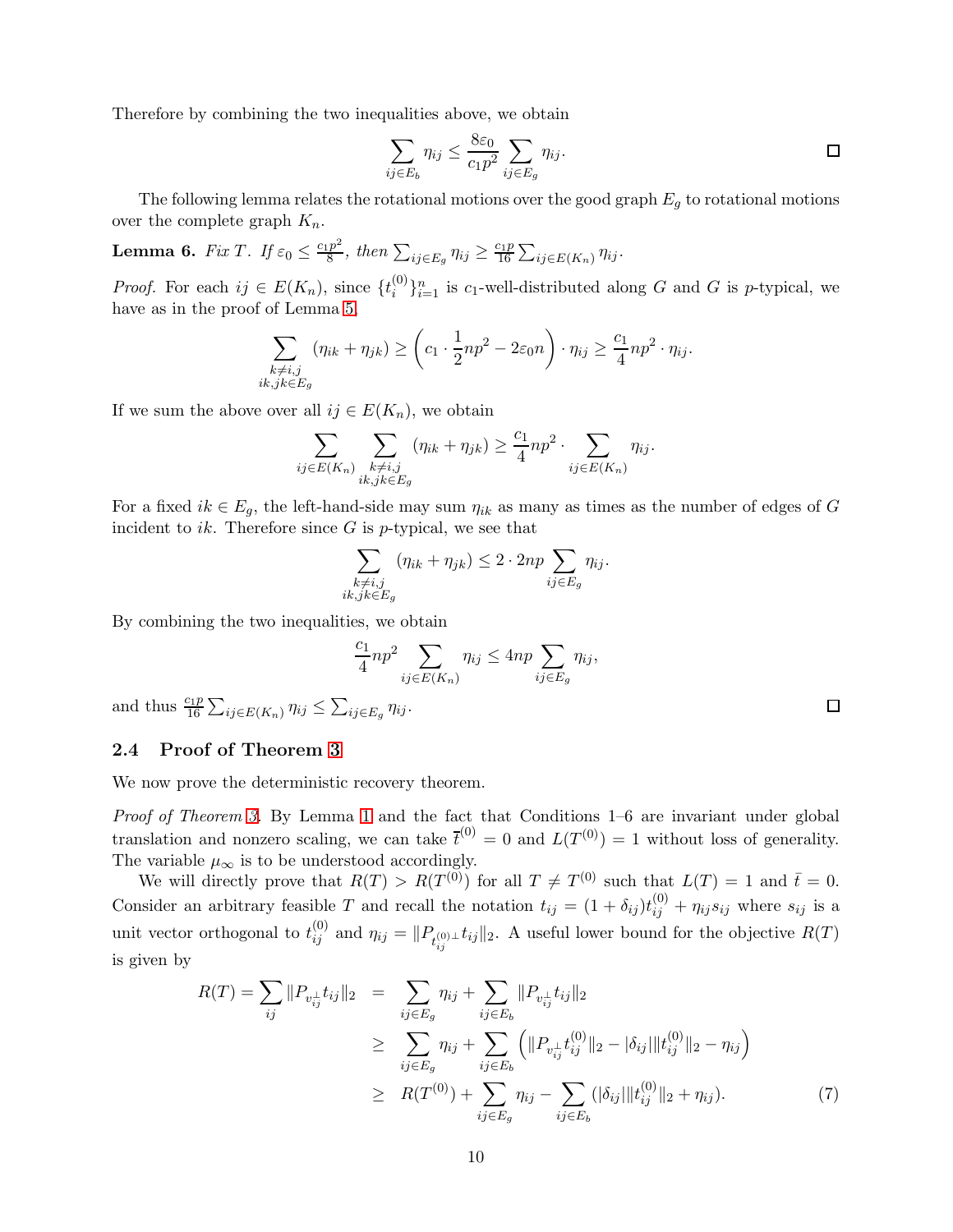Suppose that  $\sum_{ij\in E_b} |\delta_{ij}||t_{ij}^{(0)}||_2 < \sum_{ij\in E_b} \eta_{ij}$ . Since Lemma [5](#page-8-1) for  $\varepsilon \leq \frac{c_1p^2}{16}$  implies  $\sum_{ij\in E_b} \eta_{ij} \leq$ 1  $\frac{1}{2} \sum_{ij \in E_g} \eta_{ij}$ , by [\(7\)](#page-9-2), we have

$$
R(T) \geq R(T^{(0)}) + \sum_{ij \in E_g} \eta_{ij} - \sum_{ij \in E_b} (|\delta_{ij}| \|t_{ij}^{(0)}\|_2 + \eta_{ij})
$$
  
> 
$$
R(T^{(0)}) + \sum_{ij \in E_g} \eta_{ij} - \sum_{ij \in E_b} 2\eta_{ij} \geq R(T^{(0)}).
$$

Hence we may assume

<span id="page-10-0"></span>
$$
\sum_{ij \in E_b} |\delta_{ij}| \|t_{ij}^{(0)}\|_2 \ge \sum_{ij \in E_b} \eta_{ij}.
$$
\n(8)

In the case  $|E_b| \neq 0$ , define  $\overline{\delta} = \frac{1}{|E|}$  $\frac{1}{|E_b|}\sum_{ij\in E_b}|\delta_{ij}|$  as the average 'relative parallel motion' on the bad edges. For distinct edges  $ij, k\ell \in E(K_n)$ , if  $\{i, j\} \cap \{k, \ell\} = \emptyset$ , then define  $\eta(ij, k\ell) =$  $\eta_{ij} + \eta_{ik} + \eta_{i\ell} + \eta_{jk} + \eta_{j\ell} + \eta_{k\ell}$ , and if  $\{i, j\} \cap \{k, \ell\} \neq \emptyset$  (without loss of generality, assume  $\ell = i$ ), then define  $\eta(ij, k\ell) = \eta_{ij} + \eta_{ik} + \eta_{jk}$ .

# **Case 0.**  $\bar{\delta} = 0$  or  $|E_b| = 0$ .

Note that  $\overline{\delta} = 0$  implies  $\delta_{ij} = 0$  for all  $ij \in E_b$ , which by [\(8\)](#page-10-0) implies  $\eta_{ij} = 0$  for all  $ij \in E_b$ . Therefore by [\(7\)](#page-9-2), we have

$$
R(T) \ge R(T^{(0)}) + \sum_{ij \in E_g} \eta_{ij}.
$$

If  $\sum_{ij \in E_g} \eta_{ij} > 0$ , then we have  $R(T) > R(T^{(0)})$ . Thus we may assume that  $\eta_{ij} = 0$  for all  $ij \in E_g$ . In this case, we will show that  $T = T^{(0)}$ .

By Lemma [6,](#page-9-0) if  $\varepsilon_0 \leq \frac{c_1 p^2}{8}$  $\frac{p}{8}$ , then  $\eta_{ij} = 0$  for all  $ij \in E(G)$  implies that  $\eta_{ij} = 0$  for all  $ij \in E(K_n)$ . For  $ij \in E_b$ , since  $\delta_{ij} = \eta_{ij} = 0$ , it follows that  $\ell_{ij} = \ell_{ij}^{(0)}$ . Since  $\delta_{ij} ||l_{ij}^{(0)}||_2 = \ell_{ij} - \ell_{ij}^{(0)}$  for  $ij \in E_g$ , we have

$$
0 = \sum_{ij \in E(G)} (\ell_{ij} - \ell_{ij}^{(0)}) = \sum_{ij \in E_b} (\ell_{ij} - \ell_{ij}^{(0)}) + \sum_{ij \in E_g} (\ell_{ij} - \ell_{ij}^{(0)}) = \sum_{ij \in E_g} (\ell_{ij} - \ell_{ij}^{(0)}) = \sum_{ij \in E_g} \delta_{ij} ||t_{ij}^{(0)}||_2,
$$

where the first equality is because  $L(T) = L(T^{(0)}) = 1$ . By Condition 6,  $||t_{ij}^{(0)}||_2 \neq 0$  for all  $i \neq j$ . Therefore, if  $\delta_{ij} \neq 0$  for some  $ij \in E_g$ , then there exists  $ab, cd \in E_g$  such that  $\delta_{ab} > 0$  and  $\delta_{cd} < 0$ . By Lemma [2](#page-6-0) or [3](#page-7-0) and Condition 2, this forces  $\eta(ab, cd) > 0$ , contradicting the fact that  $\eta_{ij} = 0$  for all  $ij \in E(K_n)$ . Therefore  $\delta_{ij} = 0$  for all  $ij \in E_g$ , and hence  $\delta_{ij} = 0$  for all  $ij \in E(G)$ .

Define  $t_i = t_i^{(0)} + h_i$  for each  $i \in [n]$ . Because  $\eta_{ij} = \delta_{ij} = 0$  for all  $ij \in E(G)$ , we have  $h_i = h_j$ for all  $ij \in E(G)$ . Since G is connected, this implies  $h_i = h_j$  for all  $i \in [n]$ . Then by the constraint  $\sum_{i \in [n]} t_i = \sum_{i \in [n]} t_i^{(0)} = 0$ , we get  $h_i = 0$  for all  $i \in [n]$ . Therefore  $T = T^{(0)}$ .

**Case 1.**  $\bar{\delta} \neq 0$  and  $\sum_{ij \in E_g} |\delta_{ij}| < \frac{1}{8}\bar{\delta}|E_g|$  and  $|E_b| \neq 0$ .

Define  $L_b = \{ij \in E_b : |\delta_{ij}| \geq \frac{1}{2}\overline{\delta}\}\.$  Note that  $\sum_{ij \in E_b \setminus L_b} |\delta_{ij}| < \frac{1}{2}$  $\frac{1}{2}\delta|E_b|$  and therefore

<span id="page-10-1"></span>
$$
\sum_{ij\in L_b} |\delta_{ij}| = \sum_{ij\in E_b} |\delta_{ij}| - \sum_{ij\in E_b \setminus L_b} |\delta_{ij}| > \sum_{ij\in E_b} |\delta_{ij}| - \frac{1}{2}\overline{\delta}|E_b| = \frac{1}{2}\overline{\delta}|E_b|.
$$
 (9)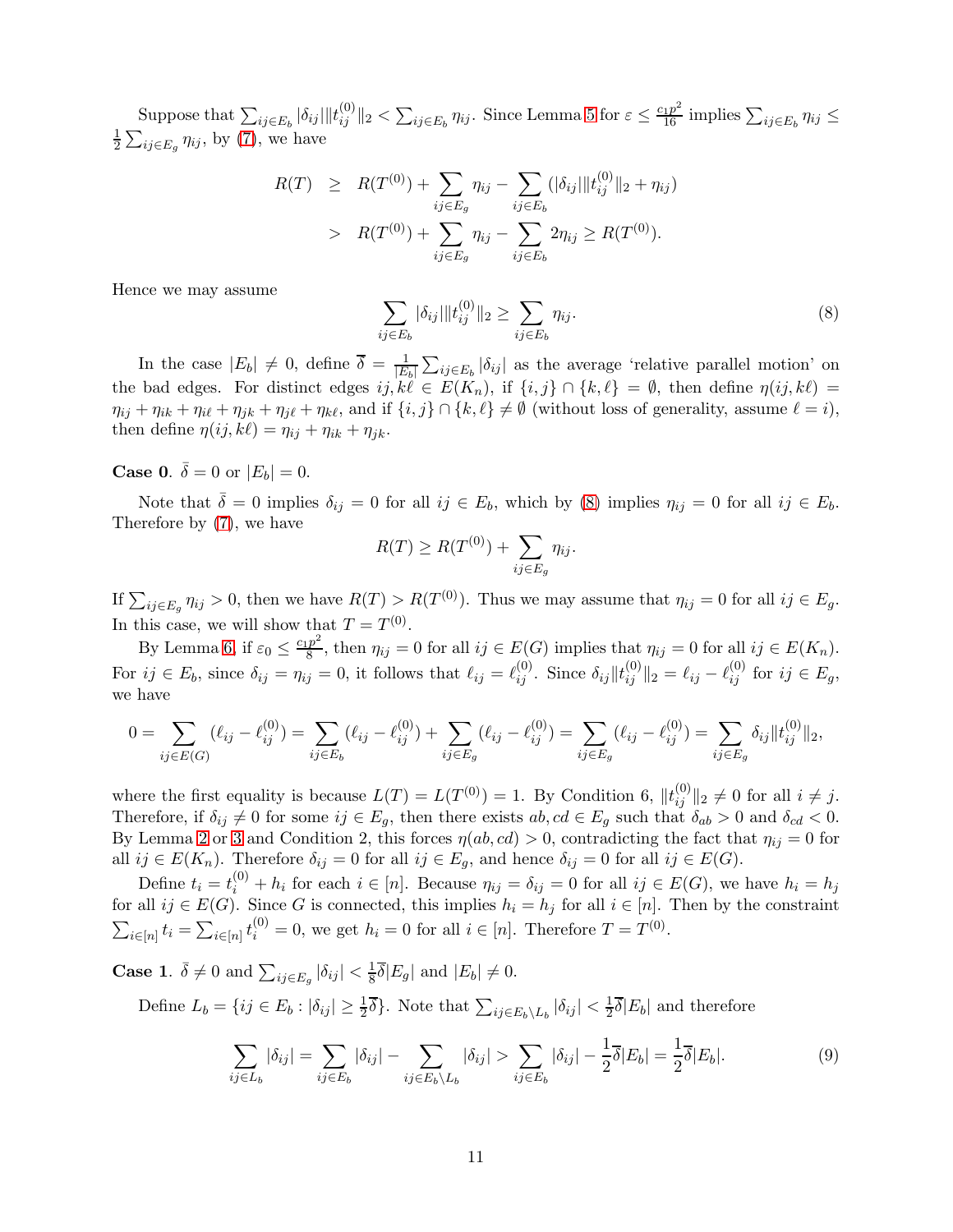Define  $F_g = \{ij \in E_g : |\delta_{ij}| < \frac{1}{4}\}$  $\frac{1}{4}\delta$ . Then by the condition of Case 1,

$$
\frac{1}{8}\overline{\delta}|E_g| > \sum_{ij \in E_g} |\delta_{ij}| \ge \sum_{ij \in E_g \backslash F_g} |\delta_{ij}| \ge \frac{1}{4}\overline{\delta}|E_g \setminus F_g|,
$$

and therefore  $|E_g \setminus F_g| < \frac{1}{2}|E_g|$ , or equivalently,  $|F_g| > \frac{1}{2}|E_g|$ .

For each  $ij \in L_b$  and  $k\ell \in F_g$ , by Lemmas [2,](#page-6-0) [3,](#page-7-0) and Condition 3, we have  $\eta(ij, k\ell) \geq \frac{\beta}{4}$  $\frac{\beta}{4}|\delta_{ij}$  –  $\delta_{k\ell} \vert \cdot \Vert t_{ij} \Vert_2 \geq \frac{\beta}{4}$  $\frac{\beta}{4} \cdot \frac{1}{2}$  $\frac{1}{2}|\delta_{ij}| \cdot ||t_{ij}||_2 \geq \frac{\beta c_0 \mu_{\infty}}{8}$  $\frac{\partial \mu_{\infty}}{\partial \delta}$  | $\delta_{ij}$ |. Therefore by Condition 1,

$$
\sum_{ij \in E_b} \sum_{k\ell \in E_g} \eta(ij, k\ell) \geq \sum_{ij \in L_b} \sum_{k\ell \in F_g} \frac{\beta c_0 \mu_\infty}{8} |\delta_{ij}| = \sum_{ij \in L_b} |F_g| \cdot \frac{\beta c_0 \mu_\infty}{8} |\delta_{ij}|
$$

$$
> \sum_{ij \in L_b} \frac{\beta c_0 \mu_\infty}{16} |E_g| |\delta_{ij}| \geq \frac{\beta c_0 \mu_\infty}{16} |E_g| \cdot \frac{1}{2} \overline{\delta} |E_b|,
$$

where the last inequality follows from [\(9\)](#page-10-1). For each  $ij \in E(K_n)$ , we would like to count how many times each  $\eta_{ij}$  appear on the left hand side. If  $ij \in E_b$ , then there are at most  $\binom{n}{2}$  $n \choose 2$  K<sub>4</sub>s and *n* K<sub>3</sub>s containing ij; hence  $\eta_{ij}$  may appear at most  $6\binom{n}{2}$  $\binom{n}{2} + 3n = 3n^2$  times. If  $ij \notin E_b$ , then  $\eta_{ij}$  appears when there is a  $K_4$  or a  $K_3$  containing ij and some bad edge. By Condition 4, there are at most 2εn such bad K<sub>3</sub>s. If the bad edge in K<sub>4</sub> is incident to ij, then there are at most  $2\varepsilon n \cdot (n-3)$  such  $K_4$ s, and if the bad edge is not incident to ij, then there are at most  $|E_b| \leq \varepsilon n^2$  such  $K_4$ . Thus  $\eta_{ij}$ may appear at most  $3 \cdot 2\varepsilon n + 6 \cdot (2\varepsilon n(n-3) + \varepsilon n^2) \leq 18\varepsilon n^2$  times. Therefore

$$
\sum_{ij \in E_b} \sum_{k\ell \in E_g} \eta(ij, k\ell) \leq \sum_{ij \in E_b} 3n^2 \cdot \eta_{ij} + \sum_{ij \in E(K_n)} 18\epsilon n^2 \cdot \eta_{ij}.
$$

By Lemma [5,](#page-8-1) if  $\varepsilon < \frac{c_1 p^2}{8}$  $\frac{p}{8}$ , we have

$$
\sum_{ij \in E_b} \sum_{k\ell \in E_g} \eta(ij, k\ell) \le \frac{24\varepsilon}{c_1 p^2} n^2 \sum_{ij \in E_g} \eta_{ij} + \sum_{ij \in E(K_n)} 18\varepsilon n^2 \cdot \eta_{ij} \le \frac{42\varepsilon}{c_1 p^2} n^2 \sum_{ij \in E(K_n)} \eta_{ij}.
$$

Hence

$$
\frac{42\varepsilon}{c_1p^2}n^2\sum_{ij\in E(K_n)}\eta_{ij}\geq \frac{\beta c_0\mu_{\infty}}{32}|E_g|\cdot\overline{\delta}|E_b|.
$$

If  $\varepsilon < \frac{p}{8}$ , then  $|E_g| \ge \frac{n^2p}{4} - |E_b| \ge \frac{n^2p}{8}$  $\frac{p^2p}{8}$ . Further, if  $\varepsilon < \frac{\beta c_0 c_1^2 p^4}{32 \cdot 42 \cdot 32}$ .  $\frac{\beta c_0 c_1^2 p^4}{32 \cdot 42 \cdot 32 \cdot 8}$ , then by Condition 3,  $\overline{\delta} \neq 0$ , and  $|E_b| \neq 0$ , the above implies

$$
\sum_{ij \in E(K_n)} \eta_{ij} \ge \frac{\beta c_0 c_1 p^2}{42 \cdot 32 \varepsilon n^2} \mu_\infty |E_g| \cdot \overline{\delta}|E_b| \ge \frac{\beta c_0 c_1 p^3}{42 \cdot 32 \cdot 8} \cdot \frac{1}{\varepsilon} \cdot \mu_\infty \overline{\delta}|E_b|
$$

$$
> \frac{32}{c_1 p} \mu_\infty \cdot \overline{\delta}|E_b| \ge \frac{32}{c_1 p} \sum_{ij \in E_b} |\delta_{ij}| ||t_{ij}^{(0)}||_2.
$$

Lemma [6](#page-9-0) implies

$$
\sum_{ij \in E_g} \eta_{ij} \ge \frac{c_1 p}{16} \sum_{ij \in E(K_n)} \eta_{ij} > 2 \sum_{ij \in E_b} |\delta_{ij}| ||t_{ij}^{(0)}||_2.
$$

Therefore by [\(8\)](#page-10-0), we have  $\sum_{ij \in E_g} \eta_{ij} > \sum_{ij \in E_b} (|\delta_{ij}| ||t_{ij}^{(0)}||_2 + \eta_{ij})$  if  $\varepsilon \le \min\{\frac{c_1 p^2}{8}$  $\frac{p^2}{8}, \frac{p}{8}$  $\frac{p}{8}, \frac{\beta c_0 c_1^2 p^4}{32 \cdot 42 \cdot 32}$  $\frac{\rho c_0 c_1 p}{32.42.32.8}$ . By [\(7\)](#page-9-2), this shows  $R(T) > R(T^{(0)})$ . This condition on  $\varepsilon$  is satisfied under the assumption  $\varepsilon \leq \frac{\beta c_0 c_1^2 p^4}{3 \cdot 256 \cdot 64 \cdot 32}$ .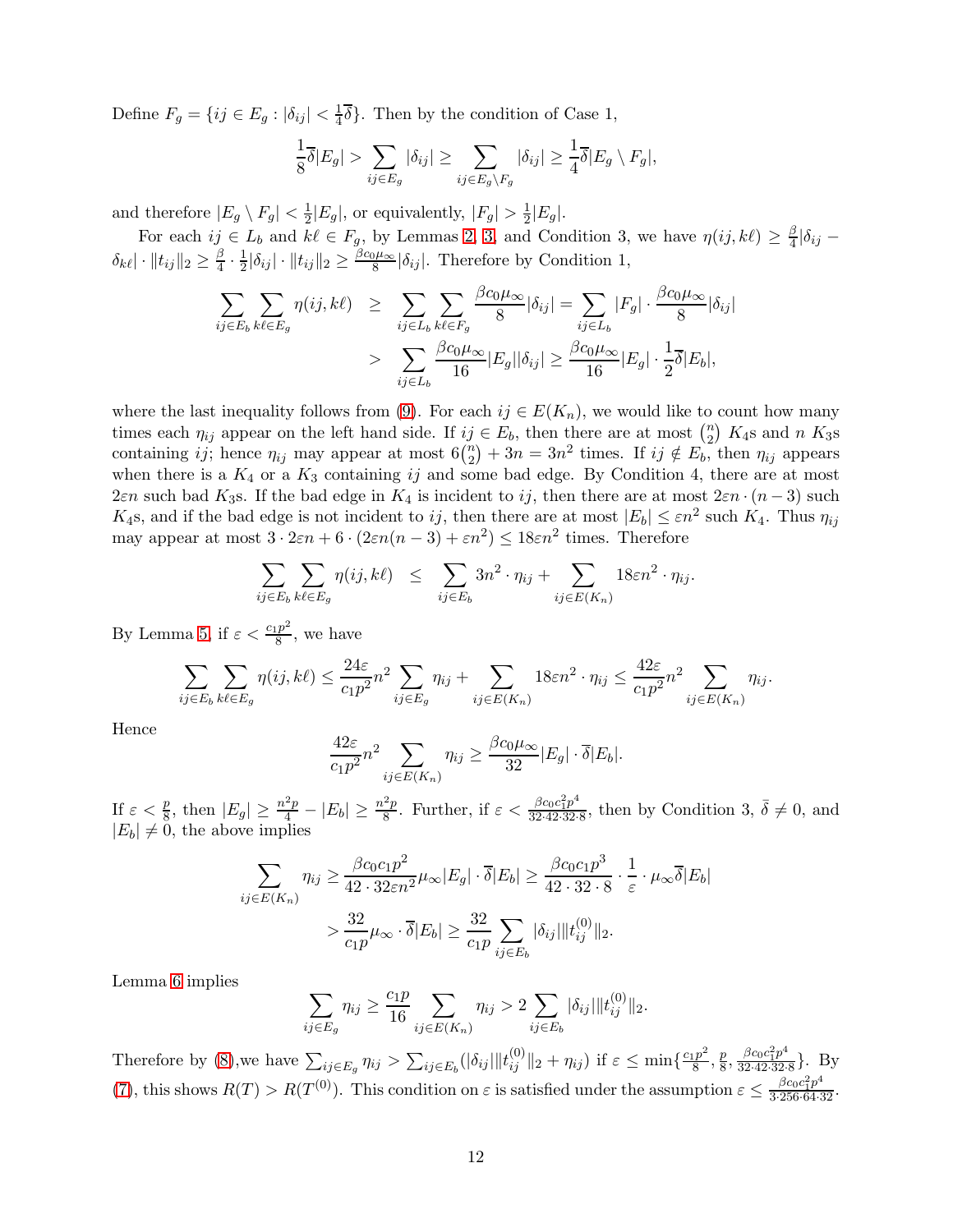**Case 2.**  $\bar{\delta} \neq 0$  and  $\sum_{ij \in E_g} |\delta_{ij}| \geq \frac{1}{8}\bar{\delta}|E_g|$  and  $|E_b| \neq 0$ .

Define  $E_+ = \{ij \in E_g : \delta_{ij} \ge 0\}$  and  $E_- = \{ij \in E_g : \delta_{ij} < 0\}$ . Since  $\ell_{ij} - \ell_{ij}^{(0)} = \delta_{ij} ||t_{ij}^{(0)}||_2$  for  $ij \in E_q$ , we have

$$
0 = \sum_{ij \in E(G)} (\ell_{ij} - \ell_{ij}^{(0)}) = \sum_{ij \in E_b} (\ell_{ij} - \ell_{ij}^{(0)}) + \sum_{ij \in E_g} \delta_{ij} ||t_{ij}^{(0)}||_2.
$$

where the first equality follows from  $L(T) = L(T^{(0)})$ . Therefore,

$$
\left|\sum_{ij\in E_g} \delta_{ij} \|t_{ij}^{(0)}\|_2\right| \le \left|\sum_{ij\in E_b} (\ell_{ij} - \ell_{ij}^{(0)})\right| \le \sum_{ij\in E_b} (|\delta_{ij}| \|t_{ij}^{(0)}\|_2 + \eta_{ij}) \le 2\mu_{\infty} \overline{\delta}|E_b|,
$$

where the last inequality follows from [\(8\)](#page-10-0), Condition 3, and the definition of  $\overline{\delta}$ . On the other hand, the condition of Case 2 and Condition 3 implies  $\sum_{ij \in E_g} |\delta_{ij}| ||t_{ij}^{(0)}||_2 \ge \frac{1}{8}$  $\frac{1}{8}c_0\mu_{\infty}\delta|E_g|$ . Therefore

$$
\sum_{ij \in E_-} (-\delta_{ij}) \|t_{ij}^{(0)}\|_2 = \frac{1}{2} \left( - \sum_{ij \in E_g} \delta_{ij} \|t_{ij}^{(0)}\|_2 + \sum_{ij \in E_g} |\delta_{ij}| \|t_{ij}^{(0)}\|_2 \right) \ge \frac{1}{2} \left( \frac{1}{8} c_0 \mu_\infty \overline{\delta} |E_g| - 2\mu_\infty \overline{\delta} |E_b| \right).
$$

If  $\varepsilon \leq \frac{1}{256} c_0 p$ , then since  $|E_b| \leq \varepsilon n^2$  and  $|E_g| \geq \frac{1}{4} n^2 p - |E_b| \geq \frac{1}{8} n^2 p$ , we see that  $\frac{1}{8} c_0 \mu_\infty \overline{\delta} |E_g|$  $2\mu_{\infty}\overline{\delta}|E_b| \geq \frac{1}{16}c_0\mu_{\infty}\overline{\delta}|E_g|$ . Therefore  $\sum_{ij\in E_{-}}(-\delta_{ij})||t_{ij}^{(0)}||_2 \geq \frac{1}{32}c_0\mu_{\infty}\overline{\delta}|E_g|$ . Similarly,  $\sum_{ij\in E_{+}}\delta_{ij}||t_{ij}^{(0)}||_2 \geq$  $\frac{1}{32}c_0\mu_\infty\overline{\delta}|E_g|.$ 

If  $|E_+| \geq \frac{1}{2}|E_g|$ , then by Lemmas [2,](#page-6-0) [3,](#page-7-0) and Condition 3, we have

$$
\sum_{ij \in E_{-}} \sum_{k\ell \in E_{+}} \eta(ij, k\ell) \geq \sum_{ij \in E_{-}} \sum_{k\ell \in E_{+}} \frac{\beta}{4} (-\delta_{ij}) \|t_{ij}^{(0)}\|_{2}
$$
\n
$$
\geq \sum_{ij \in E_{-}} (-\delta_{ij}) \|t_{ij}^{(0)}\|_{2} \cdot \frac{\beta}{4} |E_{+}| \geq \frac{\beta}{4} |E_{+}| \cdot \frac{1}{32} c_{0} \mu_{\infty} \overline{\delta} |E_{g}|
$$
\n
$$
\geq \frac{\beta}{256} c_{0} \mu_{\infty} \overline{\delta} |E_{g}|^{2}.
$$

Similarly, if  $|E_{-}| \geq \frac{1}{2}|E_{g}|$ , then we can switch the order of summation and consider  $\sum_{ij\in E_{+}}\sum_{k\ell\in E_{-}}\eta(ij,k\ell)$ to obtain the same conclusion.

Since each edge is contained in at most  $\frac{n(n-1)}{2}$  copies of  $K_4$  and n copies of  $K_3$  (and there are 6 edges in a  $K_4$ , 3 edges in a  $K_3$ ), we have

$$
\sum_{ij \in E_-} \sum_{k\ell \in E_+} \eta(ij, k\ell) \le \left(6\frac{n(n-1)}{2} + 3n\right) \sum_{ij \in E(K_n)} \eta_{ij} \le 3n^2 \sum_{ij \in E(K_n)} \eta_{ij}.
$$

If  $\varepsilon \leq \frac{p}{8}$  $\frac{p}{8}$ , then  $|E_g| \ge \frac{1}{4}n^2p - |E_b| \ge \frac{1}{8}n^2p$ . Further, if  $\varepsilon < \frac{\beta c_0 c_1 p^3}{3 \cdot 256 \cdot 64 \cdot 32}$ , then since  $\overline{\delta} \ne 0$  and  $|E_b| \le \varepsilon n^2$ , we have

$$
\sum_{ij\in E(K_n)}\eta_{ij}\geq \frac{1}{3n^2}\cdot\frac{\beta c_0\mu_\infty\overline{\delta}}{256}|E_g|^2\geq \frac{\beta c_0p^2}{3\cdot 256\cdot 64}\mu_\infty\overline{\delta}n^2>\frac{32}{c_1p}\mu_\infty\overline{\delta}|E_b|.
$$

By Lemma [6,](#page-9-0) if  $\varepsilon < \frac{c_1 p^2}{8}$  $\frac{p}{8}$ , then this implies

$$
\sum_{ij \in E_g} \eta_{ij} \ge \frac{c_1 p}{16} \sum_{ij \in E(K_n)} \eta_{ij} > 2\mu_\infty \overline{\delta}|E_b|.
$$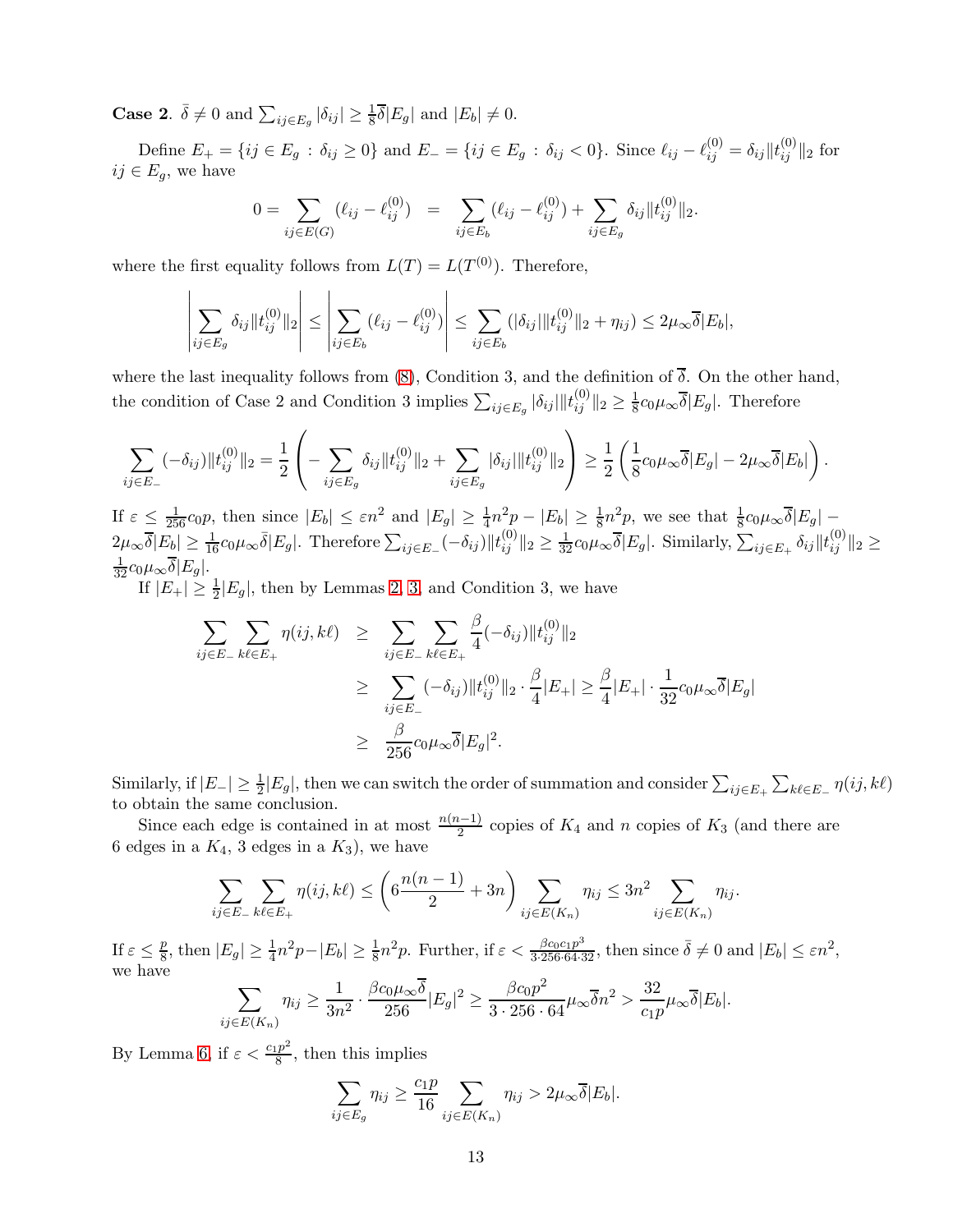Therefore from [\(7\)](#page-9-2), [\(8\)](#page-10-0), and Condition 3, if  $\varepsilon \le \min\{\frac{c_0 p}{256}, \frac{c_1 p^2}{8}\}$  $\frac{p^2}{8}, \frac{p}{8}$  $\frac{p}{8}, \frac{\beta c_0 c_1 p^3}{3 \cdot 256 \cdot 64 \cdot 32}$ , then

$$
R(T) \geq R(T^{(0)}) + \sum_{ij \in E_g} \eta_{ij} - \sum_{ij \in E_b} (|\delta_{ij}| \|t_{ij}^{(0)}\|_2 + \eta_{ij})
$$
  
> 
$$
R(T^{(0)}) + 2\mu_{\infty} \overline{\delta}|E_b| - \sum_{ij \in E_b} 2|\delta_{ij}| \|t_{ij}^{(0)}\|_2 \geq R(T^{(0)}).
$$

This condition on  $\varepsilon$  is satisfied under the assumption  $\varepsilon \leq \frac{\beta c_0 c_1^2 p^4}{3 \cdot 256 \cdot 64 \cdot 32}$ .

## <span id="page-13-0"></span>2.5 Properties of Gaussians in high dimensions

In this section, we prove that i.i.d. Gaussians satisfy properties needed to establish Conditions 2, 3, and 5 in Theorem [3.](#page-5-1) We begin by recording some useful facts regarding concentration of random Gaussian vectors:

<span id="page-13-1"></span>**Lemma 7.** Let x, y be i.i.d.  $\mathcal{N}(0, I_{d \times d})$ , and  $\epsilon \leq 1$ , then

$$
\mathbb{P}\left(d(1-\epsilon) \le ||x||_2^2 \le d(1+\epsilon)\right) \ge 1 - e^{-c\epsilon^2 d}
$$

*and*

$$
\mathbb{P}\left(\left|\langle x,y\rangle\right|\geq d\epsilon\right)\leq e^{-c\epsilon^2d}
$$

*where*  $c > 0$  *is an absolute constant.* 

*Proof.* Both statements follow from Corollary 5.17 in [\[27\]](#page-33-6), concerning concentration of sub-exponential random variables.  $\Box$ 

<span id="page-13-2"></span>**Lemma 8** ([\[27\]](#page-33-6) Corollary 5.35). Let A be an  $n \times d$  matrix with i.i.d.  $\mathcal{N}(0,1)$  entries. Then for *any*  $t \geq 0$ *,* 

$$
\mathbb{P}\left(\sigma_{\max}(A) \ge \sqrt{n} + \sqrt{d} + t\right) \le 2e^{-\frac{t^2}{2}}
$$

*where*  $\sigma_{\text{max}}(A)$  *is the largest singular value of* A.

<span id="page-13-4"></span> $\bf{Lemma \ 9.} \ \mathit{Let} \ t_i^{(0)}$  $i^{(0)}$ ,  $i \in [n]$  *be i.i.d.*  $\mathcal{N}(0, I_{d \times d})$ *. Then, there exists an event* E, such that on E, we *have for all*  $i, j, k, l \in [n], i \neq j, k \neq l$ ,

$$
\frac{\|t_{ij}^{(0)}\|_2}{\|t_{kl}^{(0)}\|_2} \ge \frac{9}{10}
$$

*and for all distinct*  $i, j, k \in [n]$ ,

$$
\langle \widehat{t}_{ij}^{(0)}, \widehat{t}_{ik}^{(0)} \rangle^2 \leq 1/3
$$

and  $\mathbb{P}(E^c) \leq 3n^2e^{-cd}$ , where  $c > 0$  *is an absolute constant.* 

*Proof.* This follows from repeated application of Lemma [7](#page-13-1) with  $\epsilon = 1/100$  and a union bound.  $\Box$ 

We can now show that gaussian vectors have the well-distributed property with high probability. Recall that  $S(x, y) = \text{span}(x, y)$ .

<span id="page-13-3"></span>**Lemma 10.** Let  $t_1, \ldots, t_n \in \mathbb{R}^d$  be i.i.d.  $\mathcal{N}(0, I_{d \times d})$ , and let  $n \geq 16$  and  $d \geq 3$ . For a fixed  $k \neq l$ , *the inequality*

$$
\sum_{i \in [n], i \neq l,k} \|P_{S(t_l - t_i, t_k - t_i)^\perp}(h)\|_2 \ge \frac{1}{5}(n-2) \|P_{S(t_l - t_k)^\perp}(h)\|_2
$$

*holds for all*  $h \in \mathbb{R}^d$  *with probability of failure at most*  $5ne^{-cd}$ *, where*  $c > 0$  *is an absolute constant.* 

 $\Box$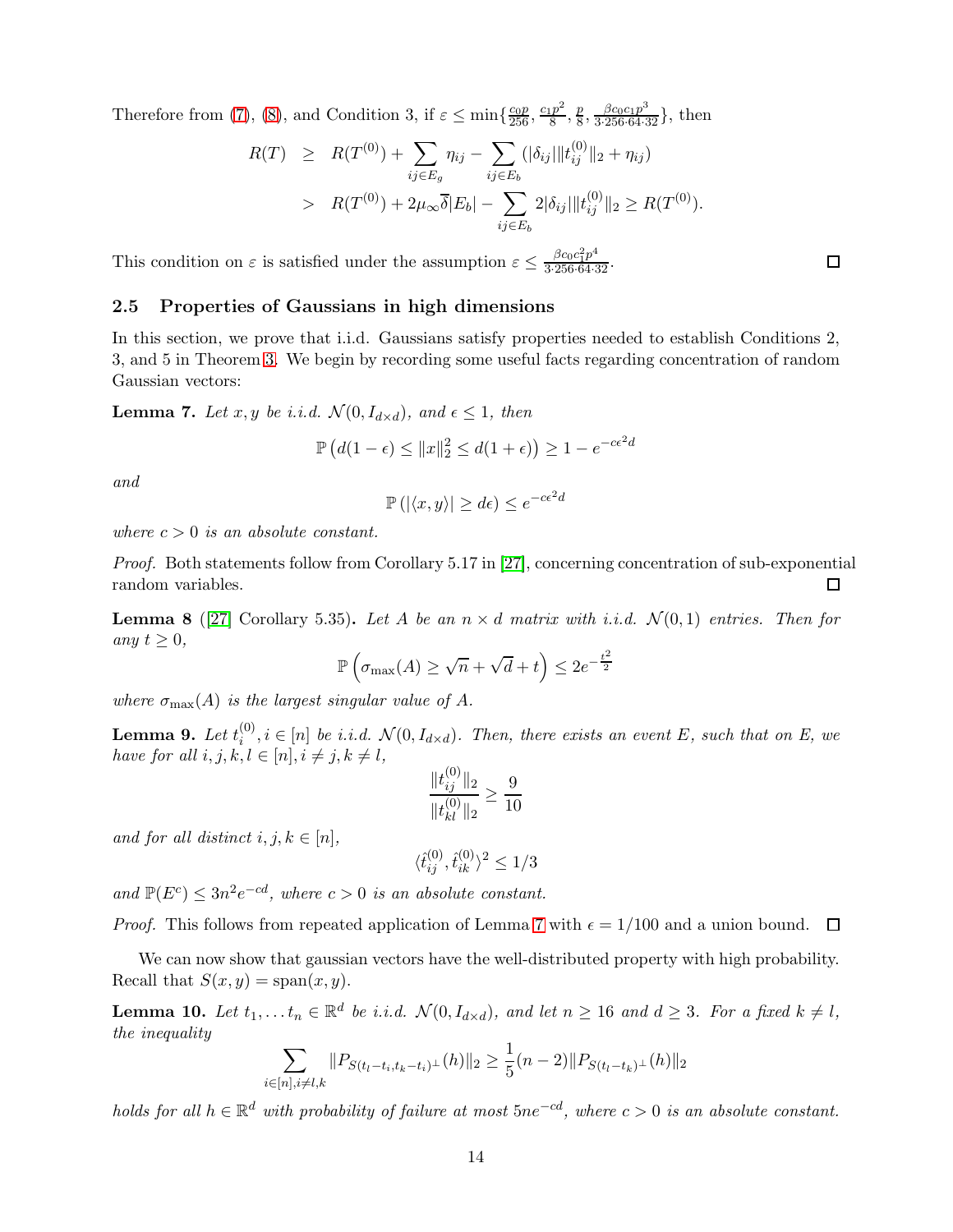*Proof.* Throughout the proof, constants named  $c$  may be different from line to line, but are always bounded below by a positive absolute constant. For a fixed  $(l, k)$ , let  $x = t_l, y = t_k$ . We would like to show

$$
\sum_{i=1}^{n} \|P_{S(x-t_i,y-t_i)^{\perp}}(h)\|_2 \ge \frac{1}{5}n \|P_{S(x-y)^{\perp}}(h)\|_2
$$

We note that  $S(x - t_i, y - t_i) = S(x - y, x + y - 2t_i)$ . Thus,

$$
P_{S(x-t_i,y-t_i)^{\perp}}(h) = P_{S(x-y,x+y-2t_i)^{\perp}}(h) = P_{S(x-y,x+y-2t_i)^{\perp}}(P_{S(x-y)^{\perp}}(h))
$$

Thus, it's enough to show

$$
\sum_{i=1}^{n} \|P_{S(x-y,x+y-2t_i)^{\perp}}(h)\|_{2} \ge \frac{1}{5}n\|h\|_{2}
$$

for  $h \perp (x - y)$ .

Now, for any vectors  $v, w$ , we have

$$
S(v,w)=S(v,w_{v^\perp})
$$

where  $w_{v^{\perp}} = w - \langle w, \hat{v} \rangle \hat{v}$ . If  $h \perp v$ , we have

$$
P_{S(v,w)^{\perp}}(h) = P_{S(v,w_{v^{\perp}})^{\perp}}(h)
$$
  
=  $h - \langle h, \hat{v} \rangle \hat{v} - \langle h, \hat{w}_{v^{\perp}} \rangle \hat{w}_{v^{\perp}}$   
=  $h - \langle h, \frac{w}{\|w_{v^{\perp}}\|_2} \rangle \frac{w_{v^{\perp}}}{\|w_{v^{\perp}}\|_2}$   
=  $h - \langle h, \hat{w} \rangle \hat{w} + \langle h, \hat{w} \rangle \left[\hat{w} - \frac{\|w\|_2}{\|w_{v^{\perp}}\|_2} \frac{w_{v^{\perp}}}{\|w_{v^{\perp}}\|_2}\right]$   
=  $P_{S(w)^{\perp}}(h) + \langle h, \hat{w} \rangle z$ 

Where  $z = \hat{w} - \frac{||w||_2}{||w_{n\perp}||}$  $\|w_{v^\perp}\|_2$  $w_{v^{\perp}}$  $\frac{w_v\perp}{\|w_v\perp\|_2}$ . Now, assuming that  $|\langle \hat{v}, \hat{w} \rangle| < 1/2$  and using that

$$
||w_{v^{\perp}}||_2^2 = ||w - \langle w, \hat{v} \rangle \hat{v}||_2^2 = ||w||_2^2 - 2||w||_2^2 \langle \hat{w}, \hat{v} \rangle + ||w||_2^2 |\langle \hat{w}, \hat{v} \rangle|^2 \ge ||w||_2^2 (1 - 2|\langle \hat{w}, \hat{v} \rangle|)
$$

we have

$$
||z||_2 = \left\|\hat{w} - \frac{\|w\|_2}{\|w_{v^{\perp}}\|_2^2} (w - \langle w, \hat{v} \rangle \hat{v})\right\|_2
$$
  
\n
$$
= \left\|\hat{w}\left[1 - \frac{\|w\|_2^2}{\|w_{v^{\perp}}\|_2^2}\right] + \frac{\|w\|_2^2}{\|w_{v^{\perp}}\|_2^2} \langle \hat{w}, \hat{v} \rangle \hat{v}\right\|_2
$$
  
\n
$$
\leq \left|1 - \frac{\|w\|_2^2}{\|w_{v^{\perp}}\|_2^2}\right| + \frac{\|w\|_2^2}{\|w_{v^{\perp}}\|_2^2} \langle \hat{w}, \hat{v} \rangle = \epsilon(\langle \hat{w}, \hat{v} \rangle)
$$
  
\n
$$
= \frac{\|w\|_2^2}{\|w_{v^{\perp}}\|_2^2} (1 + |\langle \hat{w}, \hat{v} \rangle|) - 1
$$
  
\n
$$
\leq \frac{3|\langle \hat{w}, \hat{v} \rangle|}{1 - 2|\langle \hat{w}, \hat{v} \rangle|} \triangleq \zeta(\langle \hat{w}, \hat{v} \rangle)
$$

Thus, we have

$$
||P_{S(v,w)^{\perp}}(h)||_2 \geq ||P_{S(w)^{\perp}}(h)||_2 - \zeta(\langle \hat{w}, \hat{v} \rangle) ||h||_2
$$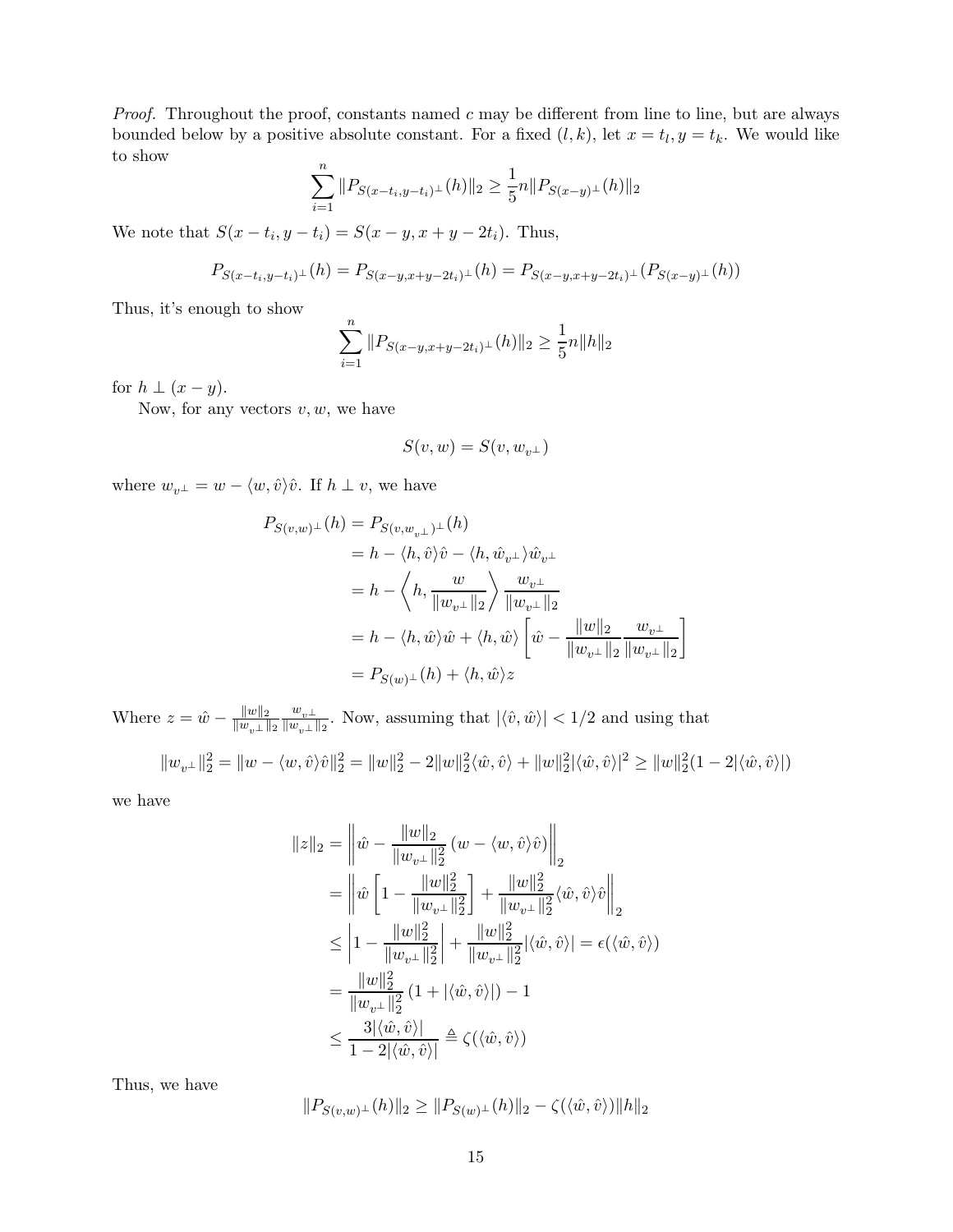Therefore, by taking  $v = x - y$  and  $w = x + y - 2t_i$ , to conclude the desired statement of the present Lemma, it suffices to show that

$$
\sum_{i=1}^{n} \|P_{S(x+y-2t_i)^{\perp}}(h)\|_{2} \geq \gamma n \|h\|_{2}
$$

where  $\gamma > 1/5 + \zeta \left( \frac{\langle x-y, x+y+2t_i \rangle}{\|x-y\|_{\infty}\|x+y-2t_i} \right)$  $||x-y||_2||x+y-2t_i||_2$ ). Note that  $x - y$  and  $x + y - 2t_i$  are independent, and 1  $\frac{1}{2}(x-y) = \frac{d}{6}(x+y-2t_i) = \frac{d}{6}(0, I_{d \times d})$ . Applying Lemma [7](#page-13-1) to  $x-y$  and  $x+y-2t_i$  with a small enough value of  $\epsilon$  to ensure  $\zeta\left(\frac{\langle x-y,x+y+2t_i\rangle}{\|x-y\|_2\|x+y-2t_i}\right)$  $||x-y||_2||x+y-2t_i||_2$  $\big)$  < 1/20, we get

$$
\mathbb{P}\left(\zeta\left(\frac{\langle x-y, x+y+2t_i\rangle}{\|x-y\|_2\|x+y-2t_i\|_2}\right) > \frac{1}{20}\right) \le 3e^{-cd}
$$

Thus, it suffices to show with high probability, that

$$
\sum_{i=1}^{n} \|P_{S(x+y-2t_i)^{\perp}}(h)\|_2 \ge 0.3n \|h\|_2,
$$

which we proceed to establish below.

To begin, redefine v, w as  $v = x + y$  and  $w = -2t_i$  and consider

$$
\sum_{i=1}^{n} \left\| P_{S(v+w_i)^{\perp}}(h) \right\|_{2} \geq \left\| \sum_{i=1}^{n} P_{S(v+w_i)^{\perp}}(h) \right\|_{2}
$$
\n
$$
= \left\| \sum_{i=1}^{n} \left( h - \frac{1}{\|v+w_i\|_{2}^{2}} \langle h, v+w_i \rangle (v+w_i) \right) \right\|_{2}
$$
\n
$$
\geq n \|h\|_{2} - \left\| \sum_{i=1}^{n} \frac{1}{\|v+w_i\|_{2}^{2}} (v+w_i)(v+w_i)^{*} h \right\|_{2}
$$
\n
$$
\geq n \|h\|_{2} - \left\| \sum_{i=1}^{n} \frac{1}{\|v+w_i\|_{2}^{2}} (v+w_i)(v+w_i)^{*} \right\|_{\text{op}} \|h\|_{2}
$$
\n
$$
\geq \|h\|_{2} \left[ n - \frac{1}{\min_{i} \|v+w_i\|_{2}^{2}} \left\| \sum_{i=1}^{n} (v+w_i)(v+w_i)^{*} \right\|_{\text{op}} \right]
$$

where in the last inequality we used

$$
\sum_{i=1}^{n} \frac{1}{\|v+w_i\|_2^2} (v+w_i)(v+w_i)^* \preceq \frac{1}{\min_i \|v+w_i\|_2^2} \sum_{i=1}^{n} (v+w_i)(v+w_i)^*
$$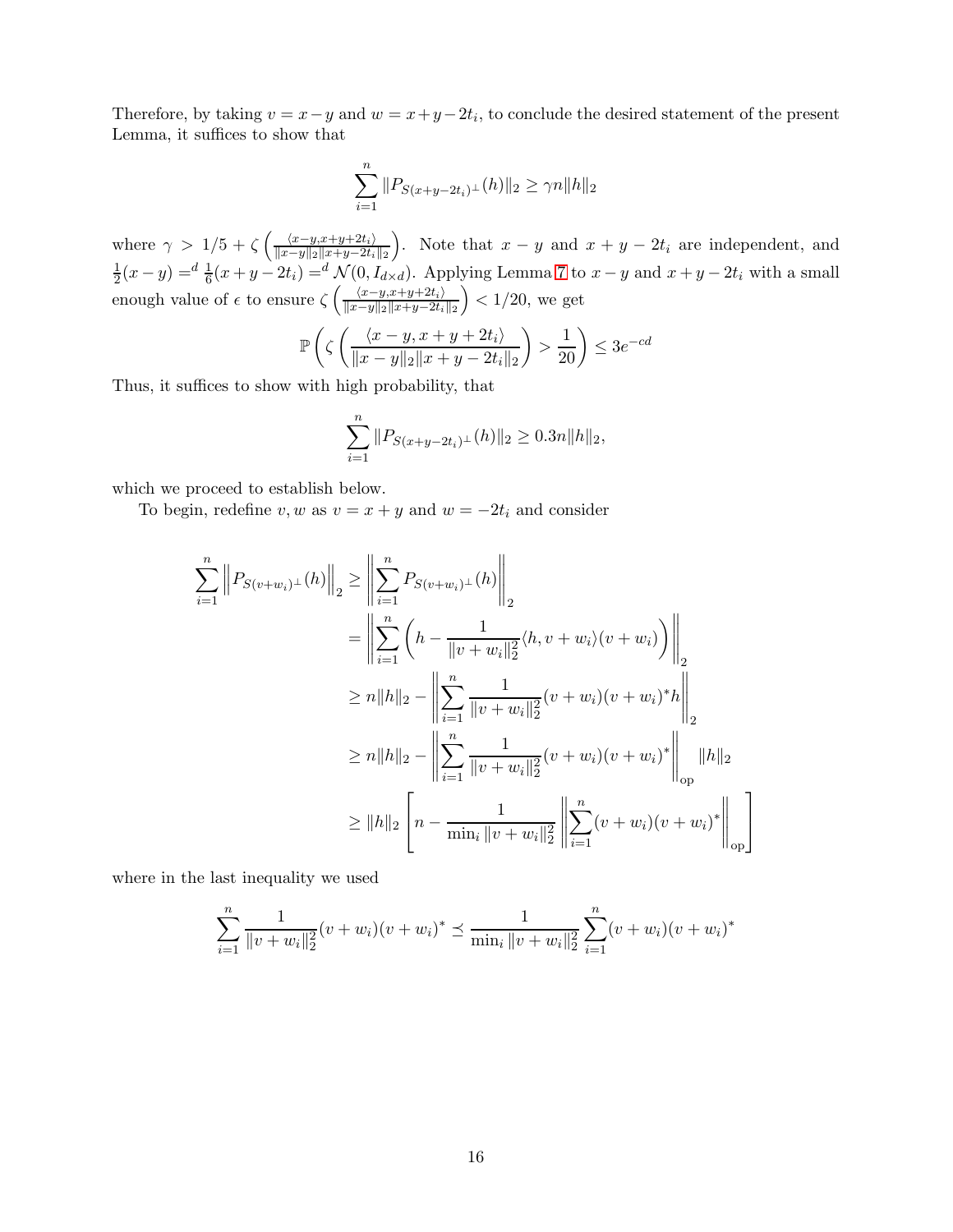Now, let  $A = \sum_{i=1}^n e_i w_i^* \in \mathbb{R}^{n \times d}$ . We have

$$
\left\| \sum_{i=1}^{n} (v + w_i)(v + w_i)^* \right\|_{op} = \left\| \sum_{i=1}^{n} (vv^* + vw_i^* + w_i v^* + w_i w_i^*) \right\|_{op}
$$
  
\n
$$
\leq n \|vv^*\|_{op} + \left\| v \left( \sum_{i=1}^{n} w_i \right)^* + \left( \sum_{i=1}^{n} w_i \right) v^* \right\|_{op} + \left\| \sum_{i=1}^{n} w_i w_i^* \right\|_{op}
$$
  
\n
$$
\leq n \|v\|_2^2 + 2 \|v\|_2 \left\| \sum_{i=1}^{n} w_i \right\|_2 + \left\| \sum_{i=1}^{n} w_i w_i^* \right\|_{op}
$$
  
\n
$$
= n \|v\|_2^2 + 2 \|v\|_2 \left\| \sum_{i=1}^{n} w_i \right\|_2 + \sigma_{\max}(A)^2
$$

Thus,

$$
\sum_{i=1}^{n} \left\| P_{S(v+w_i)^{\perp}}(h) \right\|_{2} \geq \|h\|_{2} \left[ n - \frac{n\|v\|_{2}^{2} + 2\|v\|_{2} \left\| \sum_{i=1}^{n} w_{i} \right\|_{2} + \sigma_{\max}(A)^{2}}{\min_{i} \|v+w_{i}\|_{2}^{2}} \right]
$$

Now, consider the event

$$
E = \left\{ \min_{i} \|v + w_i\|_2^2 \ge 6d\beta_1, \quad \|v\|_2^2 \le 2d\beta_2, \quad \left\|\sum_{i=1}^n w_i\right\|_2^2 \le 4nd\beta_3, \quad \sigma_{\max}(A)^2 \le n\beta_4 \right\}
$$

On E, we have

$$
\sum_{i=1}^{n} \left\| P_{S(v+w_i)^{\perp}}(h) \right\|_{2} \geq \|h\|_{2} \left[ n - \frac{1}{6d\beta_{1}} \left( 2nd\beta_{2} + 2\sqrt{2d\beta_{2}} 2\sqrt{nd}\sqrt{\beta_{3}} + n\beta_{4} \right) \right]
$$
  

$$
= \|h\|_{2} \left[ n - \frac{1}{3}n\frac{\beta_{2}}{\beta_{1}} - \frac{4\sqrt{2}d\sqrt{n}\sqrt{\beta_{2}\beta_{3}}}{6d\beta_{1}} - \frac{\beta_{4}}{6d\beta_{1}}n \right]
$$
  

$$
= \|h\|_{2} \left[ n \left( 1 - \frac{1}{3}\frac{\beta_{2}}{\beta_{1}} - \frac{\beta_{4}}{6d\beta_{1}} - \frac{1}{\sqrt{n}} \frac{4\sqrt{2}\sqrt{\beta_{2}\beta_{3}}}{6\beta_{1}} \right) \right]
$$

Now, note that  $\frac{1}{6}||v+w_i||_2^2 = \frac{d}{2}||v||_2^2 = \frac{d}{4n}||\sum_{i=1}^n w_i||_2^2 = \frac{d}{2} \chi^2(d)$  and A is a random  $n \times d$ matrix with i.i.d.  $\mathcal{N}(0, 1)$  entries.

Thus by applying Lemma [7](#page-13-1) we have

P

$$
\mathbb{P}\left(6d(1-\epsilon) \le ||v+w_i||_2^2 \le 6d(1+\epsilon)\right) \ge 1 - e^{-c\epsilon^2 d}
$$

$$
\mathbb{P}\left(2d(1-\epsilon) \le ||v||_2^2 \le 2d(1+\epsilon)\right) \ge 1 - e^{-c\epsilon^2 d}
$$

$$
\left(4nd(1-\epsilon) \le \left\|\sum_{i=1}^n w_i\right\|_2^2 \le 4nd(1+\epsilon)\right) \ge 1 - e^{-c\epsilon^2 d}
$$

2

 $i=1$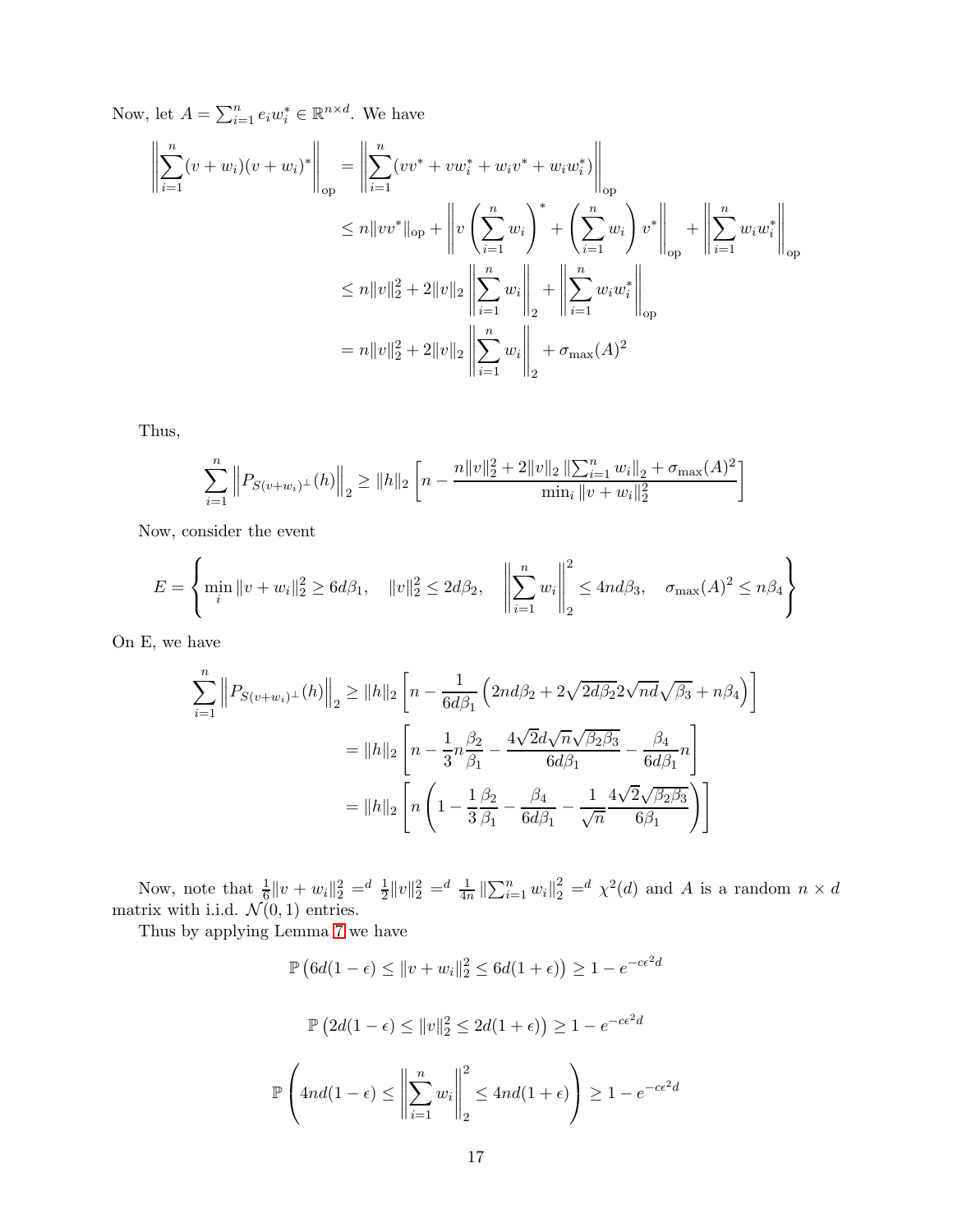where  $c > 0$  is a universal constant. Also by taking  $t = \sqrt{2d}$  in Lemma [8](#page-13-2) we get

$$
\mathbb{P}\left(\sigma_{\max}(A) \ge \sqrt{n} + 2\sqrt{d}\right) \le 2e^{-d}
$$

Now, let  $\beta_1 = 1 - \frac{1}{100}$ ,  $\beta_2 = \beta_3 = 1 + \frac{1}{100}$ ,  $\beta_4 = \frac{d}{2}$  $\frac{d}{2}$ , which gives

$$
\frac{1}{3}\frac{\beta_2}{\beta_1}\leq 1/3+1/99,\quad \frac{1}{\sqrt{n}}\frac{4\sqrt{2}\sqrt{\beta_2\beta_3}}{6\beta_1}<\frac{1}{\sqrt{n}},\quad \frac{\beta_4}{5d}=1/10
$$

We have

$$
\mathbb{P}\left(\sigma_{\max}(A) \ge \sqrt{n\beta_4}\right) \le \mathbb{P}\left(\sigma_{\max}(A) \ge \sqrt{n} + 2\sqrt{d}\right) \le 2e^{-d}
$$

whenever  $\sqrt{n} + 2\sqrt{d} \leq \sqrt{n}\sqrt{d/2}$ , which holds whenever

$$
n \ge \left(\frac{2\sqrt{d}}{\sqrt{d/2}-1}\right)^2
$$

which holds for  $n \geq 16$  when  $d \geq 3$ . Since for  $n \geq 16$ ,  $\frac{1}{\sqrt{3}}$  $\frac{1}{n} \leq 1/4$ , we have on E

$$
\sum_{i=1}^{n} \|P_{S(v+w_i)^{\perp}}(h)\|_{2} \ge 0.3n \|h\|_{2}
$$

Thus,

$$
\mathbb{P}\left(\sum_{i=1}^{n} \left\|P_{S(v+w_i)^{\perp}}(h)\right\|_{2} < 0.3n \|h\|_{2}\right) \le \mathbb{P}(E^{c}) \le (n+3)e^{-cd}
$$

where  $c > 0$  is an absolute constant.

Combining all of the above, we get

$$
\sum_{i=1}^{n} ||P_{S(x-t_i,y-t_i)^{\perp}}(h)||_2 \ge \frac{1}{5}n||P_{S(x-y)^{\perp}}(h)||_2
$$

with probability of failure at most  $5ne^{-cd}$ .

<span id="page-17-0"></span>**Lemma 11.** *Let*  $G([n], E)$  *be p-typical, and*  $t_1, \ldots, t_n \sim \mathcal{N}(0, I_{d \times d})$  *be i.i.d. Then*  $T = \{t_i\}_{i \in [n]}$  *is* 1  $\frac{1}{5}$ -well distributed along G with probability at least  $1-10n^3e^{-cd}$ , where  $c > 0$  is an absolute constant.

*Proof.* For each  $ij \in E$ , let  $S_{ij} = \{k \in [n]; ik, jk \in E(G)\}\$  and note that  $|S_{ij}| \leq 2np^2$ . Now apply Lemma [10](#page-13-3) to the set of vectors  $\{t_i, t_j\} \bigcup \{t_k\}_{k \in \mathcal{I}_{ij}}$ , with the distinguished vectors being  $\{t_i, t_j\}$ , which gives the desired property for the pair  $(i, j)$  with probability of failure at most  $5(|S_{ij}|)e^{-cd} \leq 5(2np^2)e^{-cd}$ , where  $c > 0$  is an absolute constant. Taking the union bound over pairs of distinct integers  $i, j \in [n]$ , we get the desired property simultaneously for all pairs with probability at least  $1 - n^2 \cdot 5(2np^2)e^{-cd} = 1 - 10n^3p^2e^{-cd} \ge 1 - 10n^3e^{-cd}$ .

 $\Box$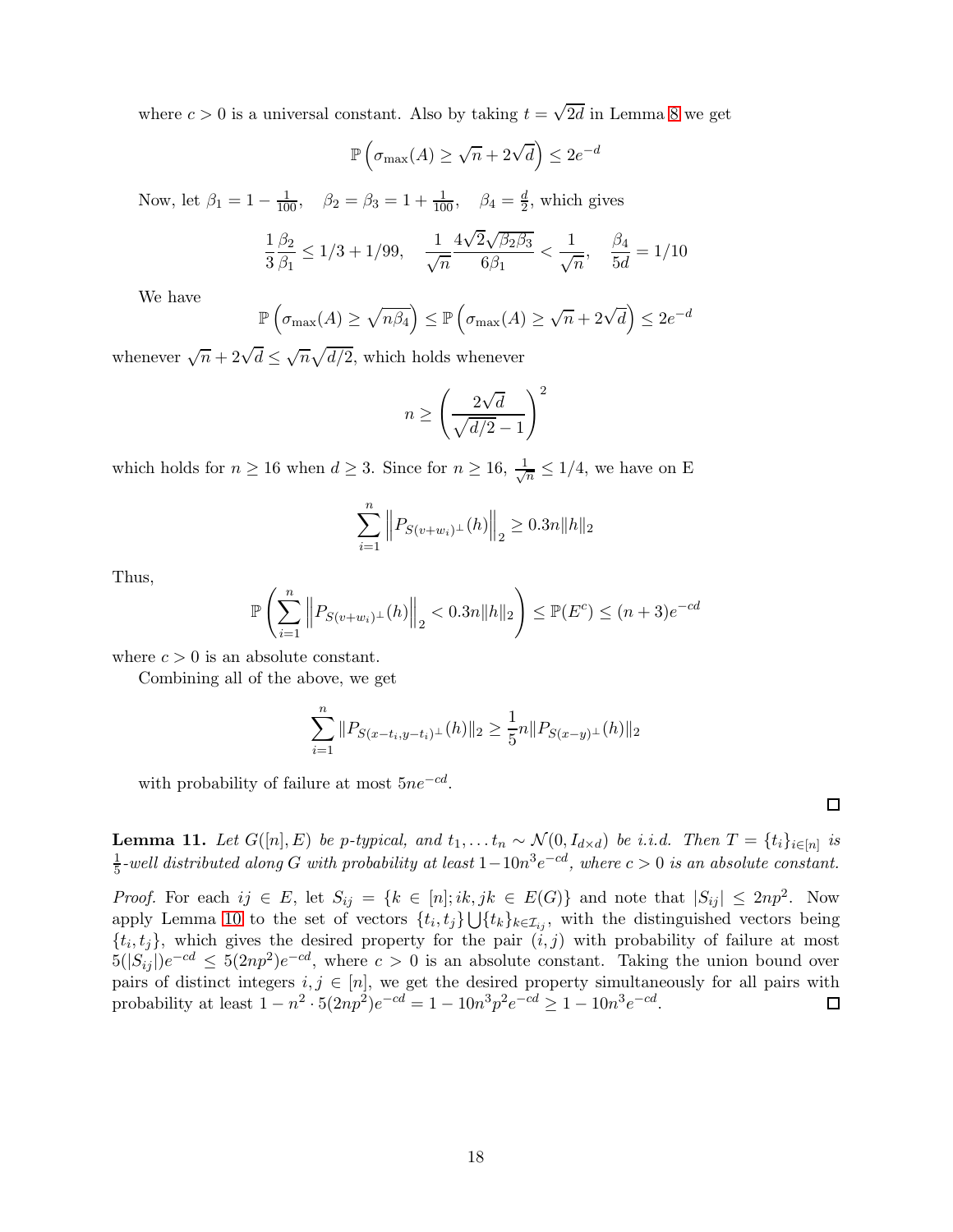### <span id="page-18-1"></span>2.6 Random graphs are *p*-typical with high probability

<span id="page-18-3"></span>**Lemma 12.** *There exists an absolute constant*  $c > 0$  *such that for all positive real numbers*  $p \leq 1$ *,*  $G(n, p)$  is p-typical with probability at least  $1 - n^2 e^{-cnp^2}$  if  $np \ge 4 \log n$ .

*Proof.* A graph is not connected only if there exists a partition  $V_1 \cup V_2$  of its vertex set for which there are no edges between  $V_1$  and  $V_2$ . Without loss of generality, we may assume that  $|V_1| \leq \lfloor \frac{n}{2} \rfloor$ . Since the number of ways to choose a set of size k from a set of size n is  $\binom{n}{k}$  $\binom{n}{k}$ , the probability that  $G(n, p)$  is not connected is at most

$$
\sum_{k=1}^{\lfloor n/2 \rfloor} \binom{n}{k} (1-p)^{k(n-k)} \le \sum_{k=1}^{\lfloor n/2 \rfloor} \left( \frac{en}{k} \right)^k e^{-pk(n-k)} < \sum_{k=1}^{\lfloor n/2 \rfloor} \left( n e^{1-p(n-k)} \right)^k.
$$

Since  $k \leq \lfloor \frac{n}{2} \rfloor$ , we have  $n e^{1-p(n-k)} \leq n e^{1-pn/2} < 1$  (since  $np \geq 4 \log n$ ). Therefore the summand on the right-hand-side is at most  $(ne^{1-pn/2})^k$ , which is maximized at  $k = 1$ . This shows that the probability that  $G(n, p)$  is not connected is at most  $n^2e^{1-pn/2}$ .

In  $G(n, p)$ , for a fixed vertex v, the expected value of deg(v) is  $(n-1)p$ , and for a pair of vertices v, w, the expected value of the codegree of v and w is  $(n-2)p^2$ . Therefore the lemma follows from Chernoff's inequality — see Fact 4 from  $[1]$  — and a union bound.  $\Box$ 

## <span id="page-18-2"></span>2.7 Proof of Theorem [1](#page-18-0)

We can now prove the high dimensional recovery theorem, which we state here again for convenience:

<span id="page-18-0"></span>**Theorem 1.** Let  $G([n], E)$  be drawn from  $G(n, p)$  for some  $p = \Omega(n^{-1/4})$ . Take  $t_1^{(0)}$  $t_1^{(0)}, \ldots t_n^{(0)} \sim$  $\mathcal{N}(0, I_{d \times d})$  *to be i.i.d., independent from G. There exists an absolute constant*  $c > 0$  *and*  $a \gamma = \Omega(p^4)$ not depending on *n*, such that if  $\max(\frac{2^6}{6})$  $\frac{2^6}{c^6}, \frac{4^3}{c^3}$  $\frac{4^3}{c^3} \log^3 n) \leq n \leq e^{\frac{1}{6}cd}$  and  $d = \Omega(1)$ , then there exists an *event with probability at least*  $1 - e^{-n^{1/6}} - 13e^{-\frac{1}{2}cd}$ , *on which the following holds:* 

For arbitrary subgraphs  $E_b$  satisfying  $\max_i \deg_b(i) \leq \gamma n$  and arbitrary pairwise direction corruptions  $v_{ij} \in \mathbb{S}^{d-1}$  for  $ij \in E_b$ , the convex program [\(3\)](#page-2-0) has a unique minimizer equal to  $\left\{ \alpha \left(t_i^{(0)} - \bar{t}^{(0)} \right) \right\}_{i \in [n]}$ *for some positive*  $\alpha$  *and for*  $\bar{t}^{(0)} = \frac{1}{n}$  $\frac{1}{n}\sum_{i\in[n]}t_i^{(0)}$ i *.*

*Proof.* It is enough to verify that  $G, T$  and  $E<sub>b</sub>$  in the assumption of the present theorem satisfy the deterministic conditions 1–6 in Theorem 2, with appropriate constants  $p, \beta, c_0, \epsilon, c_1$ , and with the purported probability. By Lemma [12,](#page-18-3) Lemma [9,](#page-13-4) and Lemma [11,](#page-17-0) we have that Condition 1 holds with value p, Condition 2 holds with  $\beta = \sqrt{\frac{2}{3}}$  $\frac{2}{3}$ , Condition 3 holds with  $c_0 = \frac{9}{10}$ , and Condition 5 holds with  $c_1 = \frac{1}{5}$  $\frac{1}{5}$ , with probability at least

$$
1 - n^2 e^{-cnp^2} - 3n^2 e^{-cd} - 10n^3 e^{-cd}
$$

where  $c > 0$  is an absolute constant.

Thus, taking any  $E_b$ , which satisfies Condition 4 with  $\gamma = \frac{p^4}{10^7} \leq \frac{\beta c_0 c_1^2 p^4}{256.32.64}$  $\frac{\rho c_0 c_1 p}{256.32.64.3}$ , we get that recovery via ShapeFit is guaranteed. Note that the condition  $\max deg_b(i) \leq \gamma n$  is nontrivial when  $p = \Omega(n^{-1/4})$ . Using the requirements on n and p, we have  $n^2 e^{-cnp^2} \leq n^2 e^{-cn^{1/3}} \leq e^{-\frac{1}{6}n}$ and  $13n^3e^{-cd} \leq 13(e^{\frac{1}{6}cd})^3e^{-cd} \leq 13e^{-\frac{1}{2}cd}$ . Thus, the probability of exact recovery via ShapeFit, uniformly in  $E_b$  and  $v_{ij}$  satisfying the assumptions of the theorem, is at least

$$
1 - e^{-n^{1/6}} - 13e^{-\frac{1}{2}cd}.
$$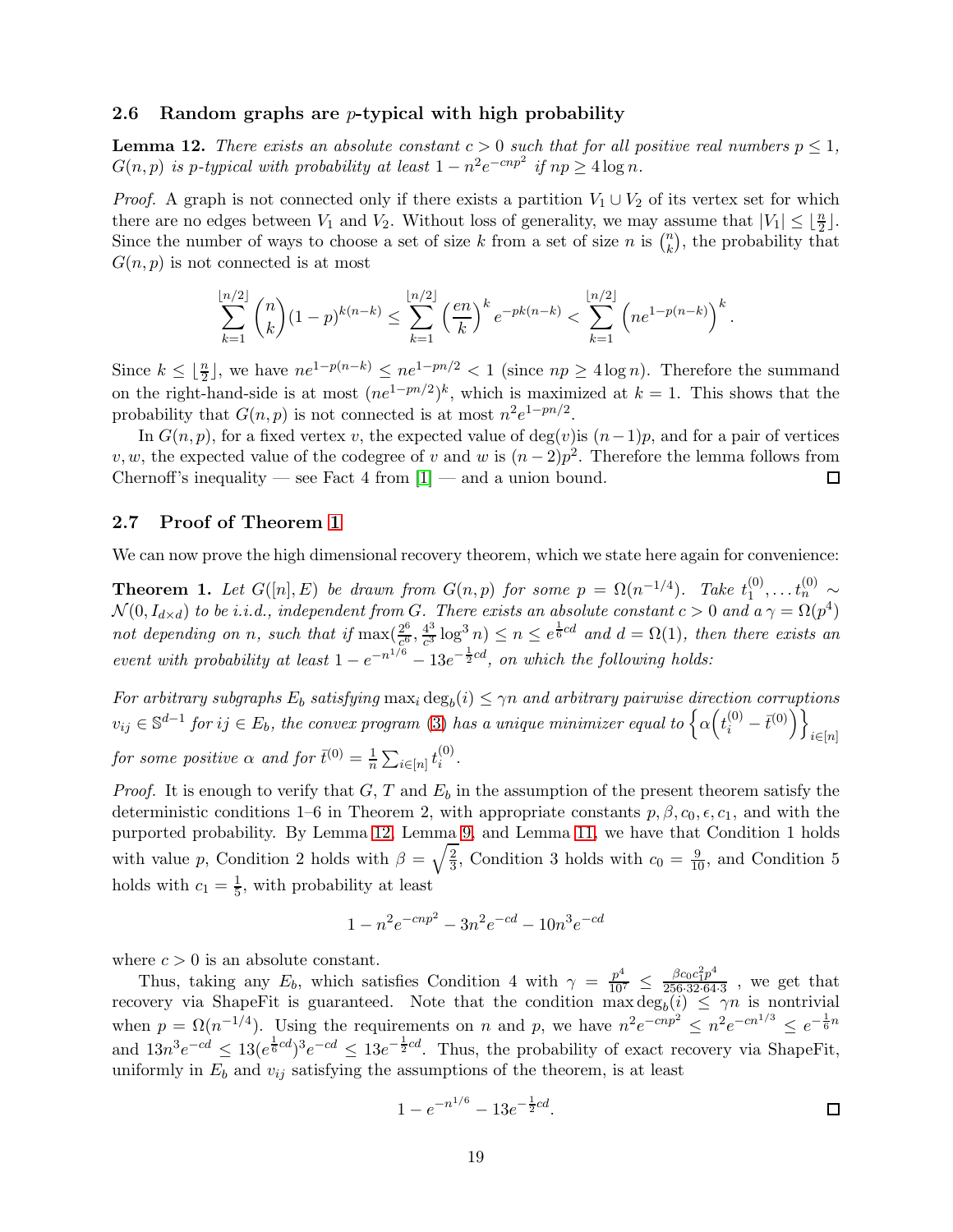## <span id="page-19-0"></span>3 Proof of three-dimensional recovery

The proof of recovery in three dimensions parallels the proof in high dimensions, but it is more technical because it can not capitalize on the concentration of measure phenomenon in high dimensions. Specifically, the additional technicality in three dimensions comes from the fact that for large *n*, there exist pairs of locations  $t_i^{(0)}$  $\stackrel{(0)}{i},\stackrel{(0)}{j}$  $j^{(0)}$  that are close to each other, i.e.,  $||t_{ij}^{(0)}||_2$  is small. For such pairs of vectors, with high probability, for all  $k \neq i, j$  the value of  $1 - \langle \hat{t}_{ik}^{(0)}, \hat{t}_{jk}^{(0)} \rangle^2$  will be small. This fact introduces the following two main obstacles in carrying out the same analysis:

- 1. There is no uniform lower bound on  $1 \langle \hat{t}_{ik}^{(0)}, \hat{t}_{jk}^{(0)} \rangle^2$ . Hence Condition 2 in Theorem [3](#page-5-1) fails.
- 2. There is no uniform lower bound on  $||t_{ij}^{(0)}||_2$ . Hence Condition [3](#page-5-1) in Theorem 3 fails.

These are indeed obstacles since the gains in rotational motions coming from Lemmas [2](#page-6-0) and [3](#page-7-0) are proportional to  $\sqrt{1-\langle \hat{t}_{ik}^{(0)}, \hat{t}_{jk}^{(0)} \rangle^2}$  and  $||t_{ij}^{(0)}||_2$ . We avoid these difficulties and prove the three-dimensional analogue of Theorem [3](#page-5-1) by weakening Conditions 2 and 3. Roughly speaking, in  $\mathbb{R}^3$ , Condition 2 holds for most triples  $i, j, k \in [n]$  (instead of all triples) and Condition 3 gets replaced by a one-sided version where we only have a uniform upper bound on the lengths  $||t_{ij}^{(0)}||_2$ .

Unlike in the high-dimensional case where we allowed a constant fraction of edges incident to each vertex to be corrupted, the three-dimensional case requires the fraction of corrupted edges incident to each vertex to be at most  $O(\frac{1}{\log^3 n})$ . This additional poly-logarithmic factor is due to the fact that our well-distributedness proof in three dimensions hinges on the maximum  $\ell_2$  norm of locations, which is  $\Omega(\sqrt{\log n})$  with high probability. It can be removed for a distribution of locations that has a uniform constant upper bound on  $||t_i^{(0)}||$  $||u^{(0)}||_2.$ 

### 3.1 Deterministic recovery theorem in three dimensions

We now state deterministic conditions on the graph  $G$ , the corrupted observations  $E_b$ , and the locations  $T^{(0)}$  that guarantee recovery. Recall the definition  $\mu = \frac{1}{|E(G)|}$  $\frac{1}{|E(G)|} \sum_{ij \in E(G)} ||t_{ij}^{(0)}||_2.$ 

<span id="page-19-5"></span><span id="page-19-1"></span>**Theorem 4.** *Suppose*  $T^{(0)}$ ,  $E_b$ ,  $G$  *satisfy the conditions* 

- <span id="page-19-6"></span>*1. The underlying graph* G *is* p*-typical,*
- *2. For all distinct*  $i, j \in [n]$ *, for all but at most*  $\varepsilon_1 n$  *indices*  $k \in [n]$  *satisfying*  $k \neq i, j$ *, we have*  $1 - \langle \hat{t}_{ij}, \hat{t}_{ik} \rangle^2 \geq \beta^2$  and  $1 - \langle \hat{t}_{ij}, \hat{t}_{jk} \rangle^2 \geq \beta^2$ ,
- <span id="page-19-4"></span><span id="page-19-2"></span>3. For all distinct  $i, j \in [n]$ , we have  $||t_{ij}^{(0)}||_2 \le c_0 \mu$ ,
- <span id="page-19-3"></span>4. Each vertex has at most  $\varepsilon_0 n$  edges in  $E_b$  incident to it,
- *5. The set*  $\{t_i^{(0)}\}$  $\{S_i^{(0)}\}_{i\in[n]}$  is  $c_1$ -well-distributed along  $G$ ,
- 6. No three vectors  $t_i^{(0)}$  $\hat{t}_{i}^{(0)}, t_{j}^{(0)}, t_{k}^{(0)}$  are collinear for distinct  $i, j, k$ .

*for constants*  $0 < p, \beta, \varepsilon_0, \varepsilon_1, c_1 \leq 1 \leq c_0$ . If  $\varepsilon_0 \leq \frac{\beta c_1^2 p^4}{32 \cdot 3 \cdot 64 \cdot 10}$  $\frac{\beta c_1^2 p^4}{32 \cdot 3 \cdot 64 \cdot 1024 c_0^2}$  and  $\varepsilon_1 \le \frac{p}{192}$  $\frac{p}{192c_0}$ , then  $L(T^{(0)}) \neq 0$  and  $T^{(0)}/L(T^{(0)})$  is the unique optimizer of ShapeFit.

Note that all six conditions are invariant under translation and non-zero scalings of  $T^{(0)}$  (Condi-tion [3](#page-19-4) is invariant since both  $t_{ij}^{(0)}$  and  $\mu$  scale together and are invariant under translation). Before we prove the theorem, we establish that  $L(T^{(0)}) \neq 0$  when  $\varepsilon_0$  is small. This non-equality guarantees that some scaling of  $T^{(0)}$  is feasible whenever, roughly speaking,  $|E_b| < |E_g|$ .

<span id="page-19-7"></span>Lemma 13. *If*  $\varepsilon_0 < \frac{p}{8c}$  $\frac{p}{8c_0}$ , then  $L(T^{(0)}) \neq 0$ .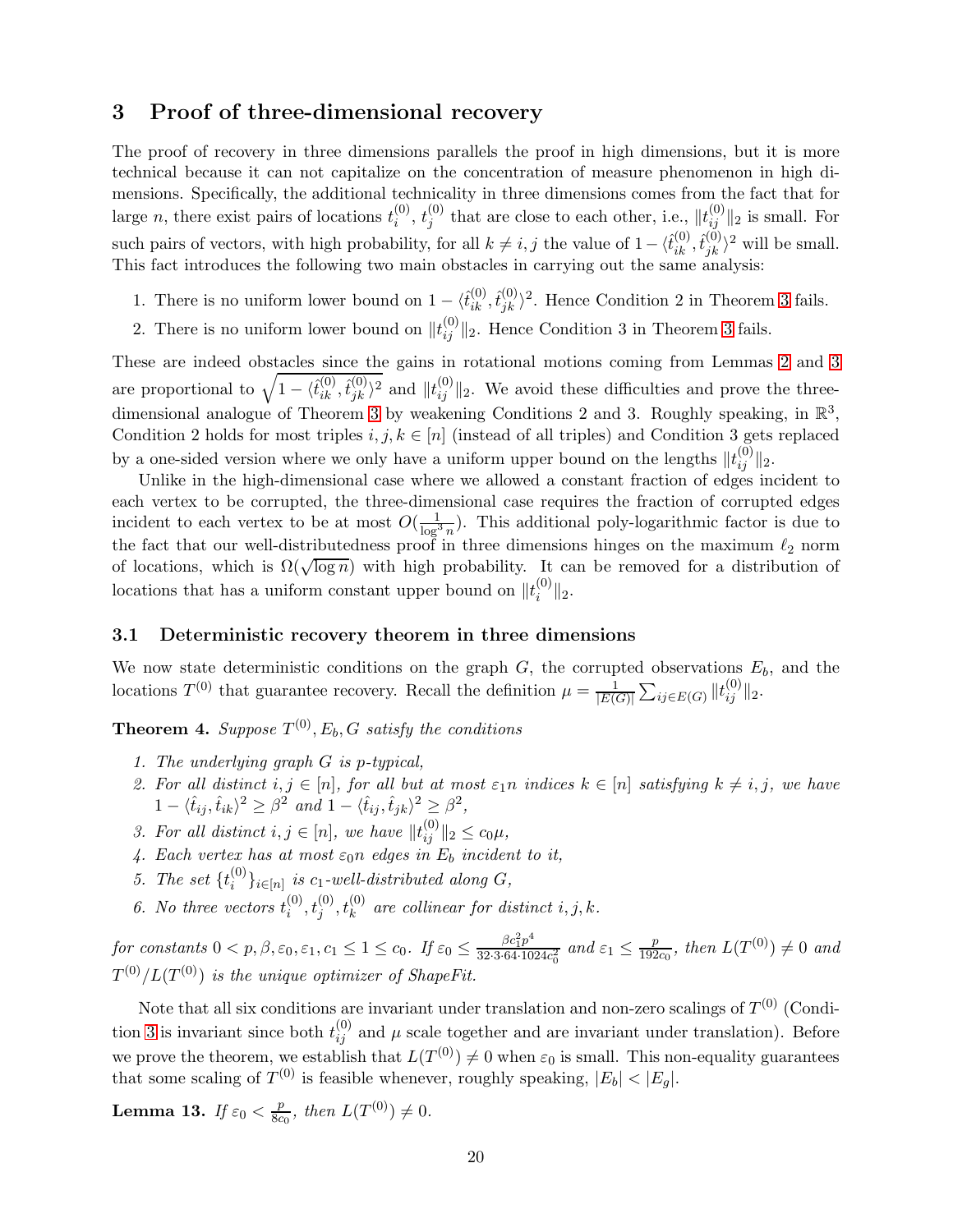*Proof.* Since  $v_{ij} = \hat{t}_{ij}^{(0)}$  for all  $ij \in E_g$ , we have

$$
L(T^{(0)}) = \sum_{ij \in E(G)} \langle t_{ij}^{(0)}, v_{ij} \rangle \ge \sum_{ij \in E_g} ||t_{ij}^{(0)}||_2 - \sum_{ij \in E_b} ||t_{ij}^{(0)}||_2 = \sum_{ij \in E(G)} ||t_{ij}^{(0)}||_2 - 2 \sum_{ij \in E_b} ||t_{ij}^{(0)}||_2.
$$

By Condition [3,](#page-19-4)  $\sum_{ij \in E_b} ||t_{ij}^{(0)}||_2 \le c_0 \mu |E_b| \le c_0 \mu \cdot \varepsilon_0 n^2 < \frac{1}{8} n^2 p \mu$ . Since Condition [1](#page-19-1) implies  $|E(G)| \ge$  $\frac{1}{4}n^2p$ , we have  $\sum_{ij\in E(G)}||t_{ij}^{(0)}||_2 \geq \frac{1}{4}n^2p\mu$ . Therefore it follows that  $L(T^{(0)}) > 0$ . 1  $\Box$ 

## 3.2 Proof of Theorem [4](#page-19-5)

Lemmas [2](#page-6-0) and [3](#page-7-0) will be repeatedly used throughout the proof. Note that these lemmas can be used only if the given set of vectors satisfies a certain condition on the angles between them. For each distinct  $ij \in E(K_n)$ , define  $B(ij)$  as the set of edges  $k\ell \in E(K_n)$  such that  $\sqrt{1 - \langle \hat{t}_{ac}^{(0)}, \hat{t}_{bc}^{(0)} \rangle^2} < \beta$ holds for some distinct  $a, b, c \in \{i, j, k, \ell\}$  satisfying  $(a, b) \neq (i, j)$ . Note that Lemmas [2](#page-6-0) and [3](#page-7-0) can be applied to the set of indices  $\{i, j, k, \ell\}$  (having size either 3 or 4) for all  $k\ell \notin B(ij)$ . The following lemma shows that  $B(ij)$  is small for each ij.

<span id="page-20-1"></span>**Lemma 14.** For each  $ij \in E(K_n)$ , we have  $|B(ij)| \leq 6\varepsilon_1 n^2$ .

*Proof.* For each  $ab \in E(K_n)$ , define  $B_3(ab)$  as the set of indices  $c \in [n]$  distinct from  $a, b$  for which  $\sqrt{1-\langle \hat{t}_{ab}^{(0)}, \hat{t}_{ac}^{(0)} \rangle^2} < \beta$  or  $\sqrt{1-\langle \hat{t}_{ab}^{(0)}, \hat{t}_{bc}^{(0)} \rangle^2} < \beta$  holds. Condition [2](#page-19-6) implies  $|B_3(ab)| \leq \varepsilon_1 n$  for all  $ab \in E(K_n)$ . One can check that  $k\ell \in B(ij)$  if and only if one of the following events hold:  $k \in B_3(ij), \ell \in B_3(ij), k \in B_3(i\ell) \cup B_3(j\ell), \ell \in B_3(ik) \cup B_3(jk).$  Therefore

$$
|B(ij)| \le 2|B_3(ij)| \cdot n + \sum_{\ell \ne i,j} (|B_3(i\ell)| + |B_3(j\ell)|) + \sum_{k \ne i,j} (|B_3(ik)| + |B_3(jk)|)
$$
  

$$
\le 2\varepsilon_1 n^2 + n \cdot 2\varepsilon_1 n + n \cdot 2\varepsilon_1 n = 6\varepsilon_1 n^2. \quad \Box
$$

We now prove the deterministic recovery theorem in three dimensions.

*Proof of Theorem [4.](#page-19-5)* By Lemma [13](#page-19-7) and the fact that Conditions 1–6 are invariant under global translation and nonzero scaling, we can take  $\bar{t}^{(0)} = 0$  and  $L(T^{(0)}) = 1$  without loss of generality. The variable  $\mu$  is to be understood accordingly.

We will directly prove that  $R(T) > R(T^{(0)})$  for all  $T \neq T^{(0)}$  such that  $L(T) = 1$  and  $\bar{t} = 0$ . Consider an arbitrary feasible T and recall the notation  $t_{ij} = (1 + \delta_{ij})t_{ij}^{(0)} + \eta_{ij}s_{ij}$  where  $s_{ij}$  is a unit vector orthogonal to  $t_{ij}^{(0)}$  and  $\eta_{ij} = ||P_{t_{ij}^{(0)} \perp} t_{ij}||_2$ . A useful lower bound for the objective  $R(T)$ is given by

<span id="page-20-0"></span>
$$
R(T) = \sum_{ij \in E(G)} ||P_{v_{ij}^{\perp}} t_{ij}||_2 = \sum_{ij \in E_g} \eta_{ij} + \sum_{ij \in E_b} ||P_{v_{ij}^{\perp}} t_{ij}||_2
$$
  
\n
$$
\geq \sum_{ij \in E_g} \eta_{ij} + \sum_{ij \in E_b} (||P_{v_{ij}^{\perp}} t_{ij}^{(0)}||_2 - |\delta_{ij}|||t_{ij}^{(0)}||_2 - \eta_{ij})
$$
  
\n
$$
= R(T^{(0)}) + \sum_{ij \in E_g} \eta_{ij} - \sum_{ij \in E_b} (|\delta_{ij}|||t_{ij}^{(0)}||_2 + \eta_{ij}).
$$
 (10)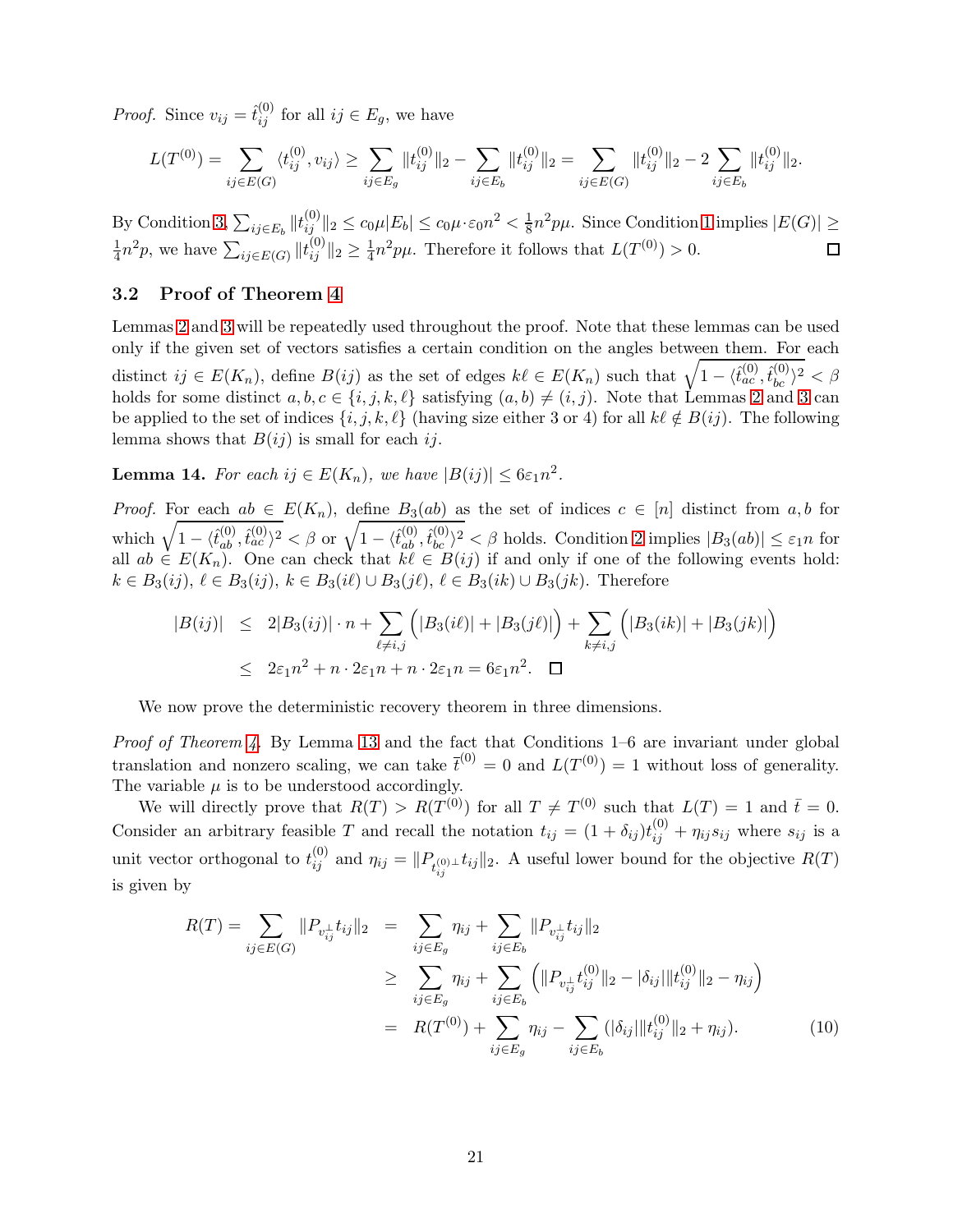Suppose that  $\sum_{ij\in E_b} |\delta_{ij}|||t_{ij}^{(0)}\|_2 < \sum_{ij\in E_b} \eta_{ij}$ . Since  $\varepsilon_0 \leq \frac{c_1p^2}{16}$ , Lemma [5](#page-8-1) implies  $\sum_{ij\in E_b} \eta_{ij} \leq$ 1  $\frac{1}{2} \sum_{ij \in E_g} \eta_{ij}$ . Therefore by [\(10\)](#page-20-0), we have

$$
R(T) \geq R(T_0) + \sum_{ij \in E_g} \eta_{ij} - \sum_{ij \in E_b} (|\delta_{ij}| ||t_{ij}^{(0)}||_2 + \eta_{ij})
$$
  
> 
$$
R(T_0) + \sum_{ij \in E_g} \eta_{ij} - \sum_{ij \in E_b} 2\eta_{ij} \geq R(T_0).
$$

Hence we may assume

<span id="page-21-0"></span>
$$
\sum_{ij \in E_b} |\delta_{ij}| \|t_{ij}^{(0)}\|_2 \ge \sum_{ij \in E_b} \eta_{ij}.\tag{11}
$$

In other words, the total parallel motion is larger than the total rotational motions on the bad edges. The key idea of the proof is to show that parallel motions on bad edges induce a large amount of rotational motions on good edges.

In the case  $|E_b| \neq 0$ , define  $\overline{\delta} := \frac{\sum_{ij \in E_b} |\delta_{ij}| ||t_{ij}^{(0)}||_2}{\sum_{i,j \in \mathcal{I}} ||t_{ij}^{(0)}||_2}$  $\sum_{ij\in E_{\pmb{b}}} \|t_{ij}^{(0)}\|_2$ as the average 'relative parallel motion' on the bad edges. For distinct  $ij, k\ell \in E(K_n)$ , if  $\{i, j\} \cap \{k, \ell\} = \emptyset$ , then define  $\eta(ij, k\ell) =$  $\eta_{ij} + \eta_{ik} + \eta_{i\ell} + \eta_{jk} + \eta_{j\ell} + \eta_{k\ell}$ , and if  $\{i, j\} \cap \{k, \ell\} \neq \emptyset$  (without loss of generality, assume  $\ell = i$ ), then define  $\eta(ij, k\ell) = \eta_{ij} + \eta_{ik} + \eta_{jk}$ .

# **Case 0.**  $\bar{\delta} = 0$  or  $|E_b| = 0$ .

Note that  $\bar{\delta} = 0$  implies  $\delta_{ij} = 0$  for all  $ij \in E_b$ , which by [\(8\)](#page-10-0) implies  $\eta_{ij} = 0$  for all  $ij \in E_b$ . Therefore by [\(7\)](#page-9-2), we have

$$
R(T) \ge R(T^{(0)}) + \sum_{ij \in E_g} \eta_{ij}.
$$

If  $\sum_{ij \in E_g} \eta_{ij} > 0$ , then we have  $R(T) > R(T^{(0)})$ . Thus we may assume that  $\eta_{ij} = 0$  for all  $ij \in E_g$ . In this case, we will show that  $T = T^{(0)}$ .

By Lemma [6,](#page-9-0) if  $\varepsilon_0 \leq \frac{c_1 p^2}{8}$  $\frac{p}{8}$ , then  $\eta_{ij} = 0$  for all  $ij \in E(G)$  implies that  $\eta_{ij} = 0$  for all  $ij \in E(K_n)$ . For  $ij \in E_b$ , since  $\delta_{ij} = \eta_{ij} = 0$ , it follows that  $\ell_{ij} = \ell_{ij}^{(0)}$ . Since  $\delta_{ij} = \ell_{ij} - \ell_{ij}^{(0)}$  for  $ij \in E_g$ , we have

$$
0 = \sum_{ij \in E(G)} (\ell_{ij} - \ell_{ij}^{(0)}) = \sum_{ij \in E_b} (\ell_{ij} - \ell_{ij}^{(0)}) + \sum_{ij \in E_g} (\ell_{ij} - \ell_{ij}^{(0)}) = \sum_{ij \in E_g} (\ell_{ij} - \ell_{ij}^{(0)}) = \sum_{ij \in E_g} \delta_{ij} ||t_{ij}^{(0)}||_2,
$$

where the first equality is because  $L(T) = L(T^{(0)}) = 1$ . By Condition 0, we have  $||t_{ij}^{(0)}|| \neq 0$  for all  $ij \in E_g$ . Hence if  $\delta_{ij} \neq 0$  for some  $ij \in E_g$ , then there exists  $ab, cd \in E_g$  such that  $\delta_{ab} > 0$  and  $\delta_{cd}$  < 0. By Lemma [2](#page-6-0) or [3](#page-7-0) and Condition 6, this forces  $\eta(ab, cd) > 0$ , contradicting the fact that  $\eta_{ij} = 0$  for all  $ij \in E(K_n)$ . Therefore  $\delta_{ij} = 0$  for all  $ij \in E_g$ , and hence  $\delta_{ij} = 0$  for all  $ij \in E(G)$ .

Define  $t_i = t_i^{(0)} + h_i$  for each  $i \in [n]$ . Because  $\eta_{ij} = \delta_{ij} = 0$  for all  $ij \in E(G)$ , we have  $h_i = h_j$ for all  $ij \in E(G)$ . Since G is connected (by Condition [1\)](#page-19-1), this implies  $h_i = h_j$  for all  $i \in [n]$ . Then by the constraint  $\sum_{i\in[n]} t_i = \sum_{i\in[n]} t_i^{(0)} = 0$ , we get  $h_i = 0$  for all  $i \in [n]$ . Therefore  $T = T^{(0)}$ . This proves Case 0.

We may now assume that  $\overline{\delta} \neq 0$ . Since  $\ell_{ij} - \ell_{ij}^{(0)} = \delta_{ij} ||t_{ij}^{(0)}||_2$  for  $ij \in E_g$ , we have

$$
0 = \sum_{ij \in E(G)} (\ell_{ij} - \ell_{ij}^{(0)}) = \sum_{ij \in E_b} (\ell_{ij} - \ell_{ij}^{(0)}) + \sum_{ij \in E_g} \delta_{ij} ||t_{ij}^{(0)}||_2.
$$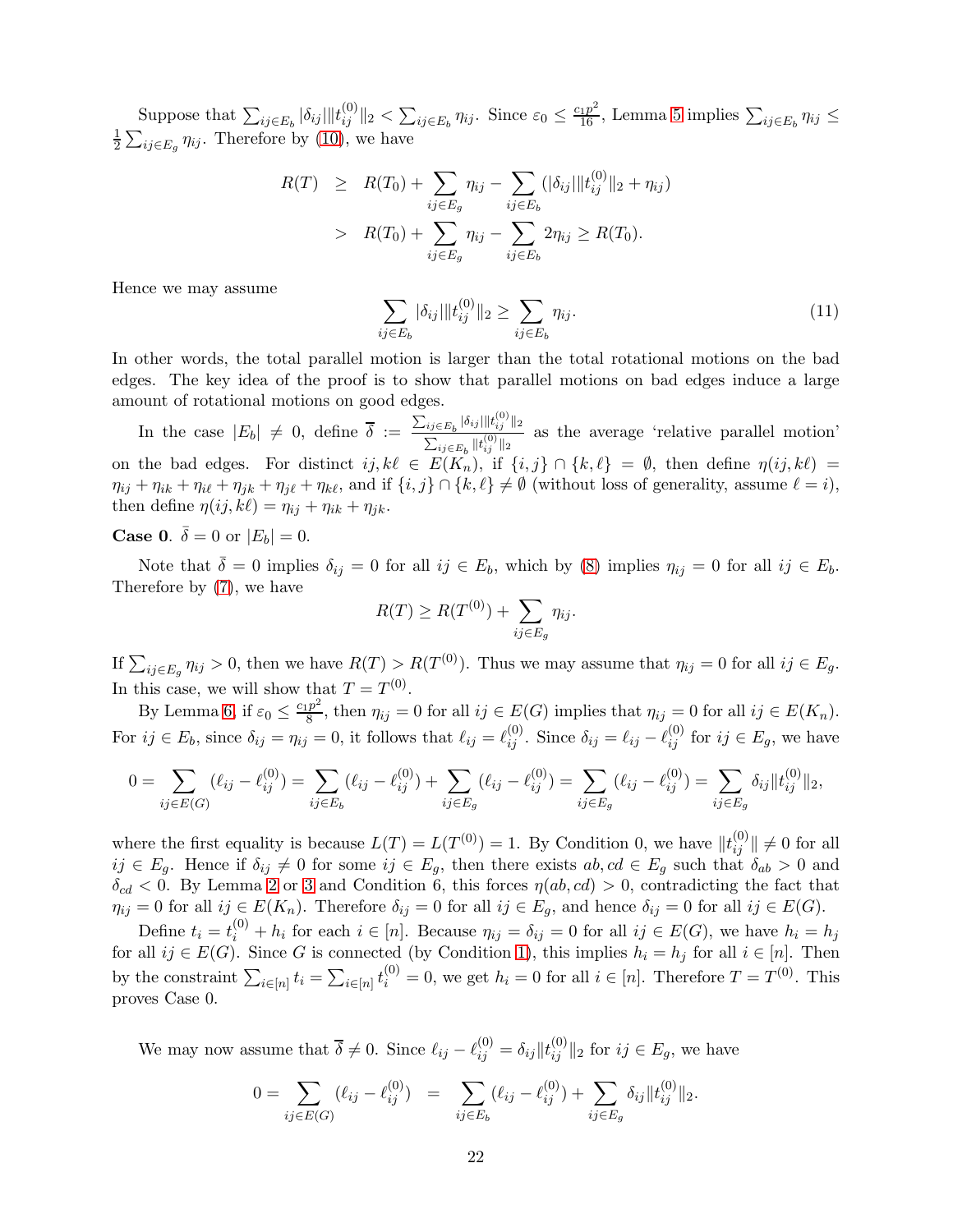Therefore

<span id="page-22-2"></span>
$$
\left| \sum_{ij \in E_g} \delta_{ij} \| t_{ij}^{(0)} \|_2 \right| \leq \left| \sum_{ij \in E_b} (\ell_{ij} - \ell_{ij}^{(0)}) \right| \leq \sum_{ij \in E_b} (|\delta_{ij}| \| t_{ij}^{(0)} \|_2 + \eta_{ij})
$$
  
 
$$
\leq 2 \sum_{ij \in E_b} |\delta_{ij}| \| t_{ij}^{(0)} \|_2.
$$
 (12)

where the final inequality follows from [\(8\)](#page-10-0).

Define  $E'_{g} = \{ ij \in E_{g} : ||t_{ij}^{(0)}||_{2} \geq \frac{1}{2}$  $\frac{1}{2}\mu$  as the set of 'long' good edges. Since  $\sum_{ij \in E_g \backslash E'_g} ||t_{ij}^{(0)}||_2$  < 1  $\frac{1}{2}\mu |E_g|$ , we have

$$
\sum_{ij \in E'_g} ||t_{ij}^{(0)}||_2 = \sum_{ij \in E(G)} ||t_{ij}^{(0)}||_2 - \sum_{ij \in E_b} ||t_{ij}^{(0)}||_2 - \sum_{ij \in E_g \setminus E'_g} ||t_{ij}^{(0)}||_2
$$
  
>  $\mu |E(G)| - c_0 \mu \cdot |E_b| - \frac{1}{2} \mu |E_g| \ge \mu \cdot \frac{1}{16} n^2 p.$ 

where the last inequality uses  $|E(G)| \geq \frac{n^2p}{4}$  $\frac{p_2}{4}$ ,  $|E_b| < \varepsilon_0 n^2$ ,  $|E_g| \leq |E(G)|$ ,  $\varepsilon_0 < \frac{p_0}{166}$  $\frac{p}{16c_0}$ . By Condition [3,](#page-19-4) we have  $||t_{ij}^{(0)}||_2 \le c_0\mu$  for all *ij*, and thus it follows that

<span id="page-22-0"></span>
$$
|E_g'| \ge \frac{1}{16c_0} n^2 p. \tag{13}
$$

**Case 1.**  $\overline{\delta} \neq 0$  and  $\sum_{ij \in E'_g} |\delta_{ij}| < \frac{1}{8}$  $\frac{1}{8}\delta|E'_g|$  and  $|E_b|\neq 0$ .

In this case, we will exploit the fact that there is a difference between average relative parallel motions on long good edges and that on bad edges, to show that there is a large amount of rotational motion on the  $K_4$ s of the form  $\{i, j, k, \ell\}$  where  $ij \in E_b$  and  $k\ell \in E'_g$ . Define  $L_b = \{ij \in E_b : |\delta_{ij}| \geq$ 1  $\frac{1}{2}\overline{\delta}\}$ . Note that  $\sum_{ij\in E_b\setminus L_b} |\delta_{ij}|\|t_{ij}^{(0)}\|_2 < \frac{1}{2}$  $\frac{1}{2}\overline{\delta}\sum_{ij\in E_{b}}\|t_{ij}^{(0)}\|_{2}=\frac{1}{2}$  $\frac{1}{2} \sum_{ij \in E_b} |\delta_{ij}| ||t_{ij}^{(0)}||_2$ . Therefore

<span id="page-22-1"></span>
$$
\sum_{ij \in L_b} |\delta_{ij}| \|t_{ij}^{(0)}\|_2 = \sum_{ij \in E_b} |\delta_{ij}| \|t_{ij}^{(0)}\|_2 - \sum_{ij \in E_b \setminus L_b} |\delta_{ij}| \|t_{ij}^{(0)}\|_2 > \frac{1}{2} \sum_{ij \in E_b} |\delta_{ij}| \|t_{ij}^{(0)}\|_2.
$$
 (14)

Define  $F_g = \{ij \in E_g : |\delta_{ij}| < \frac{1}{4}\}$  $\frac{1}{4}\delta$ . Then by the condition of Case 1,

$$
\frac{1}{8}\overline{\delta}|E'_{g}| > \sum_{ij \in E'_{g}} |\delta_{ij}| \ge \sum_{ij \in E'_{g} \setminus F_{g}} |\delta_{ij}| \ge \frac{1}{4}\overline{\delta}|E'_{g} \setminus F_{g}|,
$$

and therefore  $|E'_g \setminus F_g| < \frac{1}{2}|E'_g|$ , or equivalently,  $|F_g| > \frac{1}{2}|E'_g| \ge \frac{1}{32c_0}n^2p$  (where the second inequality comes from  $(13)$ ).

For each  $ij \in L_b$  and  $k\ell \in F_g \backslash B(ij)$ , by Lemmas [2](#page-6-0) and [3,](#page-7-0) we have  $\eta(ij, k\ell) \geq \frac{\beta}{4}$  $\frac{\beta}{4}|\delta_{k\ell}\!-\!\delta_{ij}|\|t_{ij}^{(0)}\|_2\geq$ β  $\frac{\beta}{4} \cdot \frac{1}{2}$  $\frac{1}{2}|\delta_{ij}|\|t_{ij}^{(0)}\|_2$ . Therefore,

$$
\sum_{ij \in E_b} \sum_{k\ell \in E_g} \eta(ij, k\ell) \geq \sum_{ij \in L_b} \sum_{k\ell \in F_g \backslash B(ij)} \frac{\beta}{8} |\delta_{ij}| \|t_{ij}^{(0)}\|_2 = \sum_{ij \in L_b} |F_g \setminus B(ij)| \cdot \frac{\beta}{8} |\delta_{ij}| \|t_{ij}^{(0)}\|_2.
$$

By Lemma [14,](#page-20-1) we know that  $|B(ij)| < 6\varepsilon_1 n^2$  holds for all  $ij \in E(K_n)$ . For  $\varepsilon_1 \leq \frac{p}{192}$  $\frac{p}{192c_0}$ , we have

$$
|F_g \setminus B(ij)| > \frac{1}{32c_0}n^2p - 6\varepsilon_1 n^2 \ge \frac{1}{64c_0}n^2p.
$$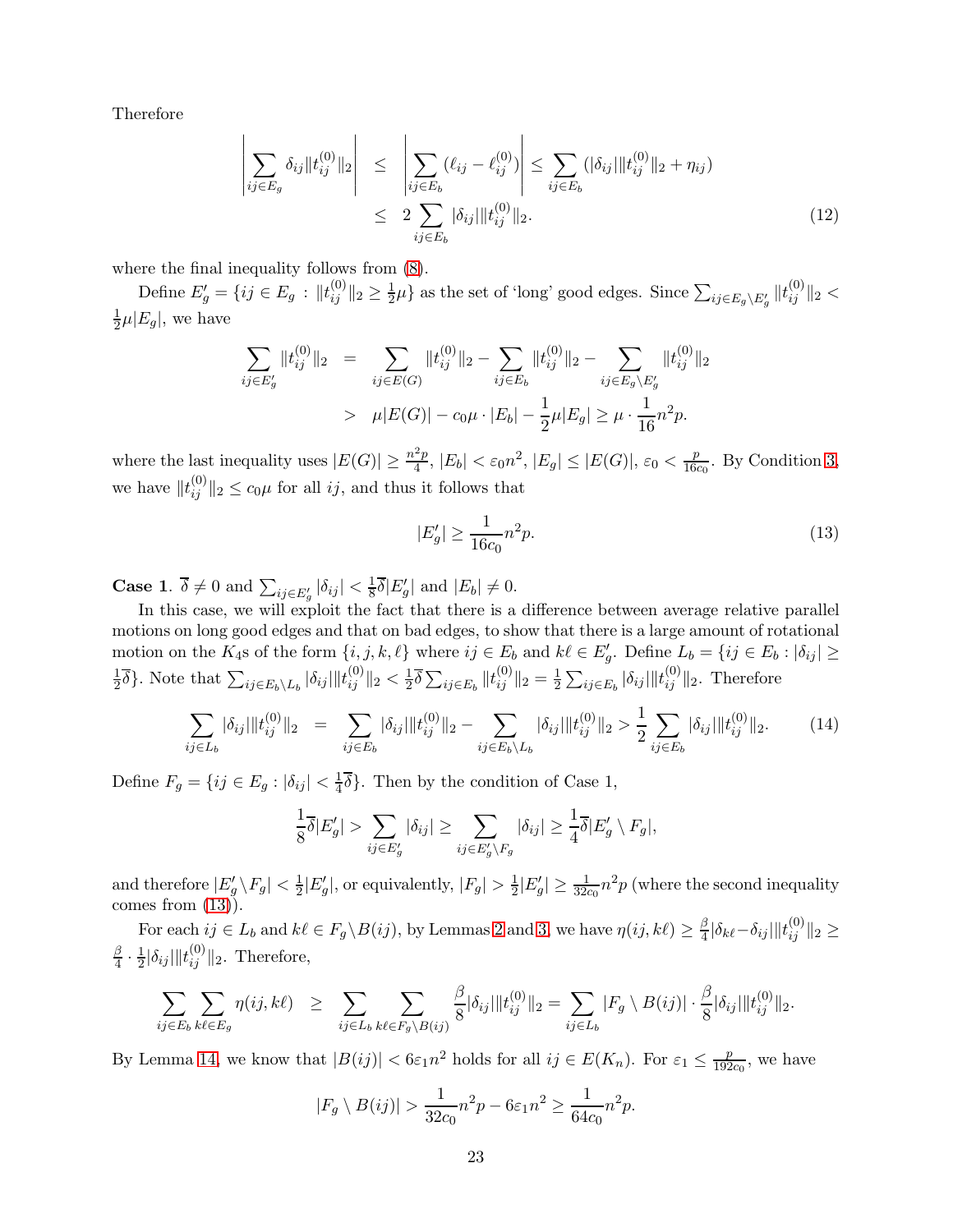Therefore

$$
\sum_{ij \in E_b} \sum_{k\ell \in E_g} \eta(ij, k\ell) > \frac{\beta}{8} \cdot \frac{1}{64c_0} n^2 p \cdot \sum_{ij \in L_b} |\delta_{ij}| \|t_{ij}^{(0)}\|_2 \ge \frac{\beta}{1024c_0} n^2 p \sum_{ij \in E_b} |\delta_{ij}| \|t_{ij}^{(0)}\|_2,
$$

where the second inequality comes from  $(14)$ .

For each  $ij \in E(K_n)$ , we would like to count how many times each  $\eta_{ij}$  appear on the left hand side. If  $ij \in E_b$ , then there are at most  $\binom{n}{2}$  $n \choose 2$  K<sub>4</sub>s and *n* K<sub>3</sub>s containing *ij*; hence  $\eta_{ij}$  may appear at most  $6\binom{n}{2}$  $\binom{n}{2} + 3n = 3n^2$  times. If  $ij \notin E_b$ , then  $\eta_{ij}$  appears when there is a  $K_4$  or a  $K_3$  containing ij and some bad edge. By Condition 4, there are at most  $2\varepsilon_0 n$  such bad K<sub>3</sub>s. If the bad edge in  $K_4$  is incident to ij, then there are at most  $2\varepsilon_0 n \cdot (n-3)$  such  $K_4$ s, and if the bad edge is not incident to ij, then there are at most  $|E_b| \leq \varepsilon_0 n^2$  such  $K_4$ s. Thus  $\eta_{ij}$  may appear at most  $3 \cdot 2\varepsilon_0 n + 6 \cdot (2\varepsilon_0 n(n-3) + \varepsilon_0 n^2) \le 18\varepsilon_0 n^2$  times. Therefore

$$
\sum_{ij \in E_b} \sum_{k\ell \in E_g} \eta(ij, k\ell) \leq \sum_{ij \in E_b} 3n^2 \cdot \eta_{ij} + \sum_{ij \in E(K_n)} 18\varepsilon_0 n^2 \cdot \eta_{ij}.
$$

If  $\varepsilon_0 \leq \frac{c_1 p^2}{8}$  $\frac{p}{8}$ , then by Lemma [5,](#page-8-1) we thus have

$$
\sum_{ij \in E_b} \sum_{k\ell \in E_g} \eta(ij, k\ell) \le \frac{24\varepsilon_0}{c_1 p^2} n^2 \sum_{ij \in E_g} \eta_{ij} + \sum_{ij \in E(K_n)} 18\varepsilon_0 n^2 \cdot \eta_{ij} \le \frac{42\varepsilon_0}{c_1 p^2} n^2 \sum_{ij \in E(K_n)} \eta_{ij}.
$$

Hence

$$
\frac{42\varepsilon_0}{c_1 p^2} n^2 \sum_{ij \in E(K_n)} \eta_{ij} \ge \sum_{ij \in E_b} \sum_{k\ell \in E_g} \eta(ij, k\ell) > \frac{\beta}{1024c_0} n^2 p \cdot \sum_{ij \in E_b} |\delta_{ij}| \|t_{ij}^{(0)}\|_2.
$$

If  $\varepsilon_0 \leq \frac{\beta c_1^2 p^4}{16 \cdot 42 \cdot 102}$  $\frac{\rho c_1 p}{16.42.1024c_0}$ , then

$$
\sum_{ij \in E(K_n)} \eta_{ij} > \frac{\beta c_1 p^3}{42 \cdot 1024 c_0 \varepsilon_0} \sum_{ij \in E_b} |\delta_{ij}| \|t_{ij}^{(0)}\|_2 > \frac{16}{c_1 p} \sum_{ij \in E_b} |\delta_{ij}| \|t_{ij}^{(0)}\|_2.
$$

If  $\varepsilon_0 \leq \frac{c_1 p^2}{8}$  $\frac{p}{8}$ , then by Lemma [6,](#page-9-0) this gives

$$
\sum_{ij \in E_g} \eta_{ij} \ge \frac{c_1 p}{8} \sum_{ij \in E(K_n)} \eta_{ij} > 2 \sum_{ij \in E_b} |\delta_{ij}| ||t_{ij}^{(0)}||_2.
$$

Since Lemma [5](#page-8-1) implies  $\sum_{ij \in E_g} \eta_{ij} \ge 2 \sum_{ij \in E_b} \eta_{ij}$  (given  $\varepsilon_0 \le \frac{c_1 p^2}{16}$ ), together with the inequality above, we have  $\sum_{ij\in E_g}\eta_{ij} > \sum_{ij\in E_b}(|\delta_{ij}|||t_{ij}^{(0)}||_2 + \eta_{ij})$ . By [\(10\)](#page-20-0), this shows that  $R(T) > R(T_0)$ . The parameters must satisfy  $\varepsilon_0 \le \min\{\frac{c_1 p^2}{8}$  $\frac{p^2}{8}, \frac{\beta c_1^2 p^4}{16 \cdot 42 \cdot 102}$  $\frac{\beta c_1^2 p^4}{16 \cdot 42 \cdot 1024c_0}, \frac{c_1 p^2}{16}$  and  $\varepsilon_1 \le \frac{p}{192}$  $rac{p}{192c_0}$ .

**Case 2.**  $\overline{\delta} \neq 0$  and  $\sum_{ij \in E'_g} |\delta_{ij}| \geq \frac{1}{8} \overline{\delta} |E'_g|$  and  $|E_b| \neq 0$ .

In this case, we first show that there are large amount of positive and negative parallel motions on the good edges. This will imply that there is a large amount of rotational motions on the  $K_4$ s of the form  $\{i, j, k, \ell\}$  where  $ij, k\ell \in E_g$  and  $\delta_{ij} \geq 0$ ,  $\delta_{k\ell} < 0$ . Since  $||t_{ij}^{(0)}||_2 \geq \frac{1}{2}\mu$  for all  $ij \in E_g$ , Case 2 implies

$$
\sum_{ij \in E_g} |\delta_{ij}| \|t_{ij}^{(0)}\|_2 \ge \sum_{ij \in E'_g} |\delta_{ij}| \|t_{ij}^{(0)}\|_2 \ge \frac{1}{2}\mu \cdot \sum_{ij \in E'_g} |\delta_{ij}| \ge \frac{1}{16}\mu \overline{\delta}|E'_g|.
$$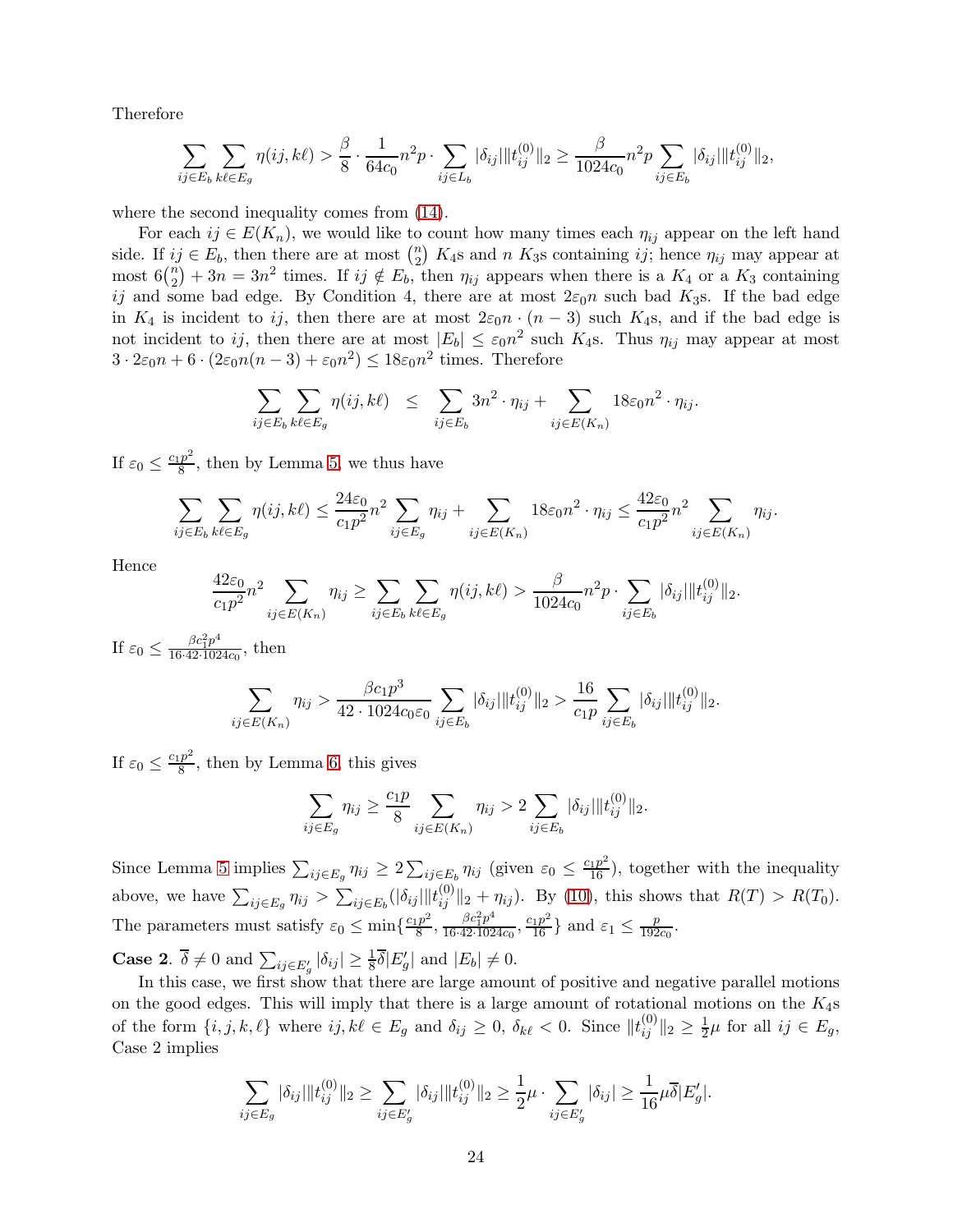Define  $E_+ = \{ij \in E_g : \delta_{ij} \geq 0\}$  and  $E_- = \{ij \in E_g : \delta_{ij} < 0\}$ . The inequality above and [\(12\)](#page-22-2) implies

$$
\sum_{ij \in E_+} \delta_{ij} \|t_{ij}^{(0)}\|_2 = \frac{1}{2} \sum_{ij \in E_g} (|\delta_{ij}| + \delta_{ij}) \|t_{ij}^{(0)}\|
$$
  

$$
\geq \frac{1}{2} \left( \frac{1}{16} \mu \overline{\delta} |E'_g| - 2 \sum_{ij \in E_b} |\delta_{ij}| \|t_{ij}^{(0)}\|_2 \right) \geq \frac{1}{2} \left( \frac{1}{16} \mu \overline{\delta} |E'_g| - 2c_0 \mu \overline{\delta} |E_b| \right).
$$

From [\(13\)](#page-22-0), we have  $|E_{g'}| \ge \frac{1}{16c_0} n^2 p$ . Therefore if  $\varepsilon_0 \le \frac{p}{102\varepsilon}$  $\frac{p}{1024c_0^2}$ , then

$$
\sum_{ij \in E_+} \delta_{ij} \|t_{ij}^{(0)}\|_2 \ge \frac{1}{32} \mu \overline{\delta} \left( \frac{1}{16c_0} n^2 p - 32c_0 \varepsilon_0 n^2 \right) \ge \frac{1}{1024c_0} \mu \overline{\delta} n^2 p.
$$

Similarly  $\sum_{ij \in E_{-}} (-\delta_{ij}) ||t_{ij}^{(0)}||_{2} \ge \frac{1}{1024}$  $\frac{1}{1024c_0}\mu\overline{\delta}n^2p.$ 

We either have  $|E_+| \geq \frac{1}{2}|E_g|$  or  $|E_-| > \frac{1}{2}$  $\frac{1}{2}|E_g|$ . If the former holds, then by Lemmas [2](#page-6-0) and [3,](#page-7-0)

$$
\sum_{ij \in E_-} \sum_{k\ell \in E_+} \eta(ij, k\ell) \geq \sum_{ij \in E_-} \sum_{k\ell \in E_+\setminus B(ij)} \frac{\beta}{4} (-\delta_{ij}) \|t_{ij}^{(0)}\|_2
$$
  
 
$$
\geq \frac{\beta}{4} \cdot \sum_{ij \in E_-} (-\delta_{ij}) \|t_{ij}^{(0)}\|_2 (|E_+| - |B(ij)|).
$$

By Lemma [14,](#page-20-1) we have  $|B(ij)| \leq 6\varepsilon_1 n^2$ , and thus  $|E_+| - |B(ij)| \geq \frac{1}{2}|E_g| - 6\varepsilon_1 n^2 \geq \frac{1}{2}(\frac{1}{4})$  $\frac{1}{4}n^2p \varepsilon_0 n^2$ ) –  $6\varepsilon_1 n^2$ . If  $\varepsilon_0 < \frac{1}{16}p$  and  $\varepsilon_1 \leq \frac{1}{192}p$ , then  $|E_+| - |B(ij)| \geq \frac{1}{16}n^2p$ , and the above gives

$$
\sum_{ij \in E_-} \sum_{k\ell \in E_+} \eta(ij, k\ell) \ge \frac{\beta}{4} \cdot \frac{1}{16} n^2 p \cdot \sum_{ij \in E_-} (-\delta_{ij}) \| t_{ij}^{(0)} \|_2 \ge \frac{\beta}{64} \cdot \frac{1}{1024c_0} \mu \overline{\delta} n^4 p^2.
$$

Similarly, if  $|E_{-}| > \frac{1}{2}$  $\frac{1}{2}|E_g|$ , then  $\sum_{ij\in E_+}\sum_{k\ell\in E_-}\eta(ij,k\ell)\geq \frac{\beta}{64\cdot 10\ell}$  $\frac{\beta}{64\cdot 1024c_0}\mu\overline{\delta}n^4p^2.$ 

On the other hand since each edge is contained in at most  $\frac{n(n-1)}{2}$  copies of  $K_4$  and n copies of  $K_3$  (and there are 6 edges in a  $K_4$ ), we have

$$
\sum_{ij \in E_-} \sum_{k\ell \in E_+} \eta(ij, k\ell) \le \left(6\frac{n(n-1)}{2} + 3n\right) \sum_{ij \in E(K_n)} \eta_{ij} \le 3n^2 \sum_{ij \in E(K_n)} \eta_{ij}.
$$

If  $\varepsilon_0 \leq \frac{\beta c_1 p^3}{32 \cdot 3 \cdot 64 \cdot 103}$  $\frac{\beta c_1 p^3}{32 \cdot 3 \cdot 64 \cdot 1024 \cdot c_0^2}$ , then

$$
\sum_{ij \in E(K_n)} \eta_{ij} \ge \frac{1}{3n^2} \cdot \frac{\beta}{64 \cdot 1024c_0} \mu \overline{\delta} n^4 p^2 = \frac{\beta p^2}{3 \cdot 64 \cdot 1024c_0} \mu \overline{\delta} n^2
$$

$$
> \frac{32}{c_1 p} c_0 \mu \overline{\delta} |E_b| \ge \frac{32}{c_1 p} \sum_{ij \in E_b} |\delta_{ij}| \|t_{ij}^{(0)}\|_2,
$$

where the last inequality follows from Condition [3.](#page-19-4) If  $\varepsilon_0 \leq \frac{c_1 p^2}{8}$  $\frac{p}{8}$ , then by Lemma [6,](#page-9-0) this implies

$$
\sum_{ij \in E_g} \eta_{ij} \ge \frac{c_1 p}{16} \sum_{ij \in E(K_n)} \eta_{ij} > 2 \sum_{ij \in E_b} |\delta_{ij}| ||t_{ij}^{(0)}||_2,
$$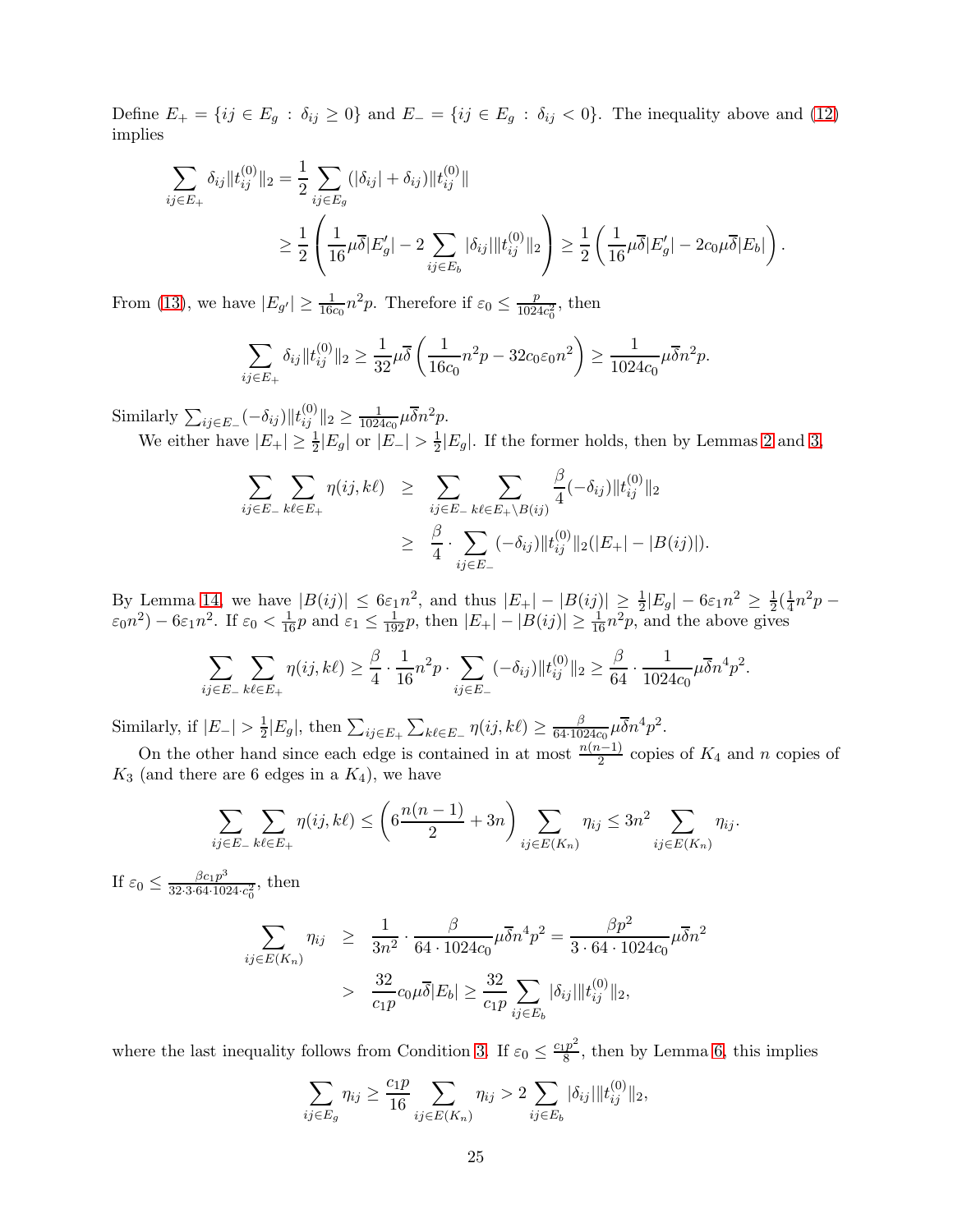Therefore from [\(10\)](#page-20-0) and [\(11\)](#page-21-0),

$$
R(T) \geq R(T_0) + \sum_{ij \in E_g} \eta_{ij} - \sum_{ij \in E_b} (|\delta_{ij}| \|t_{ij}^{(0)}\|_2 + \eta_{ij})
$$
  
> 
$$
R(T_0) + 2 \sum_{ij \in E_b} |\delta_{ij}| \|t_{ij}^{(0)}\|_2 - \sum_{ij \in E_b} 2|\delta_{ij}| \|t_{ij}^{(0)}\|_2 = R(T_0).
$$

 $\Box$ 

The parameters must satisfy  $\varepsilon_0 \le \min\{\frac{p}{102\varepsilon}\}$  $\frac{p}{1024c_0^2}, \frac{1}{16}p, \frac{\beta c_1p^3}{32 \cdot 3 \cdot 64 \cdot 102}$  $rac{\beta c_1 p^3}{32 \cdot 3 \cdot 64 \cdot 1024 \cdot c_0^2}$ ,  $rac{c_1 p^2}{8}$  $\frac{p^2}{8}$  and  $\varepsilon_1 \leq \frac{1}{192}p$ .

## 3.3 Properties of Gaussians in three dimensions

The first lemma establishes a bound on the average distance between random Gaussian vectors.

<span id="page-25-0"></span>Lemma 15. *There exists a positive constant* c *such that if* G *is a* p*-typical graph with vertex set*  $[n]$ *, then with probability at least*  $1 - 3ne^{-cnp/2}$ *,* 

$$
\sum_{ij \in E(G)} ||t_i - t_j||_2 \ge \frac{1}{8}n^2p.
$$

*Proof.* Let  $v \in \mathbb{R}^3$  be a fixed vector. Note that for all  $j \in [n]$ , we have

$$
||v - t_j||_2^2 = ||v||^2 + ||t_j||^2 - 2\langle v, t_j \rangle.
$$

Therefore if  $\langle v, t_j \rangle \leq 0$ , then  $||v - t_j||_2 \geq ||t_j||_2$ . Further, by the symmetry of Gaussian random variables, we know that the distribution of  $||t_j||_2$  remains the same even after conditioning on the event  $\langle v, t_j \rangle \leq 0$ . Therefore

$$
\mathbb{E}[\|v - t_j\|_2] \ge \mathbb{P}\left(\langle v, t_j \rangle \le 0\right) \cdot \mathbb{E}\left[\|t_j\|_2 \, \Big|\, \langle v, t_j \rangle \le 0\right] = \frac{1}{2} \mathbb{E}[\|t_j\|_2] = \sqrt{\frac{2}{\pi}},
$$

where the final equality holds since each  $||t_j||_2$  is subgaussian with mean  $\sqrt{8/\pi}$ . Fix an index  $i \in [n]$ and let  $N_i$  be the neighborhood of i in G. Since G is p-typical, we have  $|N_i| \geq \frac{1}{2} np$ . By the analysis above, we see that

$$
\mathbb{E}\left[\sum_{j\in N_i}||t_i-t_j||_2\right] \geq |N_i|\sqrt{\frac{2}{\pi}}.
$$

By Proposition 5.10 in Vershynin  $[27]$  on the concentration of subgaussians, there is a constant c such that with probability at least  $1 - e^{1 - c|N_i|}$ , we have  $\sum_{j \in N_i} ||t_i - t_j||_2 \ge \frac{1}{2}|N_i| \ge \frac{1}{4} np$ . Therefore by taking the union bound over all indices  $i \in [n]$ , we see that with probability at least  $1-3ne^{-cnp/2}$ ,

$$
\sum_{ij \in E(G)} ||t_i - t_j||_2 \ge \frac{1}{2} \sum_{i \in [n]} \sum_{j \in N_i} ||t_i - t_j||_2 \ge \frac{n}{2} \cdot \frac{1}{4} np = \frac{1}{8} n^2 p.
$$

The second lemma establishes a bound on the angle between random Gaussian vectors.

<span id="page-25-1"></span>**Lemma 16.** Let  $x, y \in \mathbb{R}^3$  be linearly independent vectors. If  $t_1, t_2, \dots, t_n \in \mathbb{R}^3$  are independent *random Gaussian vecotrs, then with probability*  $1 - e^{-\Omega(\beta n)}$ , for all but at most  $\beta n$  vectors  $t_i$ , we *have*

$$
1 - \left\langle \frac{t_i - x}{\|t_i - x\|_2}, \frac{y - x}{\|y - x\|_2} \right\rangle^2 \ge \frac{\beta^2}{2(\|t_i\|_2^2 + \|x\|_2^2)}.
$$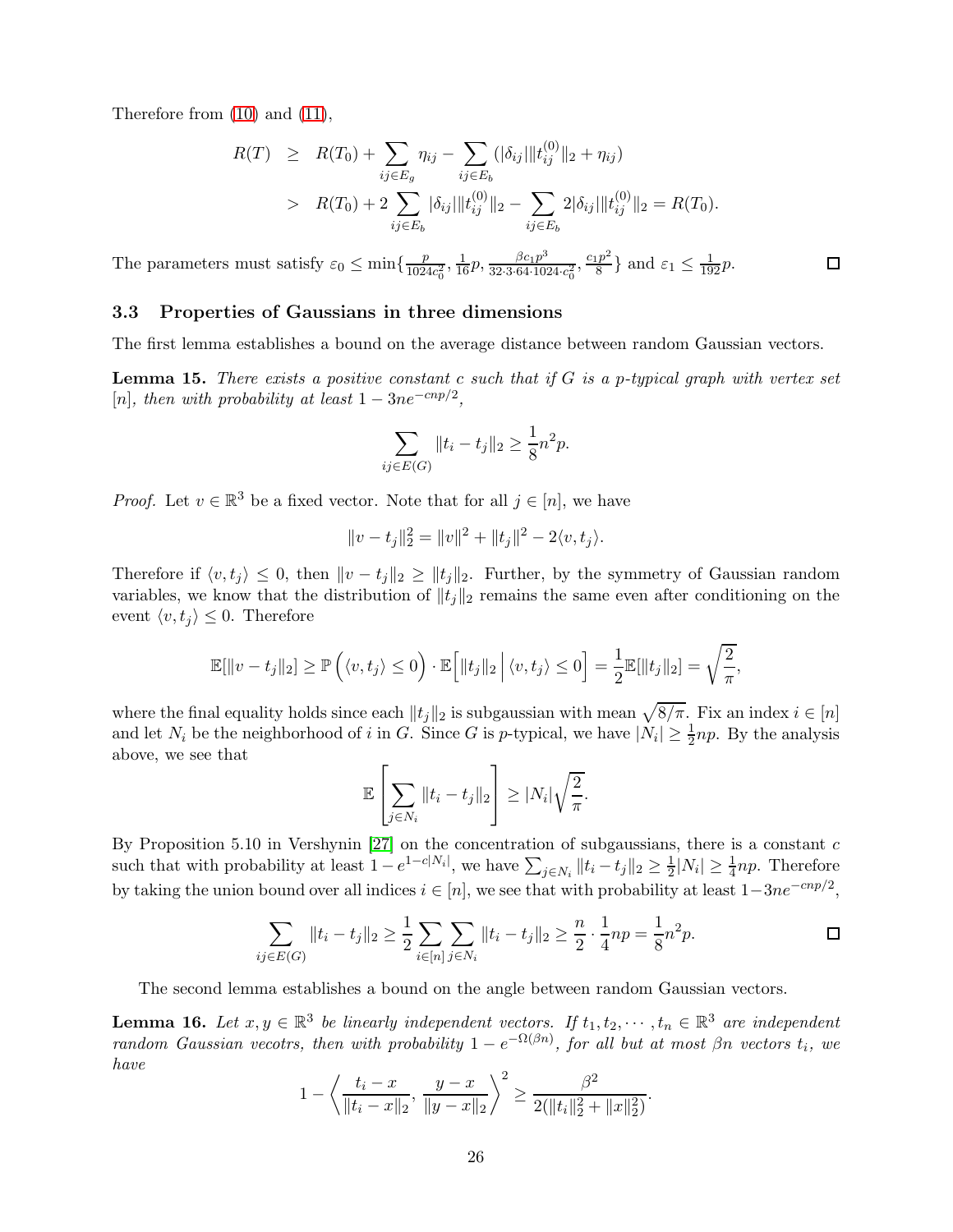*Proof.* Fix an index  $i \in [n]$ . Note that

<span id="page-26-0"></span>
$$
1 - \left\langle \frac{t_i - x}{\|t_i - x\|_2}, \frac{y - x}{\|y - x\|_2} \right\rangle^2 = \left\| P_{(y-x)^{\perp}} \frac{t_i - x}{\|t_i - x\|_2} \right\|_2^2 = \frac{\|P_{(y-x)^{\perp}}(t_i - x)\|_2^2}{\|t_i - x\|_2^2}
$$
  
 
$$
\geq \frac{\|P_{\{x,y\}^{\perp}}t_i\|_2^2}{\|t_i - x\|_2^2} \geq \frac{\|P_{\{x,y\}^{\perp}}t_i\|_2^2}{2(\|t_i\|_2^2 + \|x\|_2^2)}.
$$
 (15)

Since  $t_i$  is a random Gaussian vector and  $x, y$  are linearly independent, the distribution of  $||P_{\{x,y\}} \_ t_i||_2$ is that of the absolute value of a standard normal distribution. Therefore  $\mathbb{P}(\|P_{\{x,y\}}\_\_t\|_2 <$  $\beta$ )  $\leq \frac{1}{\sqrt{2}}$  $\frac{1}{2\pi} \int_{-\beta}^{\beta} e^{-x^2/2} dx \leq \sqrt{\frac{2}{\pi}}$  $\frac{2}{\pi}\beta$ . Let  $\mathbf{1}_i$  be the indicator random variable of the event that  $||P_{\{x,y\}} \_t||_2 < \beta$ . We seen above that  $\mathbb{E}[\mathbf{1}_i] < \sqrt{\frac{2}{\pi}}$  $\frac{2}{\pi}\beta$ . Further, since  $\{t_i\}_{i\in[n]}$  are independent, it follows that  $\{\mathbf 1_i\}_{i\in[n]}$  are independent. Therefore by Chernoff's inequality,

$$
\mathbb{P}\left(\sum_{i\in[n]}1_i-\sqrt{\frac{2}{\pi}}\beta n>\frac{1}{5}\beta n\right)\leq e^{-\Omega(\beta n)}.
$$

Hence with probability  $1 - e^{-\Omega(\beta n)}$ , there are at most  $\sqrt{\frac{2}{\pi}}$  $\frac{2}{\pi}\beta n + \frac{1}{5}$  $\frac{1}{5}\beta n < \beta n$  vectors  $t_i$  for which  $||P_{\{x,y\}} \_t||_2 < \beta$ . The lemma now follows from [\(15\)](#page-26-0).  $\Box$ 

The next lemma shows that random Gaussian vectors are well-distributed with respect to a fixed pair of vectors.

<span id="page-26-1"></span>Lemma 17. *There exists a positive real number* c *such that the following holds for all pairs of linearly independent vectors*  $x, y \in \mathbb{R}^3$ . If  $t_1, \dots, t_n \in \mathbb{R}^3$  are independent random Gaussian vectors, *then with probability*  $1-e^{-\Omega(n)}$ , *the set of vectors*  $\{t_1,\dots,t_n\}$  *are*  $\frac{c}{\max\{1,\|x+y\|_2\}}$ -well-distributed with *respect to*  $(x, y)$ *.* 

*Proof.* Let c be a positive real number to be chosen later. We may rotate the vectors so that  $x = (\ell, 0, x_3)$  and  $y = (\ell, 0, y_3)$  for some  $x_3, y_3, \ell \in \mathbb{R}$  where  $\ell \geq 0$ . Note that  $||x + y||_2 \geq 2\ell$ . Define  $\ell_0 = \max\{1, \ell\}.$  It suffices to give an estimate on the probability that

$$
\sum_{i=1}^{n} \|P_{span\{t_i - x, t_i - y\}^\perp}(h)\|_2 \ge \frac{cn}{\ell_0}
$$

holds for all vectors  $h \in (x - y)^{\perp} = \{(a, b, 0) : a, b \in \mathbb{R}\}\)$  satisfying  $||h||_2 = 1$ .

Fix a vector  $h = (h_1, h_2, 0)$  satisfying  $||h||_2 = 1$ . For  $t_i = (t_{i,1}, t_{i,2}, t_{i,3})$ , we have span $\{t_i - x, t_i - x_{i,3}\}$  $y$ } = span $\{(0,0,1), x + y - 2t_i\} = span\{(0,0,1), (2\ell - 2t_{i,1}, -2t_{i,2}, 0)\}.$  Hence  $s = (t_{i,2}, \ell - t_{i,1}, 0) \in$  $span\{t_i-x,t_i-y\}^{\perp}$ , and

$$
||P_{span{t_i-x,t_i-y}}\perp(h)||_2 = \frac{|\langle s,h\rangle|}{||s||_2} = \left| \frac{(t_{i,2}, \ell - t_{i,1}, 0) \cdot h}{\sqrt{t_{i,2}^2 + (\ell - t_{i,1})^2}} \right|
$$
  
= 
$$
\frac{|h_1 t_{i,2} + (\ell - t_{i,1})h_2|}{\sqrt{t_{i,2}^2 + (\ell - t_{i,1})^2}}.
$$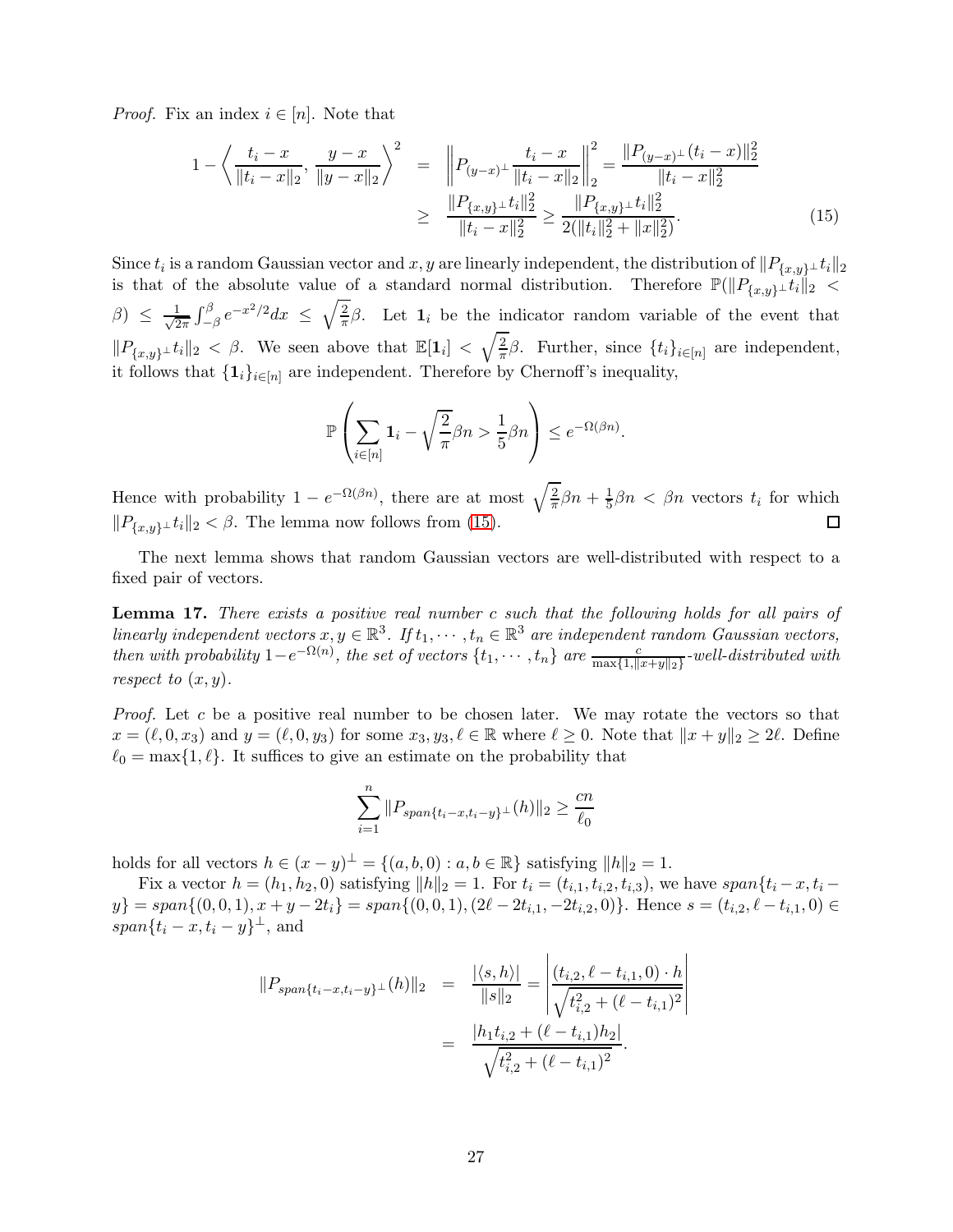Assume that  $h_1 \geq h_2 \geq 0$ , which implies  $h_1 \geq \frac{1}{\sqrt{2}}$  $\frac{1}{2}$ . Since  $t_{i,1}$  is normally distributed with variance 1, the probability that  $-1 \le t_{i,1} \le 0$  is p for some fixed postive real number p. Conditioned on this event and the event that  $t_{i,2} \geq 0$  (note that  $t_{i,1}$  and  $t_{i,2}$  are independent), we have

$$
||P_{span{t_i-x,t_i-y}}\perp(h)||_2 = \frac{|h_1t_{i,2} + (\ell - t_{i,1})h_2|}{\sqrt{t_{i,2}^2 + (\ell - t_{i,1})^2}} \ge \frac{h_1t_{i,2}}{\sqrt{t_{i,2}^2 + 4\ell_0^2}}
$$

.

Therefore

$$
\mathbb{P}\left(\|P_{span\{t_i-x,t_i-y\}}\_\p}(h)\|_2 > \frac{1}{2\ell_0}\right) \ge \mathbb{P}\left(\frac{h_1t_{i,2}}{\sqrt{t_{i,2}^2+4\ell_0^2}} > \frac{1}{2\ell_0} \mid t_{i,2} \ge 0\right) \cdot \frac{1}{2}p.
$$

Note that for  $t_{i,2} \geq 0$ , the inequality  $\frac{h_1 t_{i,2}}{\sqrt{t_{i,2}^2 + 4}}$  $t_{i,2}^2+4\ell_0^2$  $> \frac{1}{2\ell}$  $\frac{1}{2\ell_0}$  is equivalent to  $h_1^2 t_{i,2}^2 > \frac{t_{i,2}^2}{4\ell_0^2} + 1$ , which is equivalent to  $t_{i,2}^2(h_1^2 - \frac{1}{4\ell_0^2}) > 1$ . Since  $h_1^2 \ge \frac{1}{2}$  and  $\ell_0 \ge 1$ , we have

$$
\mathbb{P}\left(\|P_{span\{t_i-x,t_i-y\}^\perp}(h)\|_2 > \frac{1}{2\ell_0}\right) \ge \mathbb{P}(t_{i,2}^2 > 4 \,|\, t_{i,2} \ge 0) \cdot \frac{1}{2}p = q
$$

for some fixed positive real number  $q$ . By considering the indicator random variable of the events  $||P_{span{t_i-x,t_i-y}}\_ (h)||_2 > \frac{1}{2\ell}$  $\frac{1}{2\ell_0}$ , we see by Chernoff's inequality that with probability  $1 - e^{-\Omega(n)}$ , there are at least  $\frac{qn}{2}$  indices  $i \in [n]$  such that  $||P_{span{t_i-x,t_i-y}}\_1(h)||_2 > \frac{1}{2\ell}$  $\frac{1}{2\ell_0}$ . Note that this implies

$$
\sum_{i=1}^{n} ||P_{span\{t_i-x,t_i-y\}^{\perp}}(h)||_2 \ge \frac{qn}{2} \cdot \frac{1}{2\ell_0} = \frac{qn}{4\ell_0}.
$$

To handle the case of  $h_2 \geq h_1 \geq 0$ , note that if  $t_{i,1} \leq 0$  and  $0 \leq t_{i,2} \leq 1$ , then

$$
||P_{span\{t_i-x,t_i-y\}}+(h)||_2 = \frac{|h_1t_{i,2}+(\ell-t_{i,1})h_2|}{\sqrt{t_{i,2}^2+(\ell-t_{i,1})^2}} \geq \frac{(\ell-t_{i,1})h_2}{\sqrt{1+(\ell-t_{i,1})^2}} \geq \frac{1}{\sqrt{2}} \cdot \frac{\ell-t_{i,1}}{\sqrt{1+(\ell-t_{i,1})^2}}.
$$

Since  $\frac{x}{\sqrt{1+x^2}}$  is decreasing in the range  $x \geq 0$ , if  $t_{i,1} \leq -1$ , then  $||P_{span{t_i-x,t_i-y}}\_+(h)||_2 \geq \frac{1}{2}$ . Therefore we see as in above that with probability  $1 - e^{-\Omega(n)}$ , there are at least  $\frac{qn}{2}$  indices  $i \in [n]$ such that  $||P_{span{t_i-x,t_i-y}}||(h)||_2 > \frac{1}{2} \geq \frac{1}{2\ell_0}$ . All the remaining cases can be handle  $\frac{1}{2\ell_0}$ . All the remaining cases can be handled analogously.

Let H be a set of  $\lceil 2\pi \cdot \frac{8\ell_0}{q} \rceil \leq \frac{60\ell_0}{q}$  vectors uniformly distributed along the circle  $S_2 = \{(x, y, 0) :$  $x^2 + y^2 = 1$ . Apply the analysis above to each vector in H and take the union bound to conclude that with probability  $1 - \ell_0 e^{-\Omega(n)}$ , for all  $h \in H$ ,

$$
\sum_{i=1}^{n} ||P_{span\{t_i-x,t_i-y\}^{\perp}}(h)||_2 \ge \frac{q}{4} \frac{n}{\ell_0}.
$$

Let  $h' \in S_2$  be an arbitrary vector and let  $h \in H$  be the vector closest to h'. The distance from h to  $h'$  along the circle  $S_2$  is at most  $2\pi \cdot \frac{1}{|H|} \leq \frac{q}{8\ell}$  $\frac{q}{8\ell_0}$ , and hence  $||h-h'||_2 \leq \frac{q}{8\ell_0}$  $\frac{q}{8\ell_0}$ . Thus for all *i*, we have

$$
||P_{span{t_i-x,t_i-y}}+(h')||_2 \ge ||P_{span{t_i-x,t_i-y}}+(h)||_2 - ||h-h'||_2
$$
  

$$
\ge ||P_{span{t_i-x,t_i-y}}+(h)||_2 - \frac{q}{8\ell_0}
$$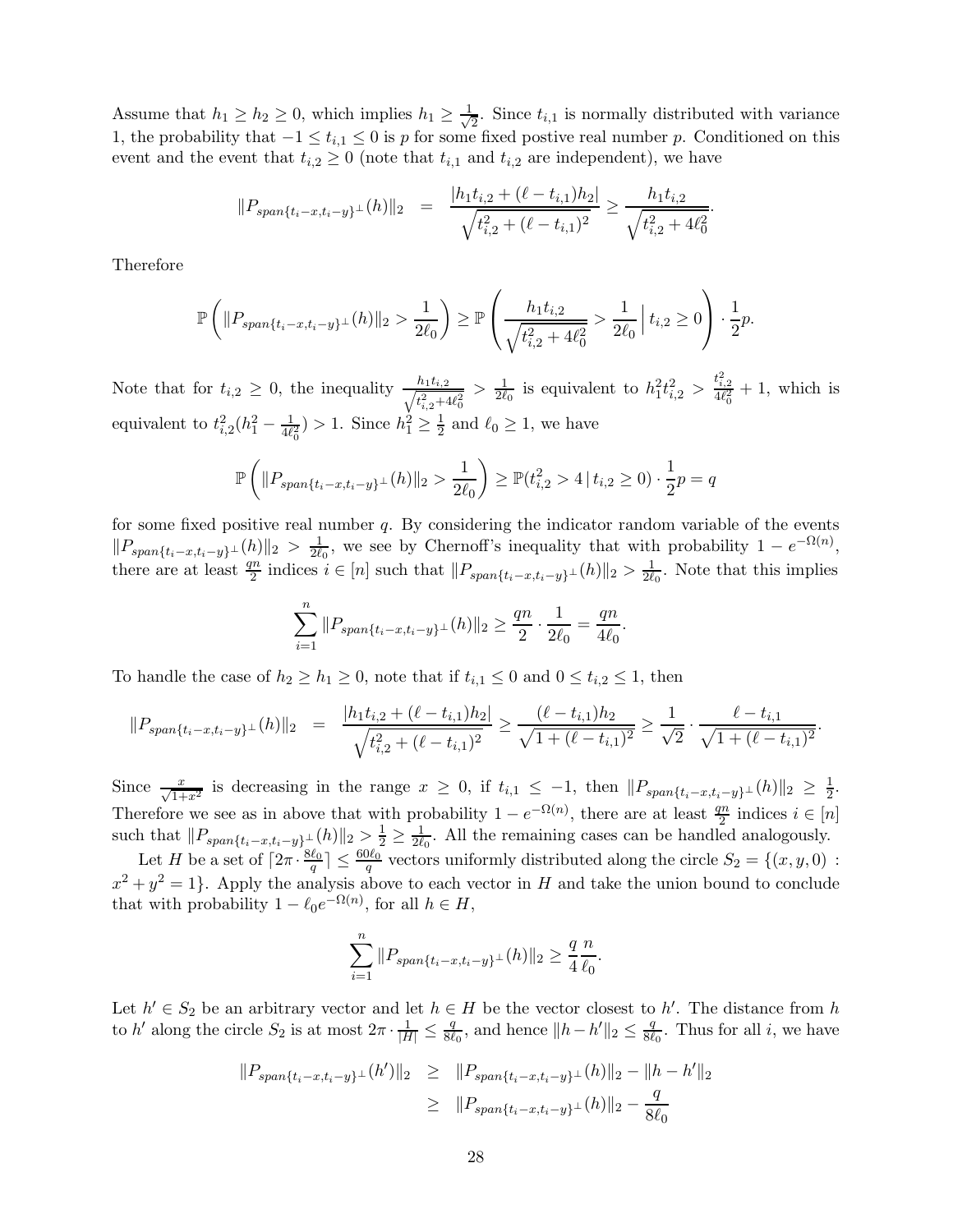Therefore

$$
\sum_{i=1}^{n} \|P_{span\{t_i - x, t_i - y\}}(h')\|_2 \ge \frac{q}{4} \frac{n}{\ell_0} - \frac{q}{8} \frac{n}{\ell_0} \ge \frac{q}{8} \frac{n}{\ell_0}.
$$

Since  $\ell_0 = \max\{1, \ell\} \le \max\{1, \|x + y\|_2\}$ , this implies the lemma for  $c = \frac{q}{8}$  $\frac{q}{8}$ .

 $\Box$ 

By applying the union bound together with the three lemmas above, we obtain the following lemma.

<span id="page-28-0"></span>**Lemma 18.** There exists  $c, \zeta \in \mathbb{R}$  and  $n_0 \in \mathbb{N}$  such that the following holds for all positive real *numbers*  $\varepsilon$  *and natural numbers*  $n \geq n_0$ *. Let* G *be a p-typical graph with vertex set* [n] *for some* p satisfying  $np^2 \ge \zeta \log n$ . If  $t_1, \dots, t_n \in \mathbb{R}^3$  are independent random Gaussian vectors, then the  $following$  *holds with probability*  $1 - n^{-5}$ ,

- *1.* For each distinct  $i, j \in [n]$ , for all but at most  $\varepsilon n$  indices  $k \in [n]$ , we have  $1 \langle \frac{t_k t_i}{\| t_k t_i \|_2}, \frac{t_j t_i}{\| t_j t_i \|_2} \rangle$  $\frac{t_j-t_i}{\|t_j-t_i\|_2}$ <sup>2</sup> ≥ ε 2  $\frac{\varepsilon^2}{64 \log n},$
- 2. for all distinct  $i, j \in [n]$ , we have  $||t_i-t_j||_2 \leq 40\sqrt{\log n} \cdot \mu$ , where  $\mu = \frac{1}{|E(i)|}$  $\frac{1}{|E(G)|} \sum_{ij \in E(G)} ||t_i-t_j||_2,$ *and*
- *3. the set*  $\{t_i\}_{i \in [n]}$  *is*  $\frac{c}{\sqrt{\log n}}$ -well-distributed along G.

*Proof.* Let c be eight times the constant coming from Lemma [17.](#page-26-1) For each distinct  $i, j \in [n]$ , define  $S_{ij} = \{t_k : ik, jk \in E(G)\}.$  Consider the following events:

- (i) for all  $i \in [n]$ , we have  $||t_i||_2 \leq 4\sqrt{\log n}$ ,
- (ii)  $\sum_{ij \in E(G)} ||t_i t_j||_2 \ge \frac{1}{8}$  $\frac{1}{8}n^2p,$
- (iii) for each distinct  $i, j \in [n]$ , for all but at most  $\varepsilon n$  integers  $k \in [n]$ , we have  $1 \langle \frac{t_k t_i}{\| t_k t_i \|_2}, \frac{t_j t_i}{\| t_j t_i \|_2} \rangle$  $\frac{t_j-t_i}{\|t_j-t_i\|_2}$ <sup>2</sup> ≥ ε 2  $\frac{\varepsilon^2}{2(\|t_k\|_2^2 + \|t_i\|_2^2)},$
- (iv) for each distinct  $i, j \in [n]$ ,  $S_{ij}$  is  $\frac{8c}{\max\{1, ||t_i+t_j||_2\}}$ -well-distributed with respect to  $(t_i, t_j)$ .

For a fixed  $i \in [n]$ , since  $||t_i||_2^2$  follows a  $\chi^2$  distribution with 3 degrees of freedom, standard estimates on Chi-squared random variables, such as Lemma 1 in [\[15\]](#page-32-13), give

$$
\mathbb{P}(\|t_i\|_2^2 \ge 3 + 2\sqrt{3}t + 2t^2) \le e^{-t^2}.
$$

Let  $t = \sqrt{7 \log n}$ . If n is sufficiently large, then  $2t^2 + 2\sqrt{3}t + 3 < 16 \log n$ . As a result,  $\mathbb{P}(\|t_i\|_2^2 \geq$  $16 \log n \le e^{-7 \log n}$ . Hence Property (i) holds with probability  $1 - n^{-6}$  by taking the union bound over all  $i \in [n]$ . Property (ii) holds with probability  $1 - e^{-\Omega(n)}$  by Lemma [15.](#page-25-0) For a fixed pair  $i, j \in [n]$ , Property (iii) holds with probability  $1 - e^{-\Omega(\varepsilon n)}$  by Lemma [16.](#page-25-1) Hence by taking the union bound, we see that Property (iii) holds with probability  $1 - n^2 e^{-\Omega(\varepsilon n)}$ . For a fixed pair  $i, j \in [n]$ , by Lemma [17](#page-26-1) and the fact that each pair is contained in at least  $\frac{1}{2}np^2$  triangles, we have Property (iv) for the pair i, j with probability  $1 - e^{-\Omega(np^2)}$ . Hence by taking the union bound, we see that Property (iv) holds with probability  $1 - n^2 e^{-\Omega(np^2)}$ . Thus we see that all four events (i)-(iv) simultaneously hold with at least probability  $1 - n^{-5}$  for sufficiently large n, provided that  $np^2 > \zeta \log n$  for sufficiently large  $\zeta$ .

We now show that Properties (i)-(iv) imply Properties 1-3. Note that Properties 1 and 3 immediately follow from Properties (i), (iii), and (iv). Further, since  $|E(G)| \leq n^2 p$ , Property (ii) implies

$$
\mu = \frac{1}{|E(G)|} \sum_{ij \in E(G)} ||t_i - t_j||_2 \ge \frac{1}{n^2 p} \cdot \frac{1}{8} n^2 p = \frac{1}{8}.
$$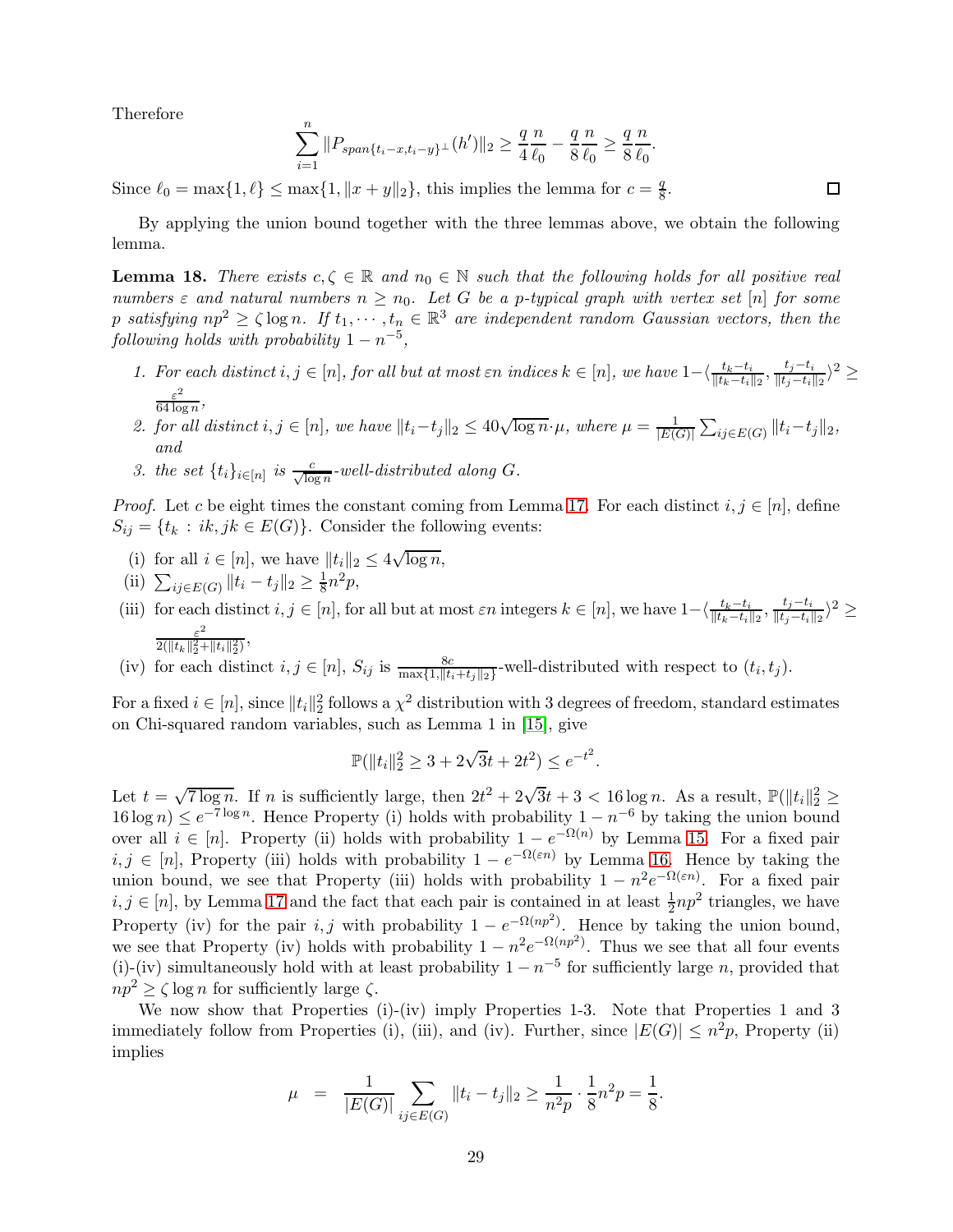Hence by Property (i), we have for all  $i, j \in [n]$ ,

$$
||t_i - t_j||_2 \le ||t_i||_2 + ||t_j||_2 \le 8\sqrt{\log n} \le 64\mu\sqrt{\log n}.
$$

## 3.4 Proof of Theorem [2](#page-29-0)

We can now prove the three-dimensional recovery theorem, which we state here again for convenience:

<span id="page-29-0"></span>**Theorem 2.** *There exists*  $n_0 \in \mathbb{N}$  *and*  $c \in \mathbb{R}$  *such that the following holds for all*  $n \geq n_0$ *. Let*  $G([n], E)$  *be drawn from*  $G(n, p)$  *for some*  $p = \Omega(n^{-1/5} \log^{3/5} n)$ *. Take*  $t_1^{(0)}$  $t_1^{(0)}, \ldots t_n^{(0)} \in \mathbb{R}^3$ , where  $t_i^{(0)} \sim \mathcal{N}(0, I_{3\times3})$  are i.i.d., independent from G. There exists  $\gamma = \Omega(p^5/\log^3 n)$  and an event of *probability at least*  $1 - \frac{1}{n^4}$  *on which the following holds:* 

*For arbitrary subgraphs*  $E_b$  *satisfying*  $\max_i \deg_b(i) \leq \gamma n$  *and arbitrary pairwise direction corruptions*  $v_{ij} \in \mathbb{S}^2$  for  $ij \in E_b$ , the convex program [\(3\)](#page-2-0) has a unique minimizer equal to  $\left\{ \alpha \left(t_i^{(0)} - \bar{t}^{(0)}\right) \right\}_{i \in [n]}$ *for some positive*  $\alpha$  *and for*  $\bar{t}^{(0)} = \frac{1}{n} \sum_{i \in [n]} t_i^{(0)}$ i *.*

*Proof.* Let  $n_0$  be a sufficiently large natural number larger than that coming from Lemma [18.](#page-28-0) Lemma [12](#page-18-3) implies G is p-typical with probability  $1 - n^2 e^{-\Omega(np^2)}$ . Condition on G being p-typical. Let c be the constant from Lemma [18.](#page-28-0) By applying Lemma [18](#page-28-0) with  $\varepsilon = \frac{p}{2^{15} \cdot A}$  $\frac{p}{2^{15}\sqrt{\log n}}$ , with probability at least  $1 - n^{-5}$ , we have

- 1. For each distinct  $i, j \in [n]$  satisfying  $i < j$ , for all but at most  $2\varepsilon n = \frac{p}{2^{14}\sqrt{N}}$  $\frac{p}{2^{14}\sqrt{\log n}}$  integers  $k \in [n],$ we have  $1 - \langle \frac{t_k - t_i}{||t_k - t_i||}, \frac{t_j - t_i}{||t_j - t_i||} \rangle$  $\frac{t_j-t_i}{\|t_j-t_i\|}$ <sup>2</sup> ≥  $\frac{p^2}{2^{36}\log}$  $\frac{p^2}{2^{36} \log^2 n}$  and  $1 - \langle \frac{t_k - t_j}{\| t_k - t_j \|}, \frac{t_i - t_j}{\| t_i - t_j \|}$  $\frac{t_i-t_j}{\|t_i-t_j\|}$ <sup>2</sup> ≥  $\frac{p^2}{2^{36}\log}$  $\frac{p^2}{2^{36} \log^2 n}$
- 2. for all distinct  $i, j \in [n]$ , we have  $||t_i t_j|| \leq 64\sqrt{\log n} \cdot \mu$ , where  $\mu = \frac{1}{|E(i)|}$  $\frac{1}{|E(G)|} \sum_{ij \in E(G)} ||t_i - t_j||,$ and
- 3. the set  $\{t_i\}_{i\in[n]}$  is  $\frac{c}{\sqrt{\log n}}$ -well-distributed along G.

Thus the probability that G is p-typical and Properties 1-3 listed above holds is at least  $1 - n^{-4}$ . Hence we may apply Theorem [4](#page-19-5) with with  $c_0 = 64\sqrt{\log n}, \epsilon_1 = \frac{p}{2^{14} \sqrt{n}}$  $\frac{p}{2^{14}\sqrt{\log n}} \leq \frac{p}{192}$  $\frac{p}{192c_0},\ \beta=\sqrt{\frac{p^2}{2^{36}\log p}}$  $\frac{p^2}{2^{36} \log^2 n} =$ p  $\frac{p}{2^{18} \log n}$ , and  $c_1 = \frac{c}{\sqrt{\log n}}$ . The theorem holds if

$$
\varepsilon_0 \leq \frac{c^2p^5}{2^{53}\log^3 n} \leq \frac{p}{2^{18}\log n} \cdot \frac{c^2}{\log n} p^4 \cdot \frac{1}{32\cdot 3\cdot 64\cdot 1024\cdot 64^2\log n} = \frac{\beta c_1^2p^4}{32\cdot 3\cdot 64\cdot 1024\ c_0^2}.
$$

Letting  $\gamma$  from the theorem statement be  $\varepsilon_0$ , note that the condition max<sub>i</sub> deg<sub>b</sub>(i)  $\leq \gamma n$  is nontrivial when  $p = \Omega(n^{-1/5} \log^{3/5} n)$ .

# <span id="page-29-1"></span>4 Numerical simulations

In this section, we use numerical simulation to verify that ShapeFit recovers locations in  $\mathbb{R}^3$  in the presence of corrupted pairwise direction measurements. Further, we empirically demonstrate that ShapeFit is robust to noise in the uncorrupted measurements.

Let the graph of observations be an Erdős-Rényi graph  $G(n, p)$  for  $p = 1/2$ . Let  $\tilde{t}_i^{(0)} \in \mathbb{R}^3$  be independent  $\mathcal{N}(0, I_{3\times3})$  random variables for  $i = 1...n$ . Let  $t_i^{(0)} = \tilde{t}_i^{(0)} - \frac{1}{n}$  $\frac{1}{n}\sum_j \tilde{t}^{(0)}_j$  $j^{(0)}$ . For  $ij \in E(G)$ ,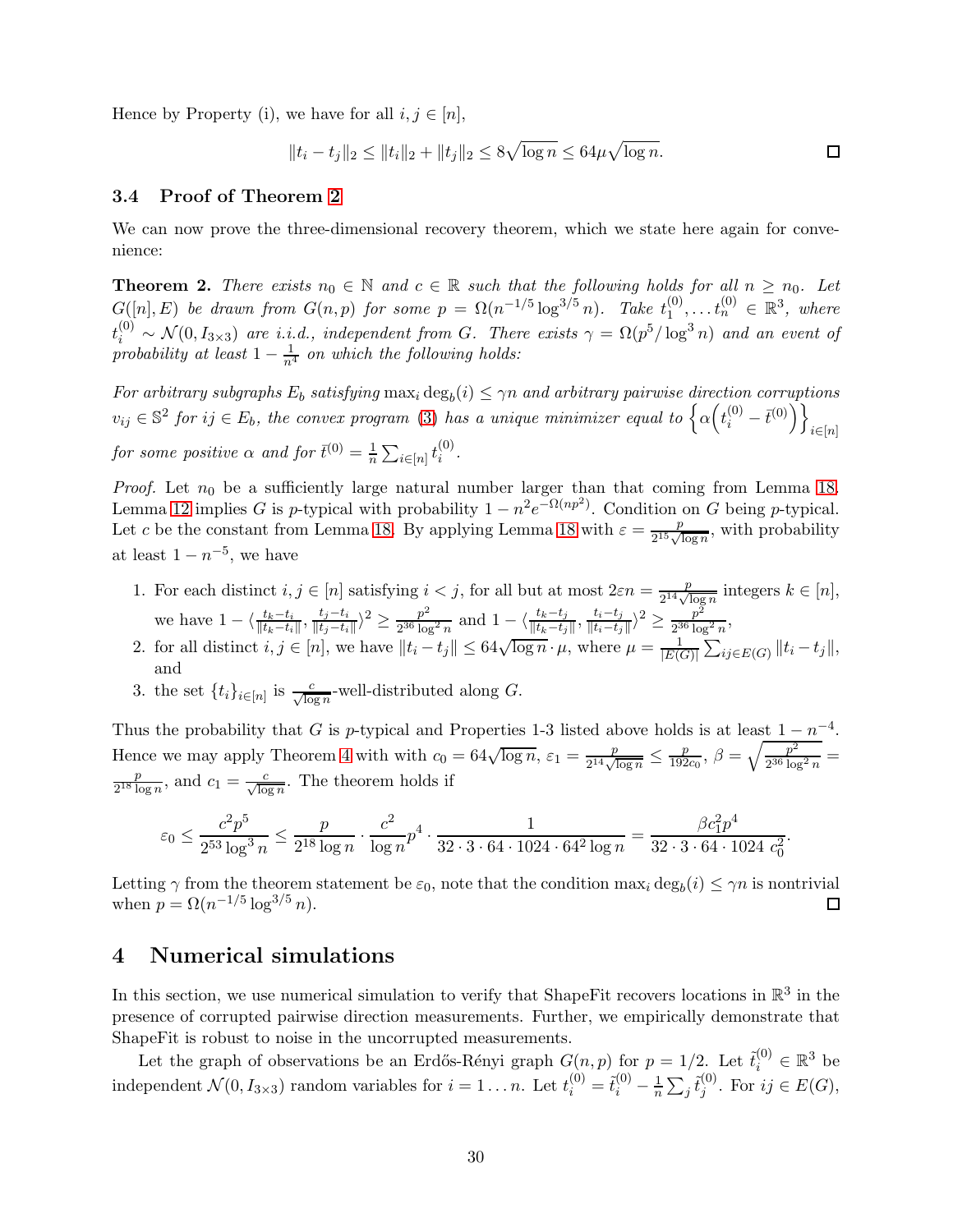

<span id="page-30-0"></span>Figure 1: Average recovery error of ShapeFit as a function of the number of locations n and the corruption probability q. The data model has  $n$  3d Gaussian locations whose pairwise directions are observed in accordance with an Erdős-Rényi graph  $G(n, 1/2)$  and are corrupted with probability q. White blocks represent an average recovery error of zero over 10 independently generated problems. Black blocks represent an average recovery error of 100%. The left panel corresponds to the noiseless case  $\sigma = 0$ , and the right panel corresponds to the noisy case  $\sigma = 0.05$ .

let

$$
\tilde{v}_{ij} = \begin{cases} z_{ij} & \text{with probability } q\\ \frac{t_i^{(0)} - t_j^{(0)}}{\|t_i^{(0)} - t_j^{(0)}\|_2} + \sigma z_{ij} & \text{with probability } 1 - q \end{cases}
$$

where  $z_{ij}$  are independent and uniform over  $\mathbb{S}^2$ . Let  $v_{ij} = \tilde{v}_{ij}/\|\tilde{v}_{ij}\|_2$ . That is, each observation is corrupted with probability  $q$ , and each corruption is in a random direction. In the noiseless case, with  $\sigma = 0$ , each observation is exact with probability  $1 - q$ .

We solved ShapeFit using the SDPT3 solver [\[23,](#page-33-7) [26\]](#page-33-8) and YALMIP [\[16\]](#page-32-14). For output  $T = \{t_i\}_{i \in [n]},$ define its relative error with respect to  $T^{(0)} = \{t_i^{(0)}\}$  $\binom{0}{i}i\in[n]$  as

$$
\left\| \frac{T}{\|T\|_F} - \frac{T^{(0)}}{\|T^{(0)}\|_F} \right\|_F
$$

where  $||T||_F$  is the Frobenius norm of the matrix whose column are  $\{t_i\}$ . This error metric amounts to an  $\ell_2$  norm after rescaling.

Figure [1](#page-30-0) shows the average residual of the output of ShapeFit over 10 independent trials for locations in  $\mathbb{R}^3$  generated by  $p = 1/2$ ,  $\sigma \in \{0, 0.05\}$ , and a range of values  $10 \le n \le 80$  and  $0 \leq q \leq 0.5$ . White blocks represent zero average residual, and black blocks represent an average residual of 1 or higher. Average residuals between 0 and 1 are represented by the appropriate shade of gray. The figure shows that ShapeFit successfully recovers 3d locations in the presence of a surprisingly large probability of corruption, provided n is big enough. For example, if  $n \geq 50$ , recovery succeeds even when around 25% of all measurements are randomly corrupted. Further, successful recovery occurs both in the noiseless case, and in the noisy case with  $\sigma = 0.05$ .

Figure [2](#page-31-4) shows the average residual over 10 independent trials for locations in  $\mathbb{R}^3$  generated by  $p = 1/2$ ,  $n = 40$ ,  $q = 0.2$  and a range of values of  $10^{-6} \leq \sigma \leq 10^{0}$ . We see that ShapeFit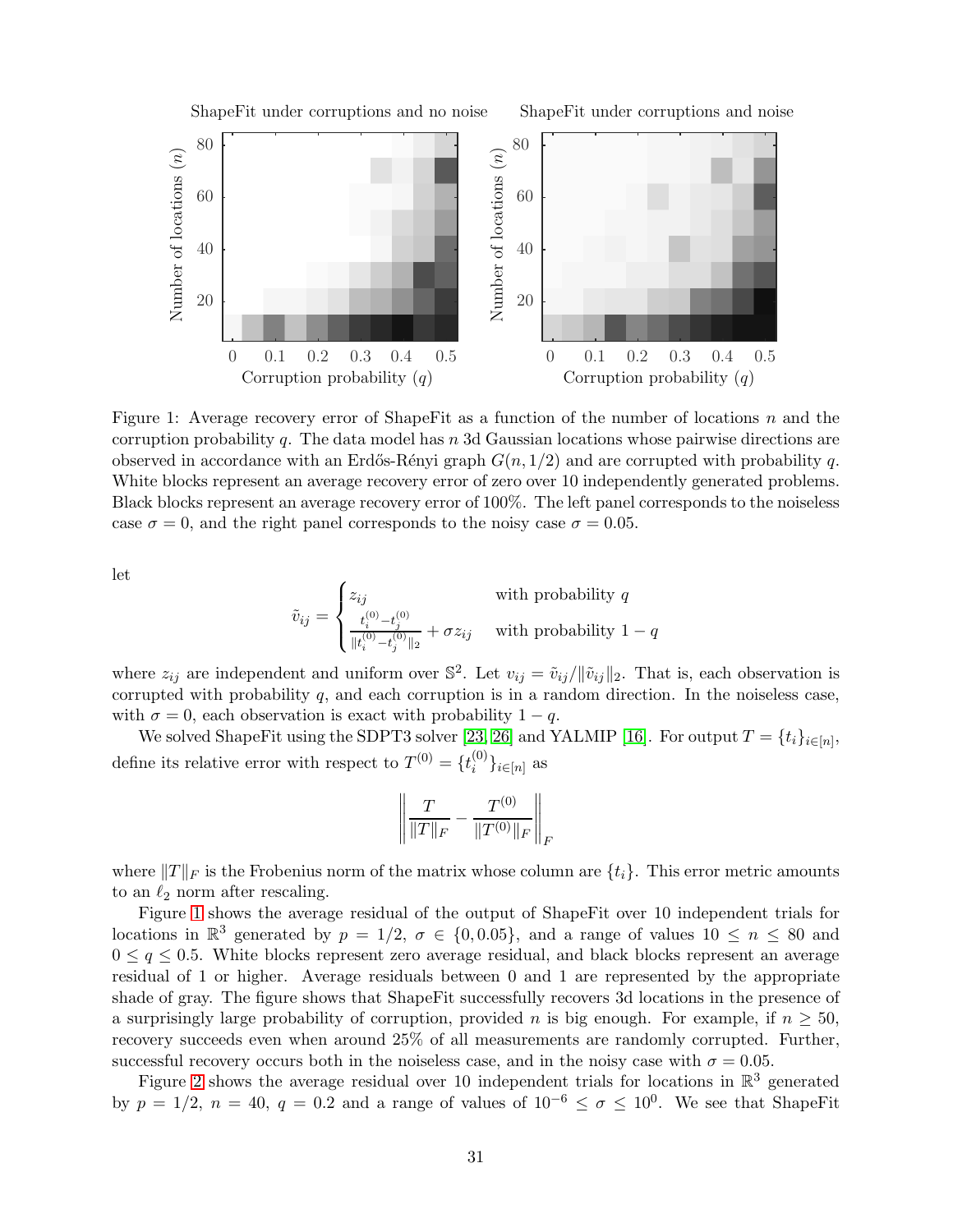

<span id="page-31-4"></span>Figure 2: Average recovery error of ShapeFit versus the noise parameter  $\sigma$ . These simulations are based on  $n = 50$  Gaussian locations in  $\mathbb{R}^3$  whose pairwise directions are observed in accordance with an Erdős-Rényi graph  $G(n, 1/2)$  and are corrupted with probability  $q = 0.2$ . The average is based on 10 independently generated problems.

is empirically stable to noise, with average residuals that are approximately linear in the noise parameter  $\sigma$ .

# Acknowledgements

VV acknowledges discussions with Tomasz Malisiewicz, Stefano Soatto, and Ram Sripracha. VV is partially supported by the Office of Naval Research. CL is partially supported by the National Science Foundation Grant DMS-1362326. PH is partially supported by the National Science Foundation Grant DMS-1418971.

# <span id="page-31-3"></span>References

- [1] Dana Angluin and Leslie G. Valiant. Fast probabilistic algorithms for hamiltonian circuits and matchings. In *Proceedings of the Ninth Annual ACM Symposium on Theory of Computing*, STOC '77, pages 30–41, New York, NY, USA, 1977. ACM.
- <span id="page-31-0"></span>[2] Mica Arie-Nachimson, Shahar Z Kovalsky, Ira Kemelmacher-Shlizerman, Amit Singer, and Ronen Basri. Global motion estimation from point matches. In *3D Imaging, Modeling, Processing, Visualization and Transmission (3DIMPVT), 2012 Second International Conference on*, pages 81–88. IEEE, 2012.
- <span id="page-31-2"></span>[3] Matthew Brand, Matthew Antone, and Seth Teller. Spectral solution of large-scale extrinsic camera calibration as a graph embedding problem. In *Computer Vision-ECCV 2004*, pages 262–273. Springer, 2004.
- <span id="page-31-1"></span>[4] Avishek Chatterjee and Venu Madhav Govindu. Efficient and robust large-scale rotation averaging. In *Computer Vision (ICCV), 2013 IEEE International Conference on*, pages 521– 528. IEEE, 2013.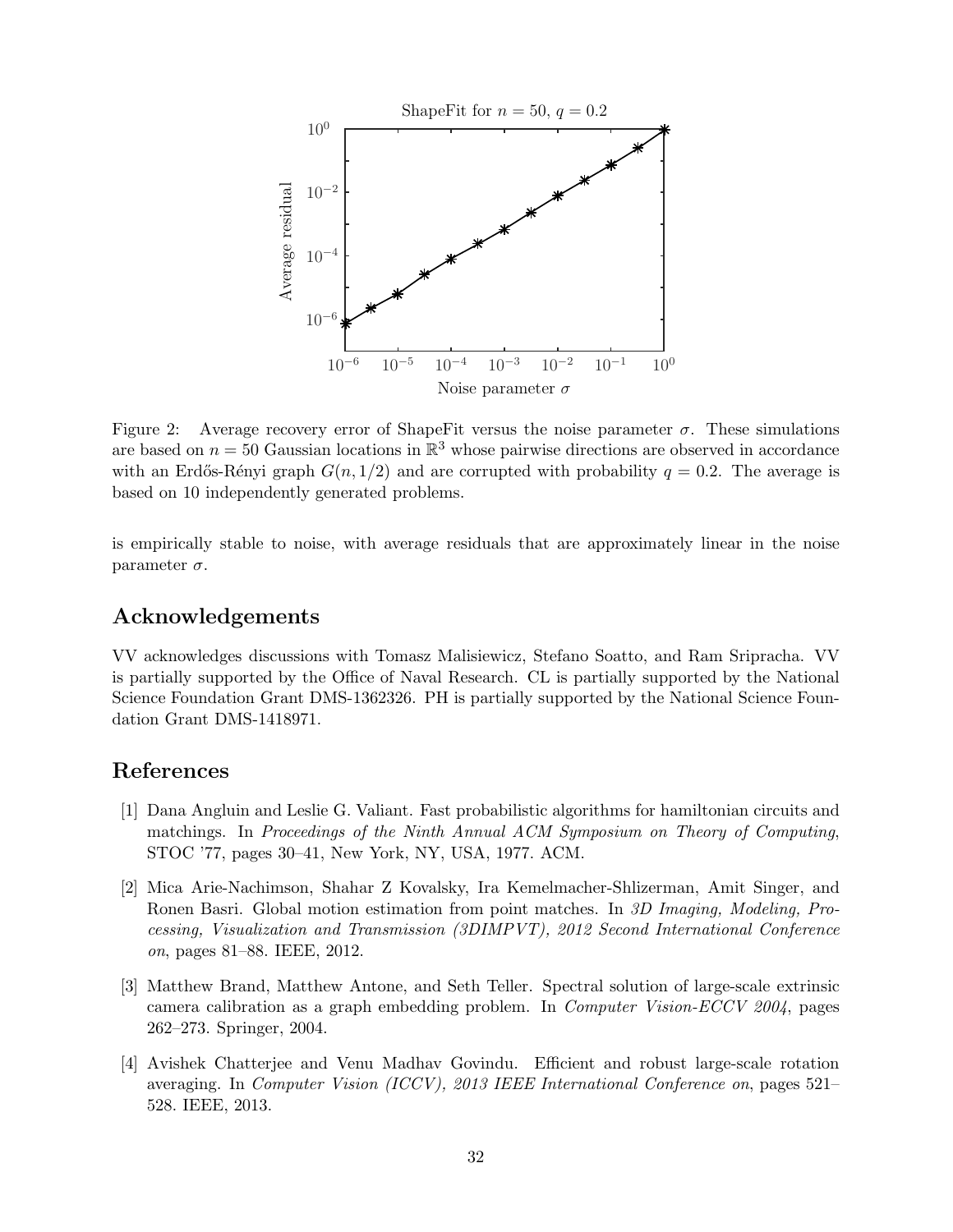- <span id="page-32-10"></span>[5] David Crandall, Andrew Owens, Noah Snavely, and Dan Huttenlocher. Discrete-continuous optimization for large-scale structure from motion. In *Computer Vision and Pattern Recognition (CVPR), 2011 IEEE Conference on*, pages 3001–3008. IEEE, 2011.
- <span id="page-32-3"></span><span id="page-32-1"></span>[6] Peter Eades, Xuemin Lin, and William F Smyth. A fast and effective heuristic for the feedback arc set problem. *Information Processing Letters*, 47(6):319–323, 1993.
- [7] Olof Enqvist, Fredrik Kahl, and Carl Olsson. Non-sequential structure from motion. In *Computer Vision Workshops (ICCV Workshops), 2011 IEEE International Conference on*, pages 264–271. IEEE, 2011.
- <span id="page-32-5"></span><span id="page-32-0"></span>[8] Johan Fredriksson and Carl Olsson. Simultaneous multiple rotation averaging using lagrangian duality. In *Computer Vision–ACCV 2012*, pages 245–258. Springer, 2013.
- [9] Venu Madhav Govindu. Combining two-view constraints for motion estimation. In *Computer Vision and Pattern Recognition, 2001. CVPR 2001. Proceedings of the 2001 IEEE Computer Society Conference on*, volume 2, pages II–218. IEEE, 2001.
- <span id="page-32-6"></span>[10] Venu Madhav Govindu. Lie-algebraic averaging for globally consistent motion estimation. In *Computer Vision and Pattern Recognition, 2004. CVPR 2004. Proceedings of the 2004 IEEE Computer Society Conference on*, volume 1, pages I–684. IEEE, 2004.
- <span id="page-32-4"></span>[11] Richard Hartley, Khurrum Aftab, and Jochen Trumpf. L1 rotation averaging using the weiszfeld algorithm. In *Computer Vision and Pattern Recognition (CVPR), 2011 IEEE Conference on*, pages 3041–3048. IEEE, 2011.
- <span id="page-32-11"></span>[12] Nianjuan Jiang, Zhaopeng Cui, and Ping Tan. A global linear method for camera pose registration. In *Computer Vision (ICCV), 2013 IEEE International Conference on*, pages 481–488. IEEE, 2013.
- <span id="page-32-8"></span>[13] Fredrik Kahl. Multiple view geometry and the l∞-norm. In *Computer Vision, 2005. ICCV 2005. Tenth IEEE International Conference on*, volume 2, pages 1002–1009. IEEE, 2005.
- <span id="page-32-9"></span>[14] Fredrik Kahl and Richard Hartley. Multiple-view geometry under the l∞-norm. *Pattern Analysis and Machine Intelligence, IEEE Transactions on*, 30(9):1603–1617, 2008.
- <span id="page-32-14"></span><span id="page-32-13"></span>[15] B. Laurent and P. Massart. Adaptive estimation of a quadratic functional by model selection. *Ann. Statist.*, 28(5):1302–1338, 10 2000.
- <span id="page-32-7"></span>[16] J. L¨ofberg. Yalmip : A toolbox for modeling and optimization in MATLAB. In *Proceedings of the CACSD Conference*, Taipei, Taiwan, 2004.
- [17] Daniel Martinec and Tomas Pajdla. Robust rotation and translation estimation in multiview reconstruction. In *Computer Vision and Pattern Recognition, 2007. CVPR'07. IEEE Conference on*, pages 1–8. IEEE, 2007.
- <span id="page-32-2"></span>[18] Pierre Moulon, Pascal Monasse, and Renaud Marlet. Global fusion of relative motions for robust, accurate and scalable structure from motion. In *Computer Vision (ICCV), 2013 IEEE International Conference on*, pages 3248–3255. IEEE, 2013.
- <span id="page-32-12"></span>[19] Onur Ozyeşil and Amit Singer. Robust camera location estimation by convex programming. *CoRR*, abs/1412.0165, 2014.